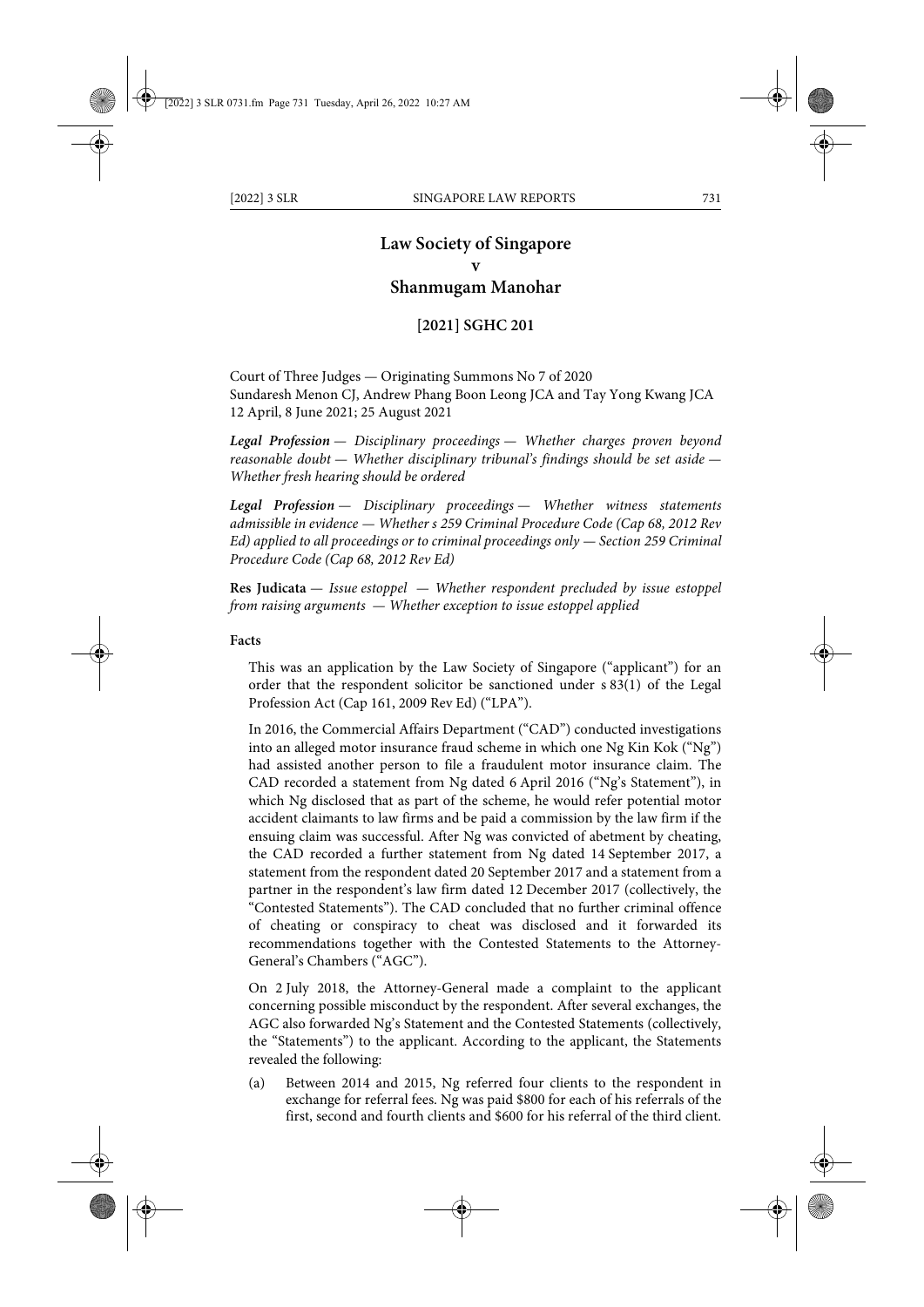In early 2016, Ng was paid \$800 for referring a fifth client to the respondent.

(b) At the time that the aforementioned clients (collectively, "Clients") signed their respective warrants to act, neither the respondent nor anyone else from the firm was present. Instead, the signing of each warrant to act ("WTA") was witnessed only by Ng, who would subsequently deliver the document to the respondent at a later time when the Clients were not present.

The applicant then brought disciplinary charges against the respondent, contending that he had misconducted himself by the abovementioned conduct.

Before the disciplinary hearing ("DT Hearing") took place, the respondent filed an application, HC/OS 1206/2019 ("OS 1206/2019"), to seek declarations to the effect that the Contested Statements: (a) had been recorded improperly in connection with the investigation of professional misconduct rather than criminal offences; (b) were confidential and should not have been disclosed by the CAD and the AGC to any other persons; and (c) could only be used in criminal proceedings and not for other purposes (including as evidence in disciplinary proceedings). OS 1206/2019 was dismissed by a High Court judge ("Judge") on 2 April 2020. The respondent initially appealed the Judge's decision but eventually withdrew his appeal.

At the DT Hearing, the disciplinary tribunal ("DT") held that, contrary to the respondent's submission, the Contested Statements were admissible in evidence. At the close of the applicant's case, the respondent chose not to give any evidence in his defence or to call any witnesses. Relying mainly on the contents of the Contested Statements, especially the respondent's own admissions in his police statement, the DT found that the charges ("Charges") were proved beyond a reasonable doubt and that cause of sufficient gravity existed for disciplinary action under s 83 of the LPA.

In the present application, the applicant's case was as follows. The Contested Statements were admissible under the Evidence Act (Cap 97, 1997 Rev Ed) ("EA"), which statute governed the issue of admissibility in disciplinary proceedings pursuant to r 23(1) of the Legal Profession (Disciplinary Tribunal) Rules (2010 Rev Ed) ("DT Rules"). Contrary to the respondent's submission, the applicant maintained that s 259 of the Criminal Procedure Code (Cap 68, 2012 Rev Ed) ("CPC"), which provided that such statements were generally inadmissible in evidence, was inapplicable to disciplinary proceedings. Based primarily on the contents of the Statements, the Charges had been proven beyond a reasonable doubt and there was due cause for disciplinary action. The respondent should accordingly be sanctioned under s 83(1) of the LPA.

On the other hand, the respondent's case was that the Contested Statements were inadmissible, and the DT had incorrectly relied upon them in finding that the Charges were made out. The respondent advanced three arguments in support. First, the CAD had acted *ultra vires* in purporting to exercise its power under s 22 of the CPC to record the Contested Statements, with the result that the said statements were a "nullity" and "void *ab initio*" ("*Ultra Vires* Argument"). Second, the Contested Statements were confidential in nature and should not have been disclosed by the CAD and the AGC to the applicant ("Confidentiality Argument"). Third, s 259 of the CPC governed the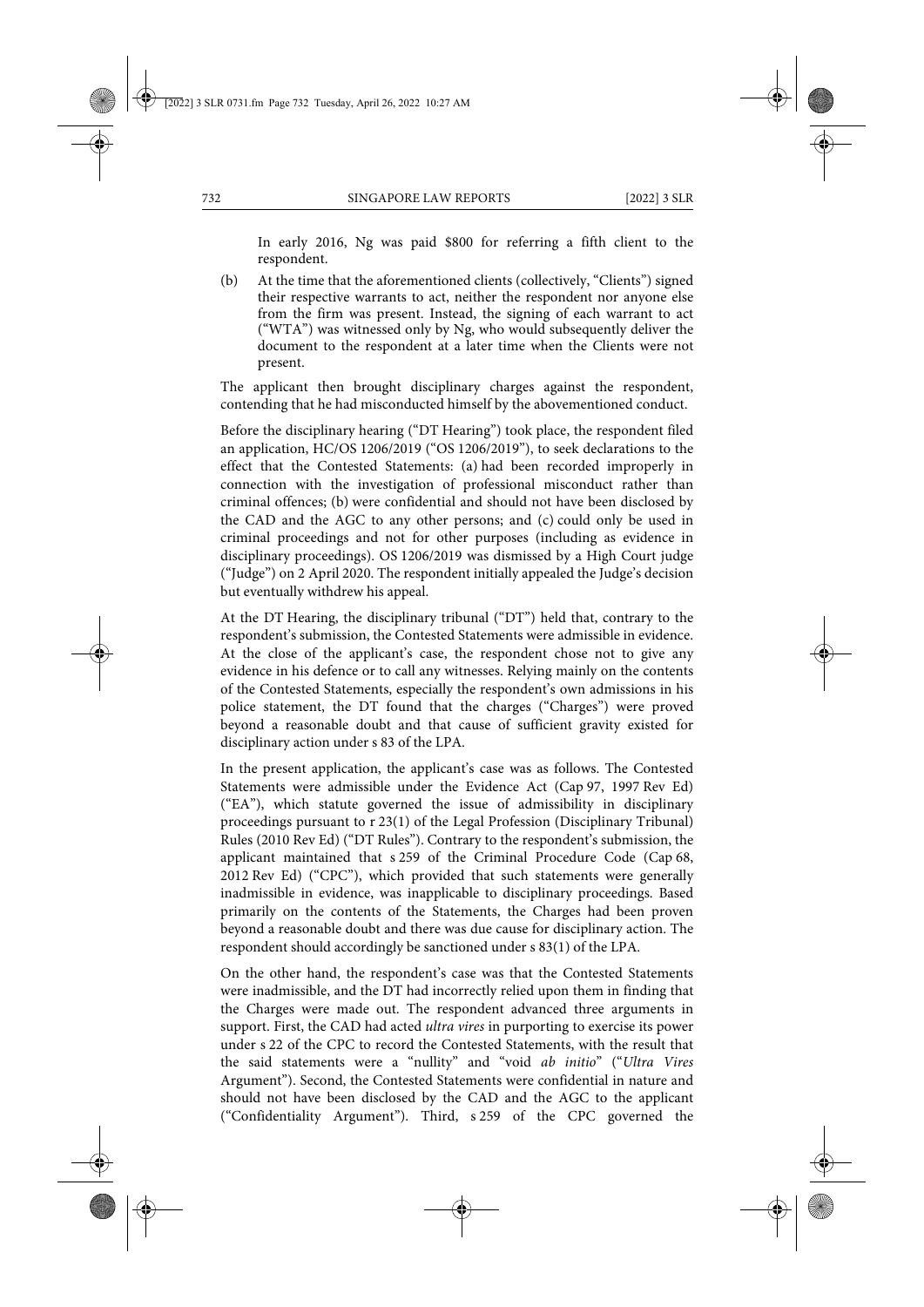admissibility of the Contested Statements in general, including in the present disciplinary proceedings and the said statements were inadmissible by virtue of that provision ("CPC Argument").

In light of the parties' cases, the Court of Three Judges ("court") directed parties to file further submissions on the following questions:

- (a) "Applicability Question": Whether s 259 of the CPC governed the admissibility of police statements in criminal proceedings only ("Narrow Interpretation") or all proceedings generally ("Broad Interpretation").
- (b) "Interface Question": How s 259 of the CPC was to be construed in light of the decisions in *Law Society of Singapore v Tan Guat Neo Phyllis* [2008] 2 SLR(R) 239 ("*Phyllis Tan*") and *Wong Keng Leong Rayney v Law Society of Singapore* [2007] 4 SLR(R) 377 ("*Rayney Wong*").
- (c) Whether the court could or should make an order for a fresh hearing under s 98(8)(*b*) of the LPA in the event that any or all of the Contested Statements were found to be inadmissible in the present disciplinary proceedings.

The court also allowed the applicant to convey any views that the AGC had in relation to the Applicability Question and the Interface Question.

# **Held, setting aside the disciplinary tribunal's findings and ordering the applicant to apply to the Chief Justice for the appointment of another disciplinary tribunal to hear and investigate the complaint against the respondent:**

(1) The respondent was precluded by issue estoppel from raising the *Ultra Vires* Argument and the Confidentiality Argument in the present application. The respondent had already raised the said arguments in OS 1206/2019 and these had been rejected by the Judge. There were no special circumstances giving rise to any exception to issue estoppel. In any event, even if issue estoppel did not arise, the said arguments would have failed on their merits: at [36] and [48] to [53].

(2) The respondent was, however, entitled to raise the CPC Argument. Since the said argument had not been raised or ruled upon in OS 1206/2019, no issue estoppel arose. Neither was there an abuse of process given that the CPC Argument was not a point that should reasonably have been raised or decided in OS 1206/2019. The court thus considered the CPC Argument on its merits: at [54] to [57].

(3) In respect of the Applicability Question, the Broad Interpretation of s 259 of the CPC was to be preferred over the Narrow Interpretation: at [111].

The court held as followed:

(a) It was a well-established canon of statutory interpretation that Parliament did not legislate in vain. Section 259(1) of the CPC laid down a general rule that any police statement given by "a person other than the accused" (meaning a witness) in the course of investigations was "inadmissible in evidence" unless it fell within certain specified exceptions. The exception in  $s$  259(1)( $c$ ) of the CPC covered any witness statement which was made admissible "in any criminal proceeding by virtue of any other provisions in [the CPC] or the Evidence Act or any other written law" ("s  $259(1)(c)$  exception"). If s 259 of the CPC applied to criminal proceedings only, the general rule of inadmissibility in sub-s (1)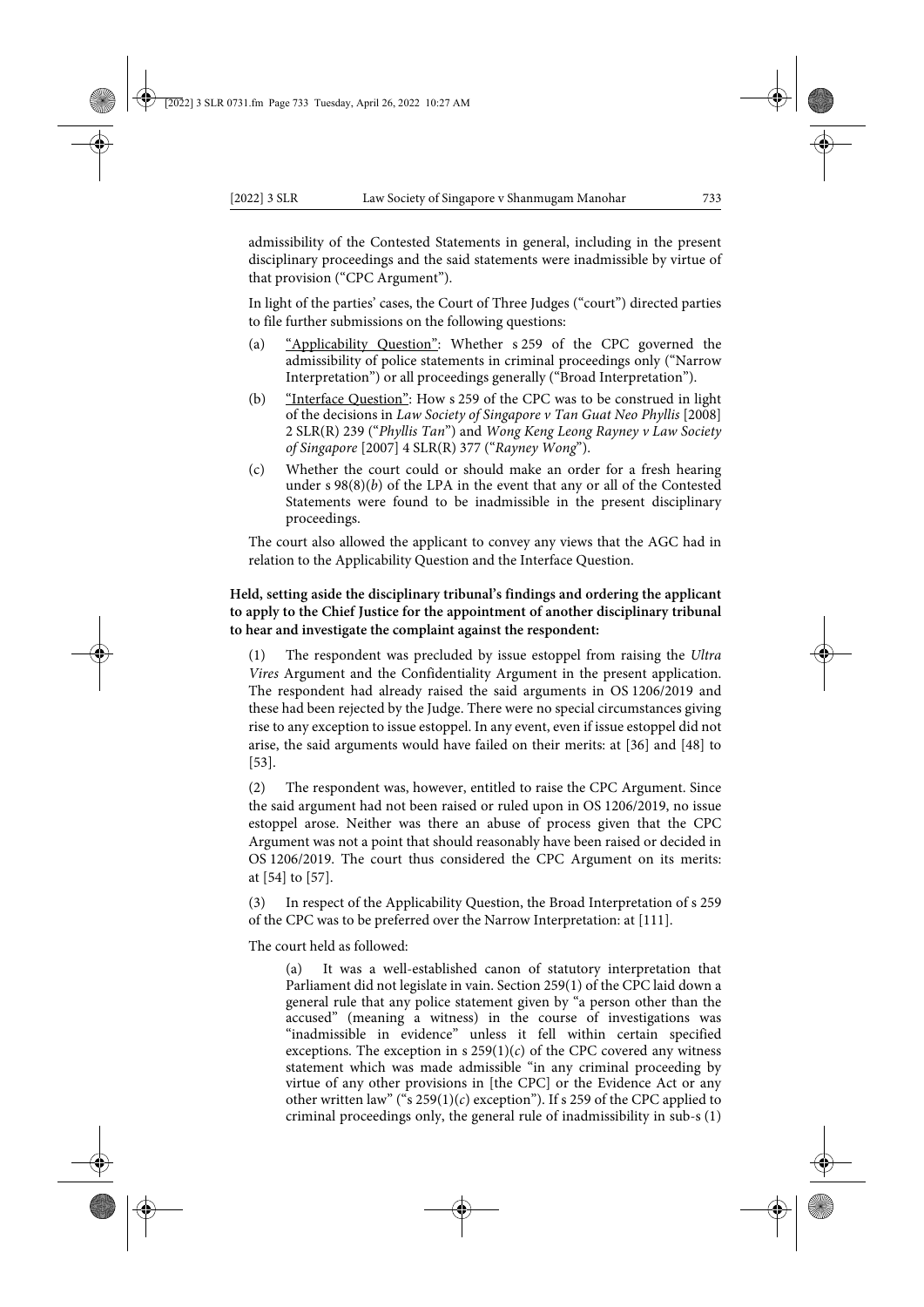would be rendered otiose by the s  $259(1)(c)$  exception because the effect of the said exception was that any witness statement which was admissible in criminal proceedings would effectively remain so anyway: at [67] and [71].

(b) On the other hand, no such difficulty arose on the Broad Interpretation. If s 259 of the CPC applied to all proceedings, the rule in sub-s (1) would render witness statements generally inadmissible in civil and/or disciplinary proceedings. In the context of criminal proceedings only, the  $s$  259(1)( $c$ ) exception would be controlling for the reason given in sub-para (a) above. In all proceedings, the other specified exceptions in sub-ss  $(1)(a)$ ,  $(1)(b)$ ,  $(1)(d)$  and  $(1)(e)$  could also apply to render a witness statement admissible: at [70] and [71].

(c) The Broad Interpretation of s 259 of the CPC furthered the specific legislative purposes underlying the provision. Amongst other things, the provision was meant to promote the public interest in encouraging the free and candid disclosure of information by witnesses to law enforcement agencies ("Disclosure Purpose"). It accomplished this by assuring witnesses that statements given in confidence to law enforcement agencies under s 22 of the CPC would generally not be admitted and thereby revealed in subsequent court proceedings. The Disclosure Purpose favoured the Broad Interpretation as the public interest in encouraging the disclosure of information was better served by assuring witnesses that their police statements would not be used in any court proceedings generally: at [92] to [94].

(d) It was also significant that witness statements were recorded by law enforcement agencies pursuant to a coercive power of investigation conferred by s 22 of the CPC. Having conferred such a power for the specific purpose of investigating criminal offences, the legislature had gone on in s 259 to set out how the information obtained could be used in subsequent proceedings. Seen in this light, another purpose of s 259 of the CPC was to place limits on the use of information obtained from witnesses pursuant to the exercise of coercive police powers ("Limitation Purpose"). Evidence which an individual had been compelled by the State to give in connection with criminal investigations against another should not be capable of being used by others in civil and/or disciplinary proceedings against that individual as though it were similar to any other piece of evidence under the EA. The public interest for which the evidence was coercively brought into existence (namely, the investigation and prosecution of criminal offences) would not apply at all in such other proceedings. This was a further factor in favour of the Broad Interpretation: at [95] to [98].

(e) The general legislative purpose of the CPC was to govern the conduct of criminal proceedings generally. The Disclosure Purpose and Limitation Purpose could be seen as "related" and "complementary" to this general purpose as they were to promote the free disclosure of information on the part of witnesses by protecting their liberty and regulating the use of information obtained from them pursuant to the exercise of coercive police powers of investigation which were vitally important for the successful prosecution of criminal cases: at [106] and [107].

(4) In respect of the Interface Question, as a general matter, the EA governed the admissibility of evidence in disciplinary proceedings pursuant to r 23(1) of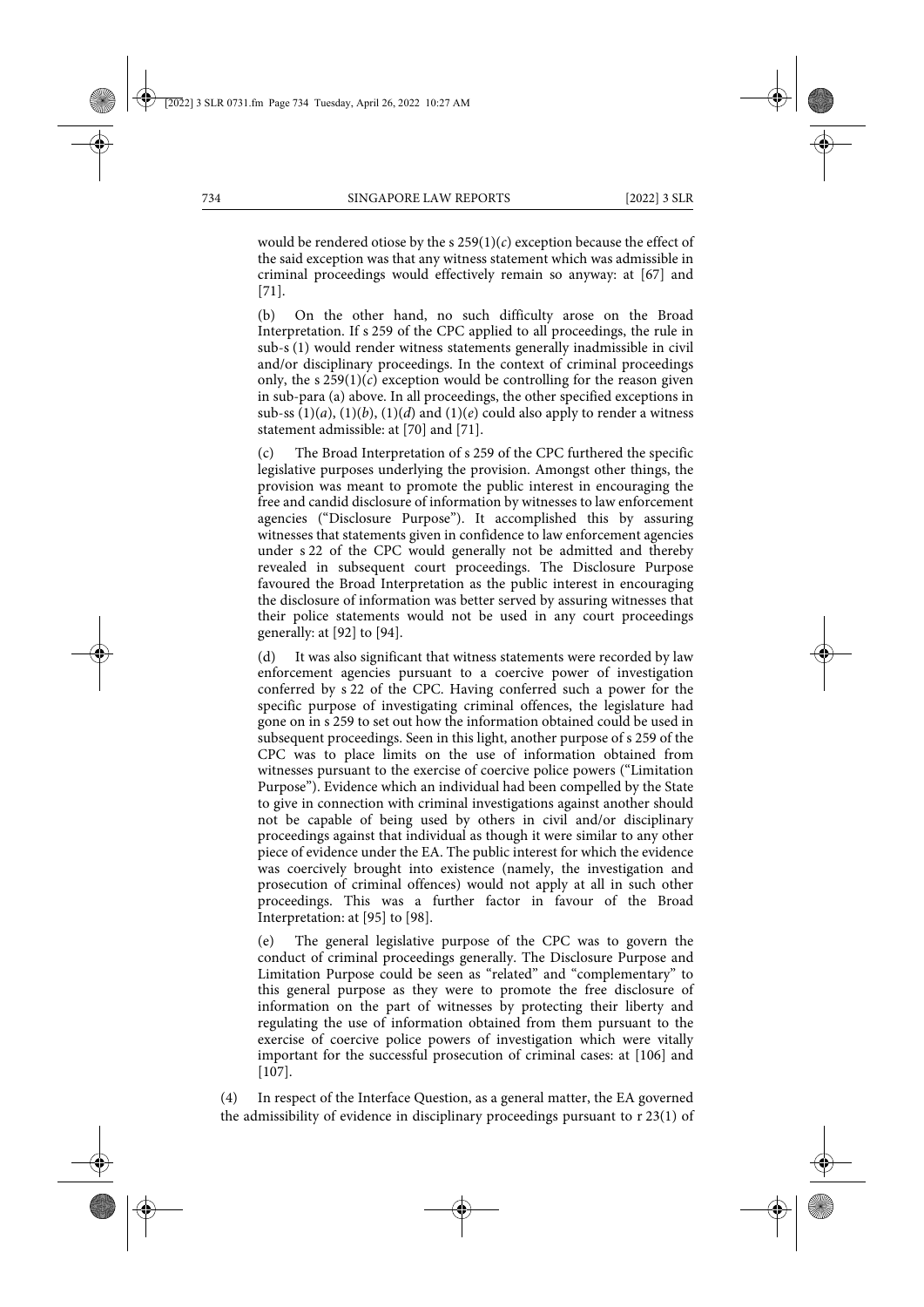the DT Rules. *Phyllis Tan* and *Rayney Wong* held that under the EA, the overarching principle was that "all relevant evidence is admissible unless specifically expressed to be inadmissible". The court could only exclude evidence where its prejudicial effect exceeded its probative value and it had no discretion to exclude illegally obtained evidence because of the manner in which it was obtained. The Broad Interpretation of s 259 of the CPC was not inconsistent with these principles. Given that s 259 of the CPC barred the admissibility of witness statements save as expressly provided there, that had to be the starting point in determining whether a witness statement was admissible as evidence. The provisions of the EA only became relevant where they fell within one of the exceptions specified in s 259 of the CPC. This had nothing to do with any question of illegally obtained evidence, but simply followed from the Broad Interpretation: at [112] to [119].

(5) On the present facts, the Contested Statements were not admissible in evidence. Consequently, the DT's determination that the Charges had been proved beyond a reasonable doubt (and that there was cause of sufficient gravity for disciplinary action) had to be set aside since it was based primarily on evidence that was wrongly admitted: at [123], [124] and [131].

(6) The court was satisfied that the interests of justice warranted an order under  $s \ 98(8)(b)(ii)$  of the LPA that the present matter be heard afresh before a new disciplinary tribunal, rather than an order that the respondent be acquitted. This was not a case where evidence that had been properly led at the disciplinary hearing was simply insufficient to prove the charges against the respondent. Rather, the DT's determination was being set aside because the hearing had not been properly conducted owing to the incorrect admission of certain evidence, which had a material impact on the DT's verdict. There was a strong public interest in having a fresh hearing so that the respondent's alleged misconduct could be properly investigated: at [139] to [143].

#### **Case(s) referred to**

*ANB v ANC* [2015] 5 SLR 522 (refd) *AOF v PP* [2012] 3 SLR 34 (refd) *Beh Chai Hock v PP* [1996] 3 SLR(R) 112; [1996] 3 SLR 495 (refd) *Beh Chew Boo v PP* [2021] 2 SLR 180 (folld) *Chua Boon Chye v PP* [2015] 4 SLR 922 (refd) *Dennis Reid v R* [1980] AC 343 (refd) *Guccio Gucci SpA v Sukhdav Singh* [1991] 2 SLR(R) 823; [1992] 1 SLR 553 (refd) *Khatri v State of Bihar* AIR 1981 SC 1068 (distd) *Law Society of Singapore, The v Shanmugam Manohar* [2020] SGDT 9 (refd) *Law Society of Singapore v Chiong Chin May Selena* [2013] SGHC 5 (refd) *Law Society of Singapore v Tan Guat Neo Phyllis* [2008] 2 SLR(R) 239; [2008] 2 SLR 239 (refd) *Law Society of Singapore v Udeh Kumar s/o Sethuraju* [2017] 4 SLR 1369 (refd) *Law Society of Singapore v Yeo Khirn Hai Alvin* [2020] 4 SLR 858 (refd) *Lee Tat Development Pte Ltd v MCST Plan No 301* [2005] 3 SLR(R) 157; [2005] 3 SLR 157 (folld) *Muhammad bin Kadar v PP* [2011] 3 SLR 1205 (refd)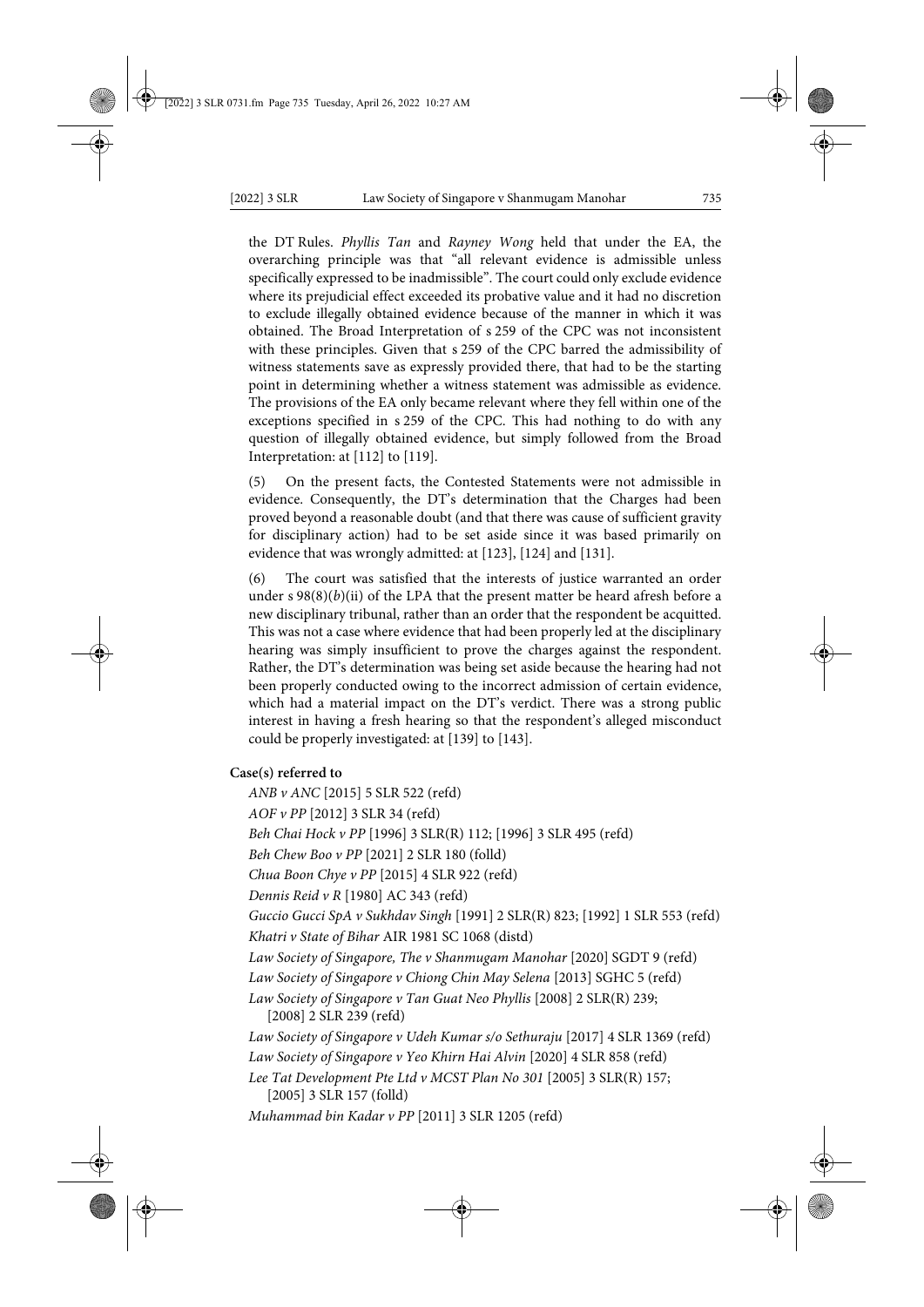*PP v Sagar s/o Suppiah Retnam* CC 6/1994 (folld)

*PP v Sng Siew Ngoh* [1995] 3 SLR(R) 755; [1996] 1 SLR 143 (folld)

*Riedel-de Haen AG v Liew Keng Pang* [1989] 1 SLR(R) 417; [1989] SLR 460 (refd)

*Royal Bank of Scotland NV, The v TT International Ltd* [2015] 5 SLR 1104 (refd)

*Shanmugam Manohar v AG* [2021] 3 SLR 600 (refd)

*Tan Cheng Bock v AG* [2017] 2 SLR 850 (folld)

*Wong Keng Leong Rayney v Law Society of Singapore* [2007] 4 SLR(R) 377; [2007] 4 SLR 377 (refd)

*Woolgar v Chief Constable of Sussex Police* [2000] 1 WLR 25 (folld)

*Yohannan v R* [1963] MLJ 57 (folld)

# **Legislation referred to**

Corruption, Drug Trafficking and Other Serious Crimes (Confiscation of Benefits) Act (Cap 65A, 2000 Rev Ed) s 40A(1)(*a*)

Criminal Procedure Code (Cap 68, 1985 Rev Ed) ss 121, 122, 122(1)–122(5), 122(5)

Criminal Procedure Code (Cap 68, 2012 Rev Ed) ss 4, 22, 22(2), 258, 259 (consd);

ss 259(1), 259(1)(*a*), 259(1)(*b*), 259(1)(*c*), 259(1)(*e*), 259(2)

- Evidence Act (Cap 97, 1997 Rev Ed) ss 2(1), 21, 24, 29, 30, 32(1)(*a*)–32(1)(*k*), 32(1)(*a*), 147, 157
- Legal Profession Act (Cap 161, 2009 Rev Ed) ss 83(1), 98(8)(*b*) (consd); ss 83, 83(2)(*b*), 83(2)(*b*)(i), 83(2)(*e*), 83(2)(*h*), 93(1)(*c*), 97, 97(4)(*b*)(ii), 98, 98(8)(*b*)(ii)

Legal Profession (Disciplinary Tribunal) Rules (2010 Rev Ed) r 23(1)

Legal Profession (Professional Conduct) Rules (2010 Rev Ed) rr 11A(2)(*b*),  $11A(2)(f)$ 

Legal Profession (Professional Conduct) Rules 2015 rr 39(2)(*b*), 39(2)(*g*)

Penal Code (Cap 224, 2008 Rev Ed) s 179

Prevention of Corruption Act (Cap 241, 1993 Rev Ed) s 36(1)

Code of Criminal Procedure 1973 (Act No 2 of 1974) (India) s 162

*Aaron Lee Teck Chye, Chong Xue Er Cheryl and Low Ee Ning (Allen & Gledhill LLP) for the applicant;* 

*Ragbir Singh s/o Ram Singh Bajwa (Bajwa & Co) and Vengadesh s/o Kumaravelu (Bajwa & Co) for the respondent.*

25 August 2021 Judgment reserved.

# **Sundaresh Menon CJ (delivering the judgment of the court):**

1 Originating Summons No 7 of 2020 (the "OS") is an application by the Law Society of Singapore for an order that the respondent, Shanmugam Manohar, be sanctioned under s 83(1) of the Legal Profession Act (Cap 161, 2009 Rev Ed) ("LPA"). The OS arises out of disciplinary proceedings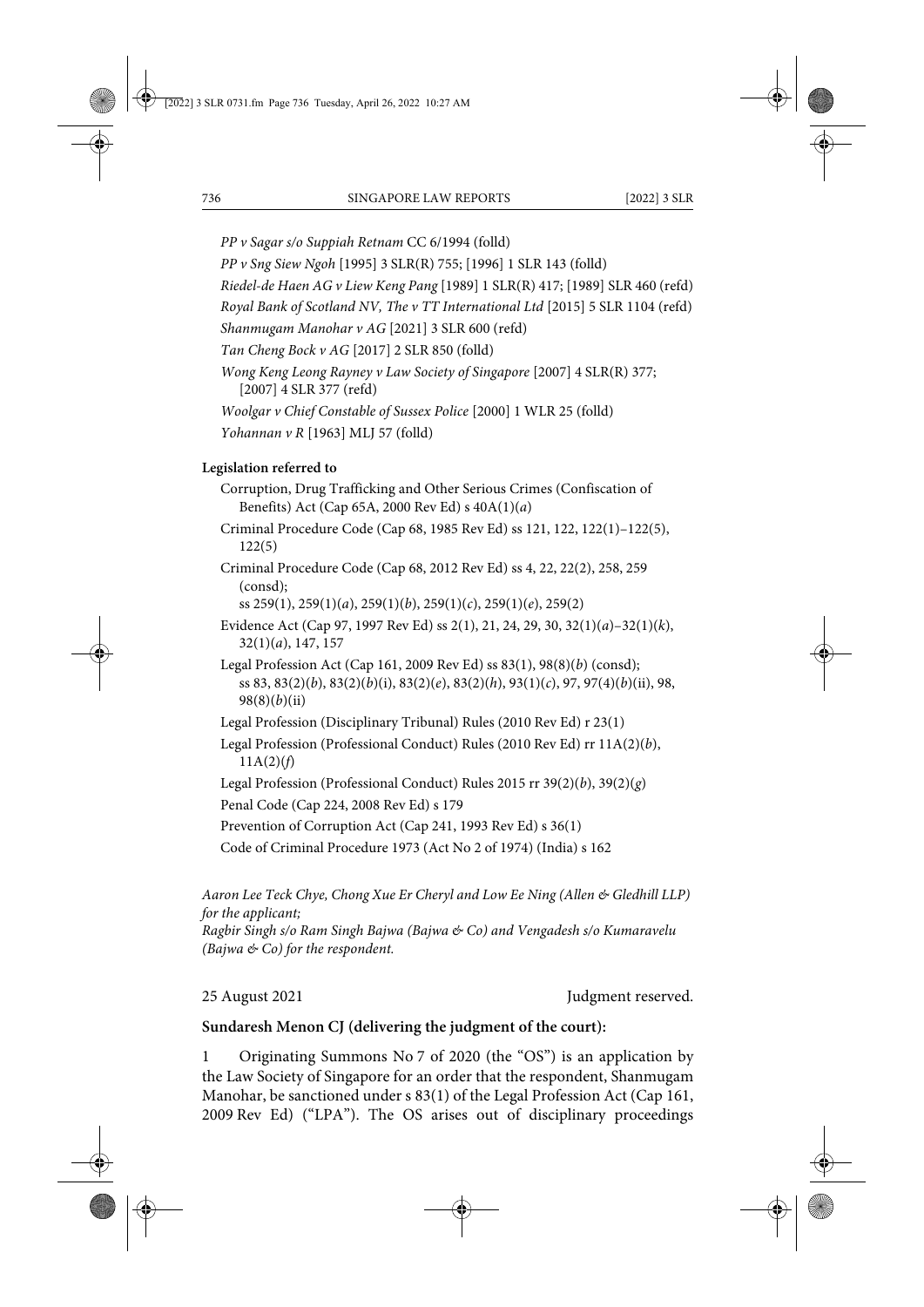commenced by the applicant, in which it preferred the following four main charges ("Charges") against the respondent:

(a) The first and second main charges (the "1st Charge" and "2nd Charge" respectively) concern payments made by the respondent to one Ng Kin Kok ("Ng") for referring claims arising out of five motor accidents to the respondent.

(b) The third and fourth main charges (the "3rd Charge" and "4th Charge" respectively) concern the respondent's failure to communicate directly with the referred clients at the appropriate stages of the respective engagements, especially at the time of the signing of the warrant to act ("WTA").

2 The key evidence that was adduced against the respondent comprised police statements recorded from him and some other persons in the course of police investigations pursuant to s 22 of the Criminal Procedure Code (Cap 68, 2012 Rev Ed) ("CPC"). The present case affords us the opportunity to consider for the first time the conditions under which such police statements recorded in the context of criminal proceedings may be admissible in disciplinary proceedings and/or other non-criminal proceedings generally. In particular, we will consider the ambit of s 259 of the CPC, which provides as follows:

#### **Witness's statement inadmissible except in certain circumstances**

**259.**—(1) Any statement made by a person other than the accused in the course of any investigation by any law enforcement agency is inadmissible in evidence, except where the statement —

(*a*) is admitted under section 147 of the Evidence Act (Cap. 97);

(*b*) is used for the purpose of impeaching his credit in the manner provided in section 157 of the Evidence Act;

(*c*) is made admissible as evidence in any criminal proceeding by virtue of any other provisions in this Code or the Evidence Act or any other written law;

- (*d*) is made in the course of an identification parade; or
- (*e*) falls within section 32(1)(*a*) of the Evidence Act.

(2) Where any person is charged with any offence in relation to the making or contents of any statement made by him to an officer of a law enforcement agency in the course of an investigation carried out by that officer, that statement may be used as evidence in the prosecution.

3 The crucial question before us is which of the two following interpretations of s 259 of the CPC is to be preferred:

(a) that the provision applies to *criminal proceedings only* ("Narrow Interpretation") and therefore has no relevance at all to the admissibility of witness statements in non-criminal proceedings; or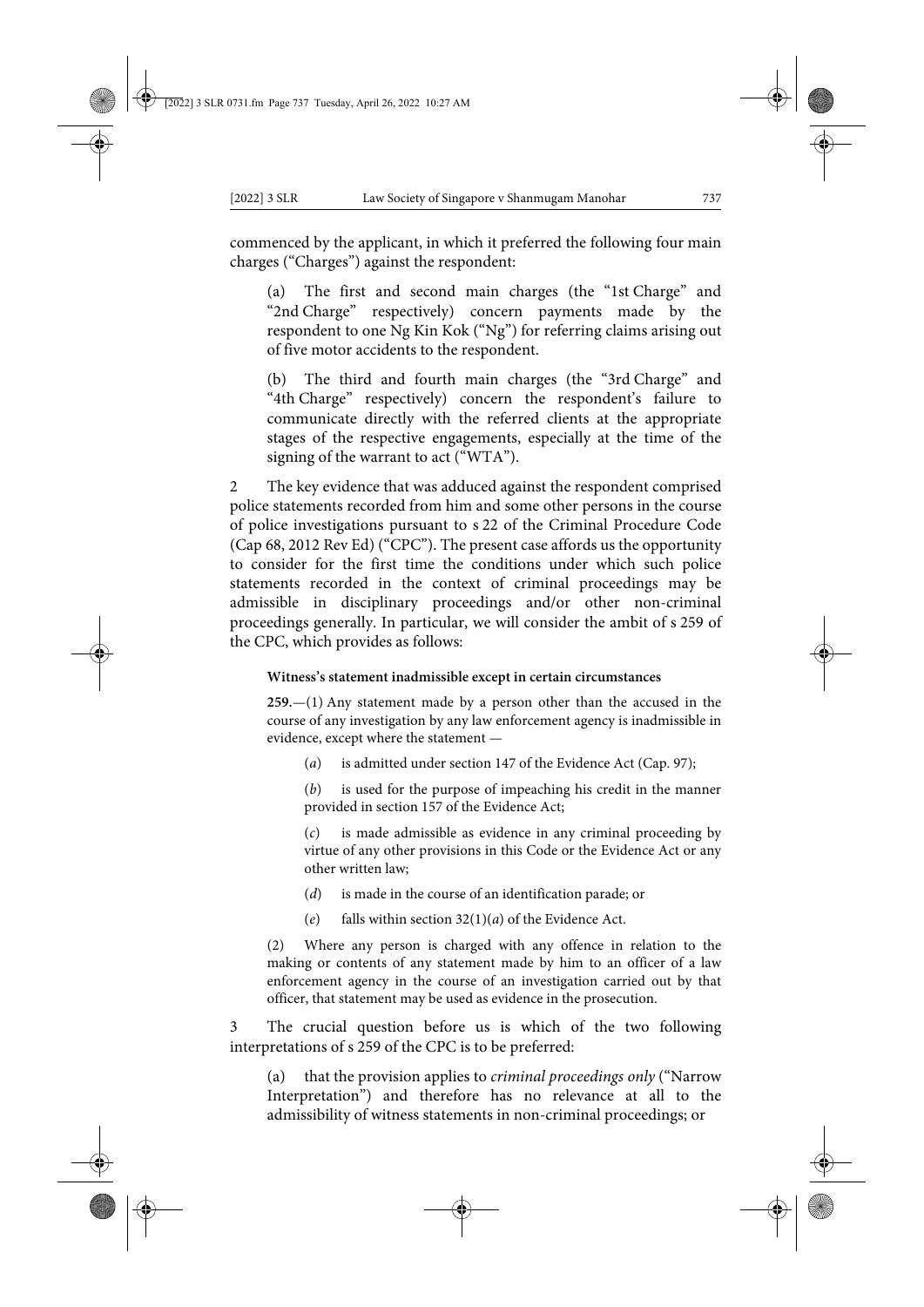(b) that s 259 of the CPC governs the use that may be made as well as the admissibility of such witness statements in *all proceedings generally* ("Broad Interpretation").

4 We set out the background facts leading to the present disciplinary proceedings before turning to that question. We will also address other relevant issues raised by the parties and the consequential orders pertaining to the disposal of this matter.

# **Background**

# *Investigations leading to the discovery of the alleged misconduct*

5 The respondent is an advocate and solicitor of more than 27 years' standing. He was admitted to the Bar on 9 February 1994 and is a partner of M/s K Krishna & Partners (the "Firm").

6 According to the applicant, the respondent's alleged misconduct was first uncovered in the course of investigations undertaken by the Commercial Affairs Department ("CAD") into a motor insurance fraud scheme in which Ng had assisted one Woo Keng Chung ("Woo") to file a fraudulent motor insurance claim. During these investigations, the CAD recorded a statement from Ng dated 6 April 2016 ("Ng's Statement") pursuant to s 22 of the CPC. In his statement, Ng had mentioned his practice of approaching potential motor accident claimants to sign WTAs appointing various law firms to act on their behalf. Ng would then submit the documents to the relevant law firm and be paid a commission if the ensuing claim was successful.

7 Ng was subsequently convicted of and sentenced on 31 August 2017 for one count of abetment of cheating in relation to Woo's motor insurance injury claim. On the same day, the Attorney-General's Chambers ("AGC") directed the CAD to investigate Ng's claim that he had been paid commissions by law firms for referrals, in order to ascertain whether the conduct of those involved had any disciplinary implications.

8 Senior Investigation Officer Lie Dai Cheng ("SIO Lie") received the AGC's directions and proceeded under s 22 of the CPC to record:

(a) a statement from Ng dated 14 September 2017 ("Ng's Further Statement");

(b) a statement from the respondent dated 20 September 2017 ("respondent's Statement"); and

(c) a statement from one K Krishnamoorthy, a partner in the Firm, dated 12 December 2017 ("Krishna's Statement").

9 These three statements are collectively referred to as the "Contested Statements" because their admissibility in the present disciplinary proceedings is contested. After recording the said statements, the CAD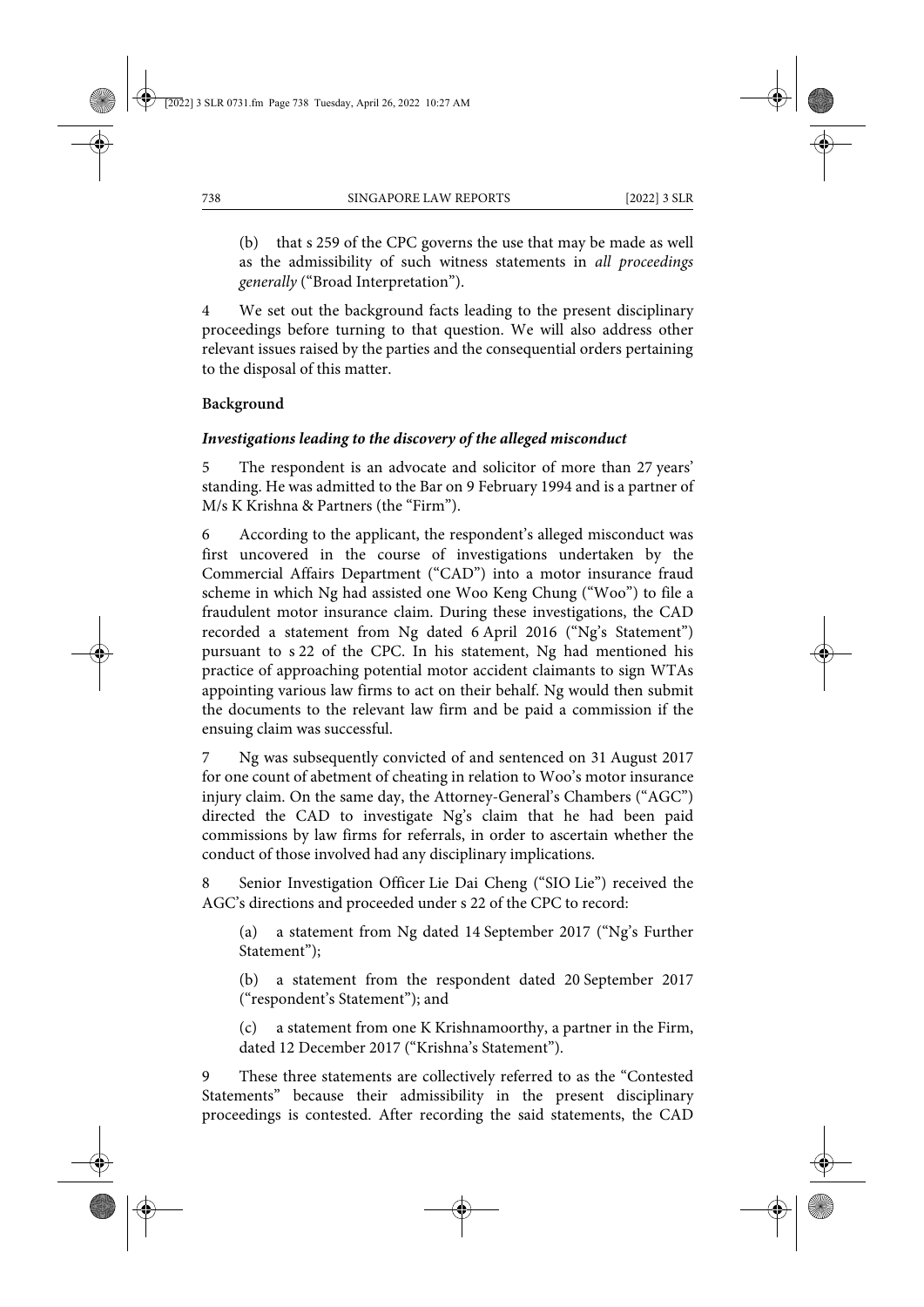concluded that no further criminal offence of cheating or conspiracy to cheat was disclosed. It then forwarded its recommendations together with the Contested Statements to AGC. It is evident, in our judgment, that the CAD's principal concern was with investigating any possible criminal offences. This is a point that we will return to later in this judgment.

10 On 2 July 2018, the Attorney-General ("AG") made a complaint concerning the respondent's conduct to the applicant. After several exchanges, the AGC also forwarded Ng's Statement and the Contested Statements (collectively, the "Statements") to the applicant in connection with and in support of the complaint.

As alluded to earlier, the Statements comprise the key evidence against the respondent in the present disciplinary proceedings. According to the applicant, the Statements revealed the following:

(a) Between 2014 and 2015, Ng referred four clients to the respondent in exchange for referral fees. These clients ("Clients") are referred to as "Client 1", "Client 2", "Client 3" and "Client 4" (being Woo) respectively. Ng was paid \$800 for each of his referrals of Clients 1, 2 and 4 and \$600 for his referral of Client 3.

(b) In early 2016, Ng referred a fifth client ("Client 5"), to the respondent and was paid \$800 for the referral.

(c) At the time that each of the Clients signed their respective WTAs, neither the respondent nor anyone else from the Firm was present. Instead, the signing of each WTA was witnessed only by Ng, who would subsequently deliver the document to the respondent at a later time when the Clients were not present.

12 Arising from the AG's complaint, the applicant brought the four main Charges as well as corresponding alternative charges against the respondent. Based on the applicant's case, the WTAs for Clients 1 to 4 were signed (and the relevant referral fees were paid) between March 2014 and July 2015. As such, the charges relating to Clients 1 to 4 are brought under the version of the LPA and the Legal Profession (Professional Conduct) Rules (2010 Rev Ed) which were in force prior to legislative amendments made on 18 November 2015. We refer to these as the "LPA 2011" and "PCR 2011" respectively. On the other hand, the matters relating to Client 5 occurred in 2016 and are thus dealt with by charges brought under the version of the LPA and the Legal Profession (Professional Conduct) Rules 2015 which were in force subsequent to the amendments of 18 November 2015. We refer to these as the "LPA 2015" and "PCR 2015" respectively.

13 The 1st Charge against the respondent deals with the payment of referral fees for Clients 1 to 4. The 2nd Charge deals with the payment of referral fees for Client 5. The said charges (and their alternatives) are summarised as follows: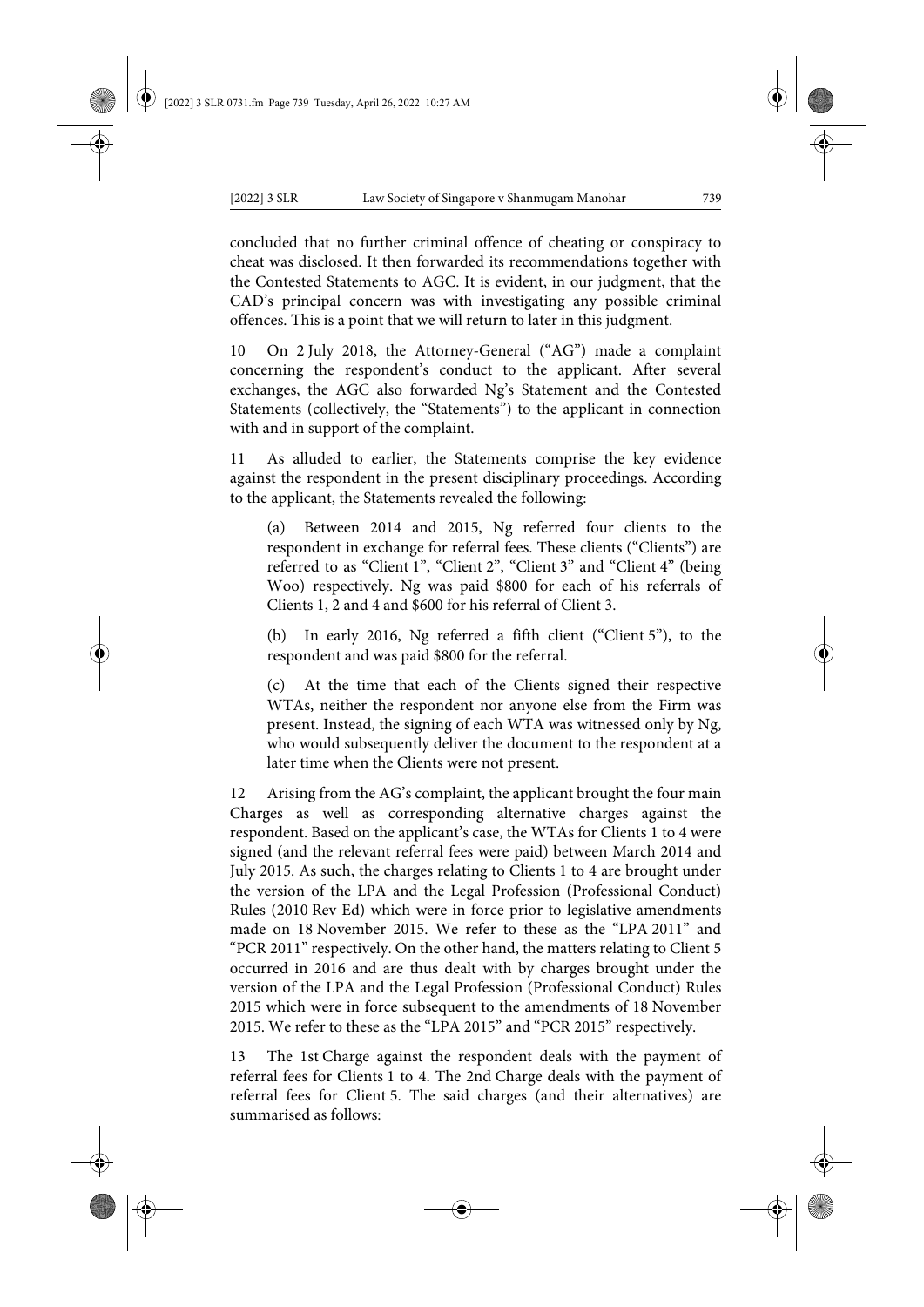| Charge      | Legislative provision                              | Misconduct targeted by the                        |
|-------------|----------------------------------------------------|---------------------------------------------------|
|             |                                                    | legislative provision                             |
| 1st Charge  | s 83(2)(e) LPA 2011                                | Procuring employment                              |
| 2nd Charge  | s 83(2)(e) LPA 2015                                | through a person (to whom                         |
|             |                                                    | remuneration has<br>beenl                         |
|             |                                                    | given or promised to be                           |
|             |                                                    | given)                                            |
| Alternative |                                                    | $s 83(2)(b)$ LPA 2011 read Breach of professional |
| 1st Charge  | with                                               | $r 11A(2)(b)$ conduct rule<br>(against)           |
|             | PCR 2011                                           | rewarding a referror)                             |
| Alternative | s $83(2)(b)(i)$ LPA $2\overline{015}$ amounting to | improper                                          |
| 2nd Charge  | with<br>read                                       | r 39(2)(b) conduct or practice                    |
|             | <b>PCR 2015</b>                                    |                                                   |
|             | Further alternatives $83(2)(h)$ LPA 2011           | Misconduct unbefitting an                         |
| 1st Charge  |                                                    | advocate and solicitor as an                      |
|             | Further alternatives $83(2)(h)$ LPA 2015           | officer of the Supreme                            |
| 2nd Ccharge |                                                    | Court or as a member of an                        |
|             |                                                    | honourable profession                             |

14 The 3rd Charge deals with the respondent's alleged failure to communicate directly with Clients 1 to 4 to obtain or confirm their instructions in the process of providing advice and at all appropriate stages of the matter, including:

… at the outset of the relationship where a signed warrant to act was obtained from the client through a third party Ng Kin Kok without the presence of [the respondent] and/or any employee of [the respondent's Firm].

15 The 4th Charge deals with the respondent's alleged failure to do the same with Client 5. Both the 3rd and 4th Charges (as well as their alternatives) are summarised below:

| Charge      | Legislative provision | Misconduct targeted by the                                     |
|-------------|-----------------------|----------------------------------------------------------------|
|             |                       | legislative provision                                          |
| 3rd Charge  |                       | $ s 83(2)(b)$ LPA 2011 read Breach of professional             |
|             |                       | with r $11A(2)(f)$ PCR 2011 conduct rule (requiring            |
| 4th Charge  |                       | s $83(2)(b)(i)$ LPA 2015 direct communication with             |
|             |                       | read with $r \frac{39(2)(g)}{2}$ PCR client at all appropriate |
|             | 2015                  | amounting<br>stages)<br>to                                     |
|             |                       | improper conduct<br>or                                         |
|             |                       | practice                                                       |
| Alternative | s $83(2)(h)$ LPA 2011 | Misconduct unbefitting an                                      |
| 3rd Charge  |                       | advocate and solicitor as an                                   |
| Alternative | s 83(2)(h) LPA 2015   | officer of the Supreme                                         |
| 4th Charge  |                       | Court or as a member of an                                     |
|             |                       | honourable profession                                          |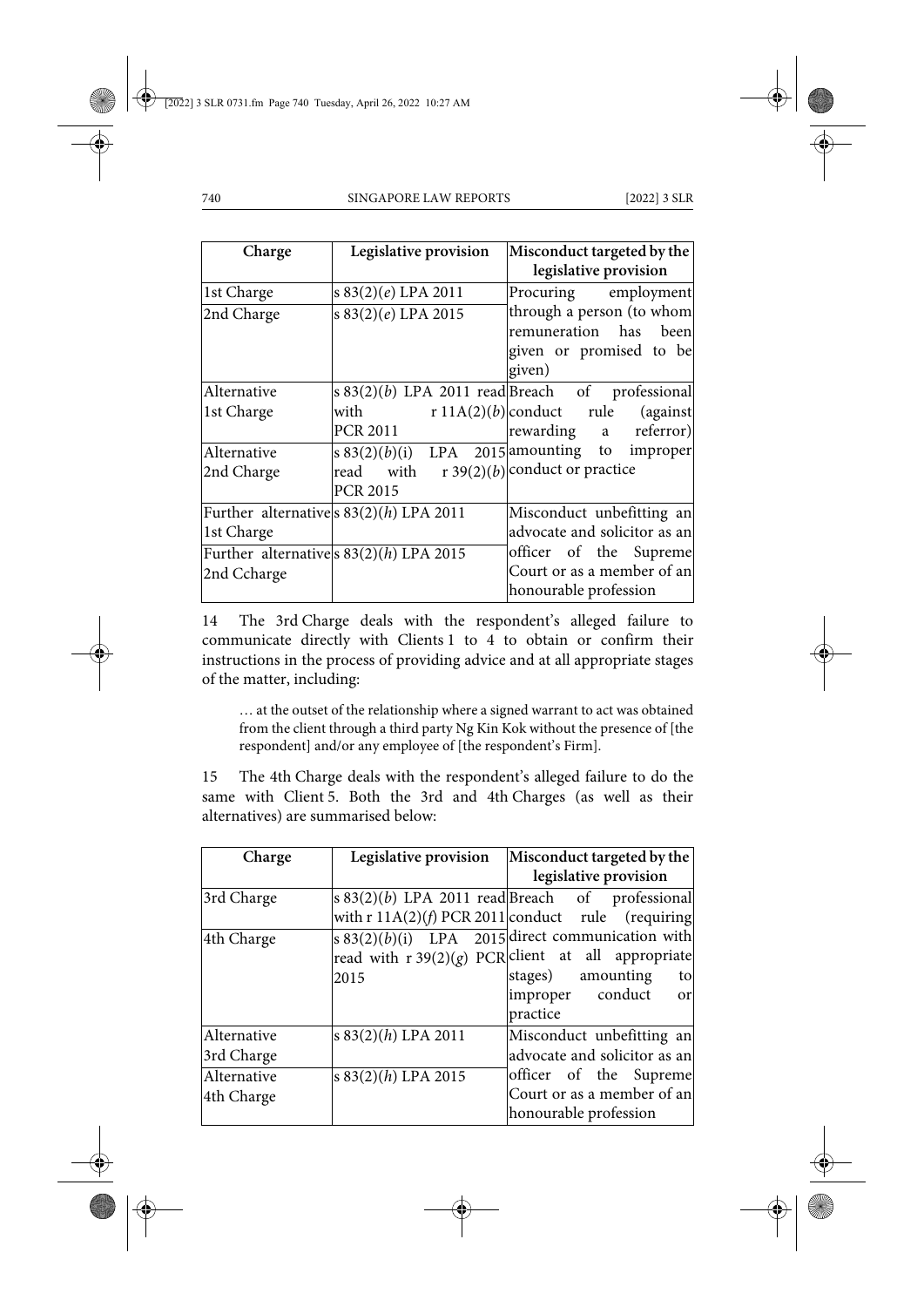#### *Related court proceedings in OS 1030/2019 and OS 1206/2019*

16 The respondent commenced two originating summonses prior to the disciplinary hearing ("DT Hearing"), as follows:

(a) On 16 August 2019, the respondent filed HC/OS 1030/2019 ("OS 1030/2019"). As subsequently amended, this was an application for the disciplinary proceedings against him to be held in abeyance pending the resolution of another application that he had filed by the time of the amendment, namely HC/OS 1206/2019 ("OS 1206/2019").

(b) On 27 September 2019, the respondent filed OS 1206/2019 to seek declarations to the effect that, amongst other things, the Contested Statements:

(i) were recorded improperly in that they were recorded in connection with the investigation of professional misconduct rather than criminal offences;

(ii) are confidential and should not have been disclosed by the CAD and AGC to any other persons; and

(iii) could only be used in criminal proceedings and not for other purposes (including as evidence in disciplinary proceedings).

17 OS 1030/2019 was heard and dismissed by a High Court judge ("Judge") on 11 March 2020. The respondent did not appeal against that decision. On 2 April 2020, the Judge also heard and dismissed OS 1206/2019: see *Shanmugam Manohar v Attorney-General and another* [2021] 3 SLR 600 ("*Shanmugam Manohar v AG*"). OS 1206/2019 is especially pertinent for present purposes because some of the arguments raised by the respondent against the admissibility of the Contested Statements in the present OS had been raised before and were ruled on by the Judge in OS 1206/2019. We will return to this point later in addressing whether any of these arguments are barred by operation of the doctrine of *res judicata*. At this stage, it suffices to note that although the respondent initially appealed against the Judge's decision in OS 1206/2019, he eventually withdrew the said appeal shortly after the DT Hearing had concluded.

### *The disciplinary proceedings below*

18 The DT Hearing took place on 18 and 19 August 2020. The disciplinary tribunal hearing the matter ("DT") determined on the first day that all four Statements were admissible in evidence and the hearing proceeded on that footing. The applicant called three factual witnesses – namely, SIO Lie, Mr K Gopalan (the director of the applicant's Conduct Department) and Ng (who was subpoenaed). The respondent chose not to give any evidence in his defence or to call any witnesses.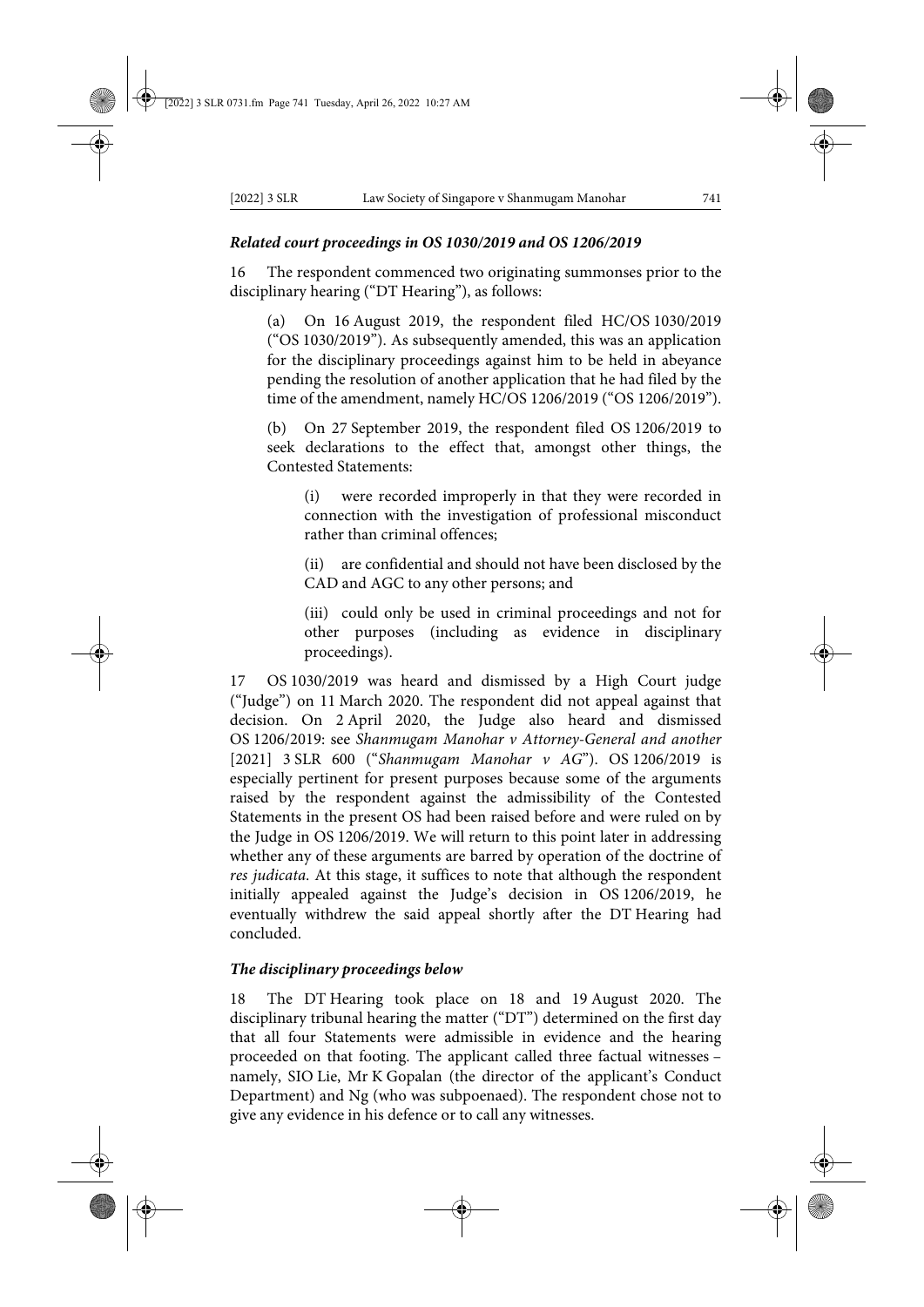19 Relying mainly on the strength of the Contested Statements, the DT eventually found that all the Charges were proved beyond a reasonable doubt and held that cause of sufficient gravity existed for disciplinary action under s 83 of the LPA. The DT's decision dated 20 October 2020 is reported as *The Law Society of Singapore v Shanmugam Manohar* [2020] SGDT 9 ("DT Decision"). The DT's findings included the following:

(a) The Statements were admissible in evidence (see DT Decision at [37]–[42]). Contrary to the respondent's arguments, the Statements were "recorded in the proper exercise of [SIO] Lie's powers of investigation" and although they were confidential, their disclosure was nonetheless permitted in the public interest.

(b) Given the admissions in the respondent's Statement and the corroboration from Krishna's Statement and Ng's Further Statement, the 1st and 2nd Charges were proved beyond a reasonable doubt (see DT Decision at  $[43]$ - $[52]$ ). Under s  $93(1)(c)$  of the LPA, there was cause of sufficient gravity for disciplinary action under s 83 of the LPA.

(c) As to the 3rd and 4th Charges, the WTAs signed by the Clients were admissible in evidence (contrary to the respondent's submission). Based on the admissions in the respondent's Statement and his failure to explain this or to adduce any contrary evidence, the respondent was found to have failed to communicate with each of his Clients at the outset of the solicitor-client relationship. The 3rd and 4th Charges were thus also proved beyond a reasonable doubt (see DT Decision at [53]–[63]). Under s  $93(1)(c)$  of the LPA, there was cause of sufficient gravity for disciplinary action under s 83 of the LPA.

(d) Furthermore, the respondent had failed to give evidence himself and did not provide a reasonable explanation for this despite his evidence being material to his defence. The respondent also failed to produce documents or call witnesses in his defence. As such, an adverse inference was drawn against the respondent to the effect that any evidence he might have given would have shown that he had paid referral fees to Ng and had failed to communicate and meet with the Clients at all appropriate times (see DT Decision at [64]).

This led to the filing of the OS.

# **The parties' submissions in the present OS**

20 The applicant's position, in the main, may be summarised as follows:

(a) As a preliminary matter, the DT was correct to hold that the Contested Statements were admissible in evidence. Pursuant to r 23(1) of the Legal Profession (Disciplinary Tribunal) Rules (2010 Rev Ed) ("DT Rules"), the admissibility of the said statements is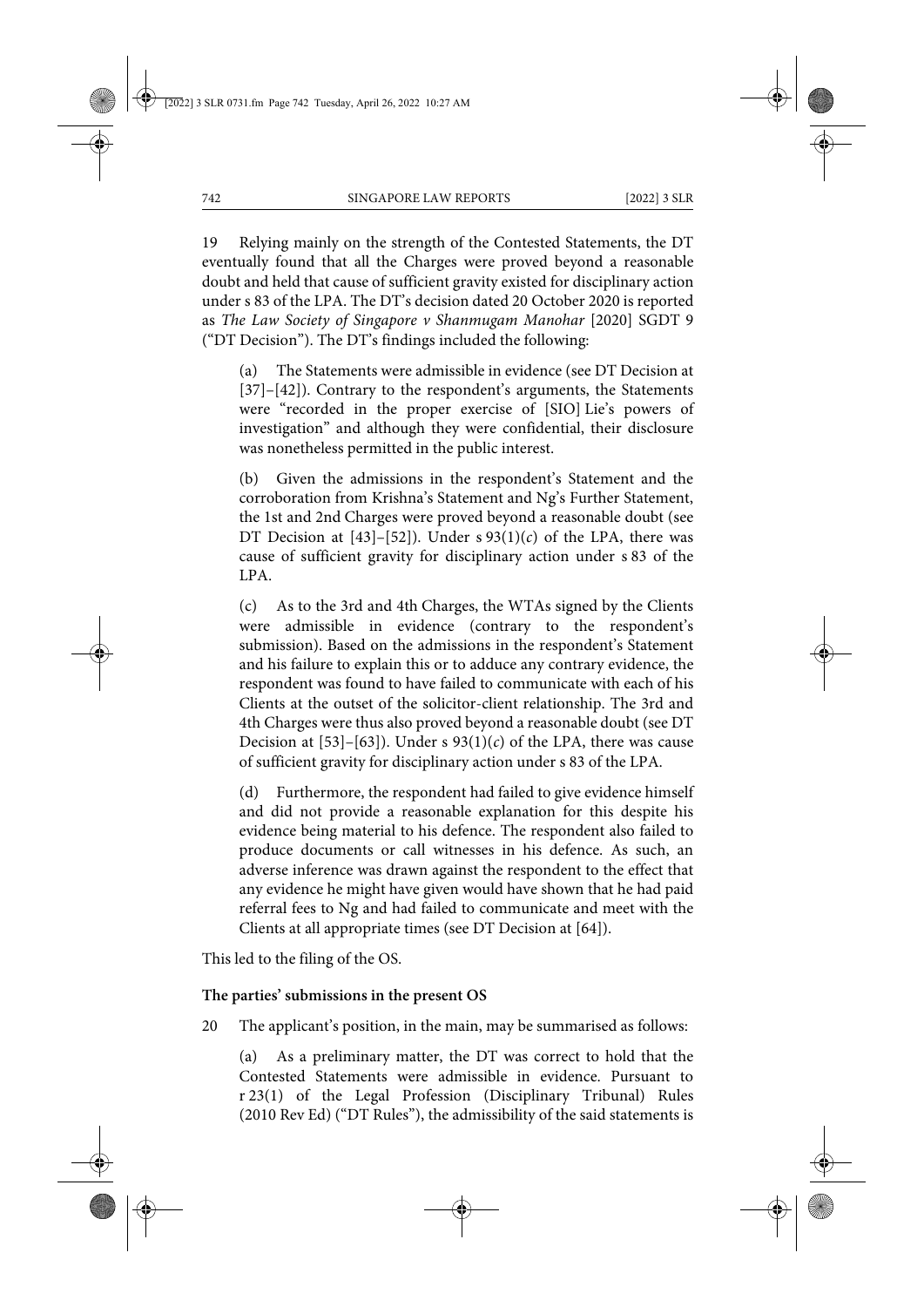governed by the Evidence Act (Cap 97, 1997 Rev Ed) ("EA") and not by s 259 of the CPC, contrary to the respondent's contention. As held in *Law Society of Singapore v Tan Guat Neo Phyllis* [2008] 2 SLR(R) 239 ("*Phyllis Tan*") and *Wong Keng Leong Rayney v Law Society of Singapore* [2007] 4 SLR(R) 377 ("*Rayney Wong*"), the general rule under the EA is that "all relevant evidence is admissible" unless its prejudicial effect outweighs its probative value. In the present case, the Contested Statements are plainly admissible since they are highly relevant to the Charges and their probative value is compelling and outweighs their prejudicial effect.

(b) Based primarily on the contents of the Statements, the Charges have been proved beyond a reasonable doubt and there is due cause for disciplinary action under s 83(1) of the LPA.

(c) The respondent should accordingly be sanctioned for each of the Charges under s 83(1) of the LPA, taking into account the following factors: (i) the sentencing precedents; (ii) the respondent's seniority as an advocate and solicitor; and (iii) the respondent's lack of remorse and repeated attempts to delay the disciplinary proceedings.

21 On the other hand, the respondent submits that the Contested Statements are inadmissible in evidence and that the DT had incorrectly relied upon them in finding that the Charges were made out. The respondent advances two main grounds in support of his position.

22 The respondent's first ground ("*Ultra Vires* Argument") is that the CAD had acted *ultra vires* in purporting to exercise its power under s 22 of the CPC to record the Contested Statements. The respondent alleges that in recording the said statements, SIO Lie had acted with the improper purpose of investigating professional misconduct, instead of the statutorilypermitted purpose of investigating criminal offences. Given the supposedly *ultra vires* nature of his recording, the Contested Statements are said to be a "nullity" and "void *ab initio*".

23 The respondent's second ground was initially described as an argument about "confidentiality". He developed this in the following manner:

(a) The Contested Statements are confidential in nature and should not have been disclosed by the CAD and the AGC to the applicant.

(b) As the Contested Statements were recorded pursuant to a statute, their admissibility should be strictly governed by the statute itself. To be specific, the Contested Statements were recorded under s 22 of the CPC. They may therefore only be used in the manner contemplated by s 259 of the CPC (meaning, they may not be admitted as evidence unless they fall within the exceptions specifically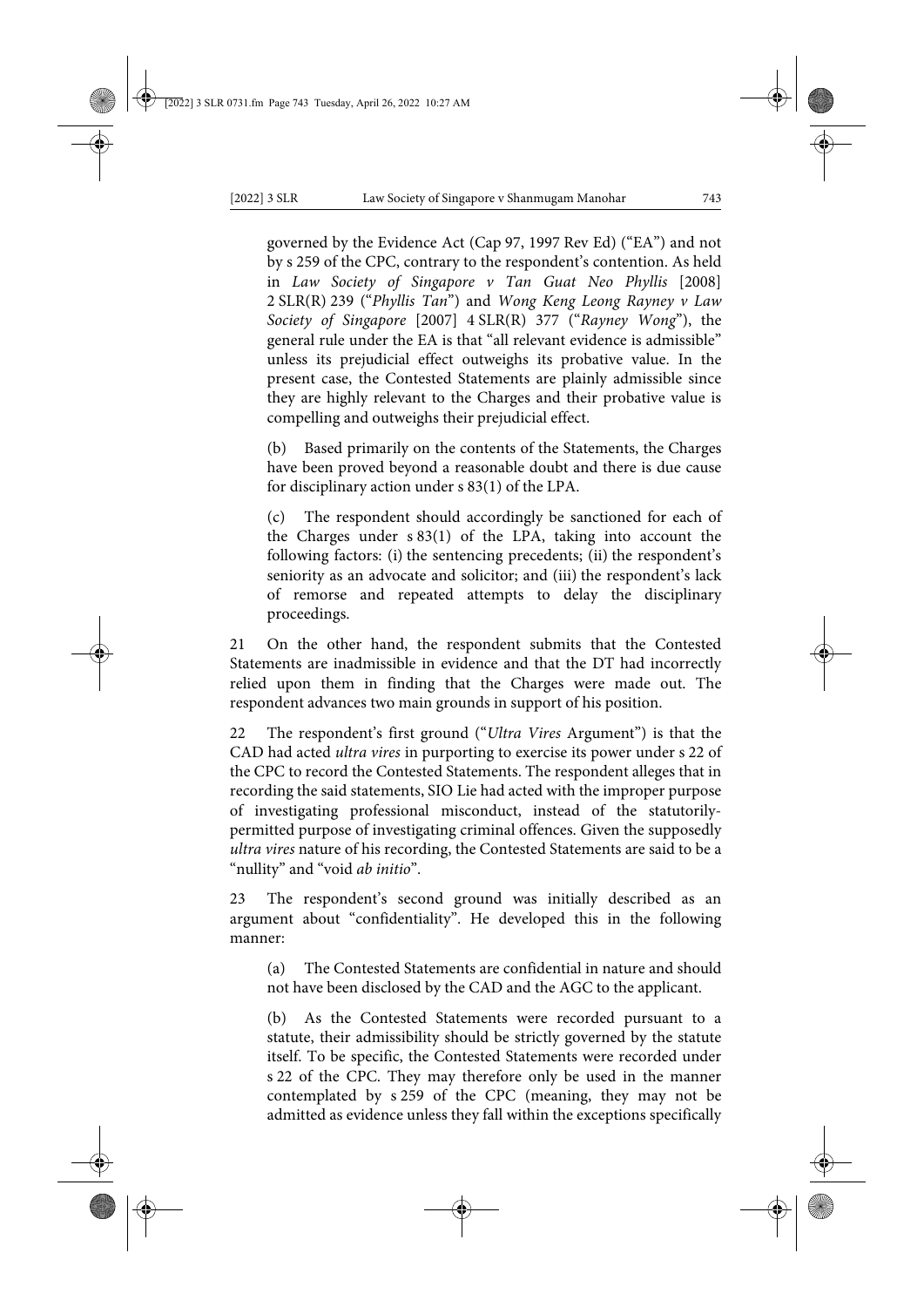stated in that provision). Section 22, read with s 259 of the CPC is, in other words, *determinative* of when the statements are admissible in evidence and this is the position not only in criminal proceedings, but also in any other type of proceedings including disciplinary proceedings. Whilst it may be the *general* rule under the EA that all relevant evidence is admissible, the statute under which the Contested Statements were recorded (which is the CPC) *specifically* provides that the statements may only be admitted under specific exceptions based on certain provisions in the EA. Hence, it is only these specific provisions in the EA that may be invoked even in the context of disciplinary proceedings. On the present facts, none of the exceptions under s 259 of the CPC are applicable.

24 It may be noted that the respondent's second ground encompasses what are, in fact, two distinct arguments. The argument relating to the "confidentiality" of the Contested Statements at [23(a)] is in fact concerned with the permissibility of the *disclosure* of the Contested Statements by the CAD and the AGC to the applicant (hereinafter, the "Confidentiality Argument"). On the other hand, the respondent's argument outlined at [23(b)] above is a distinct argument to the effect that where a statement is recorded under s 22 of the CPC, its use including its *admissibility* (not just in criminal proceedings, but also in disciplinary proceedings) is circumscribed by s 259 of the CPC (hereinafter, the "CPC Argument"). It was only during the oral hearing before us that the respondent's counsel developed the CPC Argument as a standalone argument that was advanced on its own.

25 The respondent thus has three strings to his bow, as it were – the *Ultra Vires* Argument, the Confidentiality Argument and the CPC Argument (collectively, the "Arguments"). He submits that the Contested Statements are inadmissible in the present disciplinary proceedings on account of these three arguments and that if any one of them is accepted and the Contested Statements excluded, there would be insufficient evidence to prove the Charges. He does not, however, put forward any alternative version of events to refute the substance of the Charges against him.

26 We heard oral arguments on 12 April 2021, in the course of which, as we have noted above, the respondent's CPC Argument in relation to s 259 of the CPC came to the fore. We considered that this merited exploration and we therefore invited the parties to file further written submissions on two related questions (the "Questions"):

(a) whether s 259 of the CPC governs the admissibility of police statements in criminal proceedings only or all proceedings generally ("Applicability Question", which was identified at [3] above); and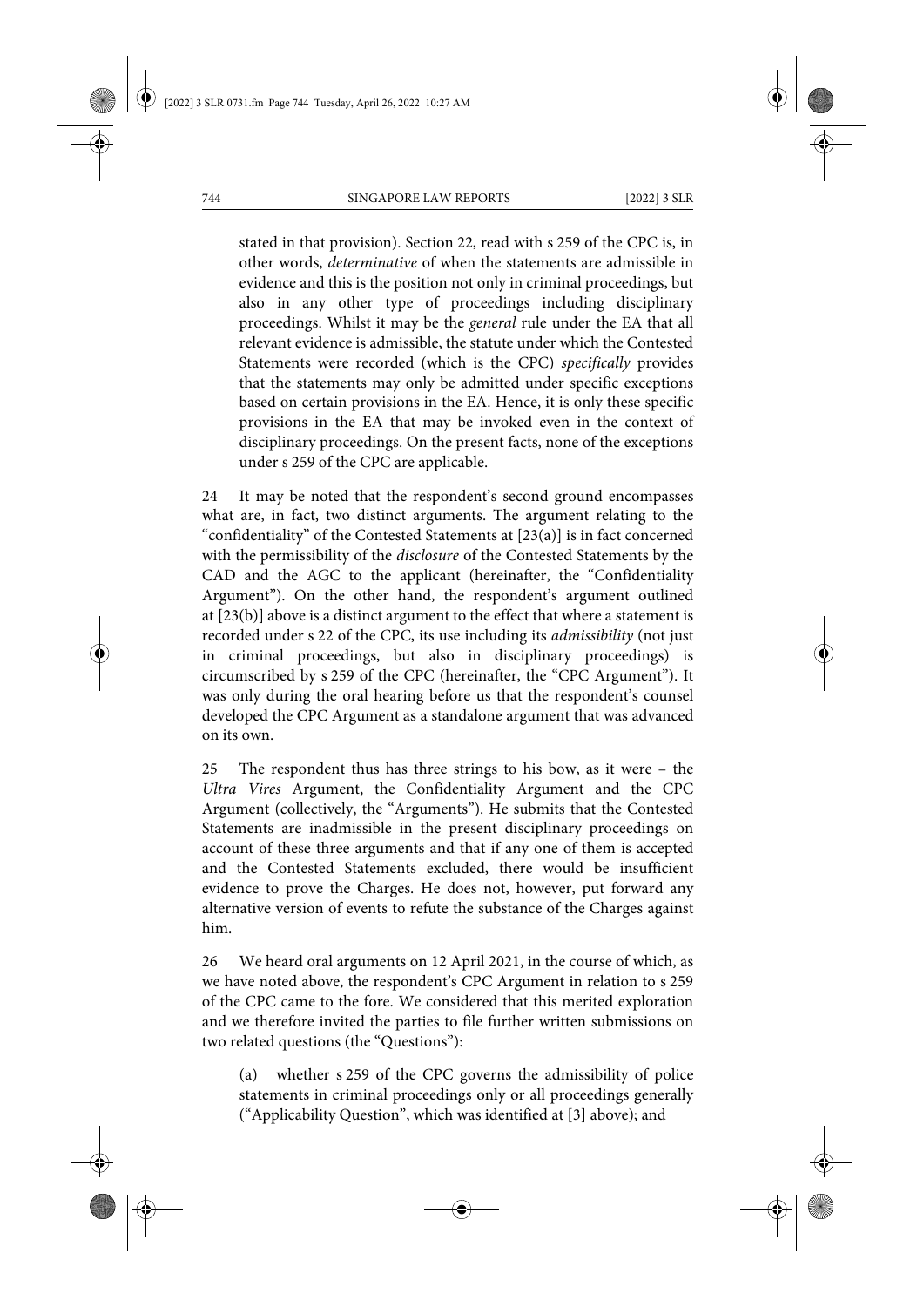(b) how s 259 of the CPC is to be construed in light of the decisions in *Phyllis Tan* and *Rayney Wong* ("Interface Question").

27 We also allowed the applicant's request for leave to inform the AGC of the court's directions above and to convey to us the AGC's views, if any, on these questions. The AGC furnished written submissions on the Questions, which were annexed by the applicant to its own submissions. The parties were also granted leave to file further submissions as to whether any of the respondent's three Arguments mentioned at [25] above are precluded by the doctrine of issue estoppel (if and to the extent the said arguments had already been raised and decided in OS 1206/2019).

28 Subsequently, we also directed parties to file further submissions on whether this court may or should make an order for a fresh hearing under s 98(8)(*b*) of the LPA in the event that any or all of the Contested Statements are found to be inadmissible in the present disciplinary proceedings. Section 98(8)(*b*) of the LPA (reproduced at [130] below) empowers the Court of Three Judges to set aside the determination of the disciplinary tribunal and to direct: (a) the disciplinary tribunal to rehear and reinvestigate the matter; or (b) the applicant to apply for the appointment of a new disciplinary tribunal to hear and investigate the matter.

29 In gist, the applicant contends in its further submissions that:

(a) The respondent's Arguments against the admissibility of the Contested Statements have already been raised and ruled upon by the Judge in OS 1206/2019. The respondent is therefore precluded by issue estoppel and/or the doctrine of abuse of process from raising the same arguments in the present OS.

On the Applicability Question, the Narrow Interpretation of s 259 of the CPC is to be preferred.

(c) Given that s 259 of the CPC is not applicable to disciplinary proceedings, the admissibility of the Contested Statements is governed only by the EA pursuant to r 23(1) of the DT Rules (see [20(a)] above). As to the Interface Question, the court in *Phyllis Tan* and *Rayney Wong* held that under the EA, the general rule is that "all relevant evidence is admissible" subject to the discretion of the court to exclude evidence if its prejudicial effect exceeds its probative value. The overarching test of relevance under the EA along with this exclusionary discretion provides sufficient safeguards to ensure the reliability of evidence in non-criminal proceedings. Applying the general rule under the EA to the Contested Statements, the Contested Statements are admissible for the purposes of the disciplinary proceedings.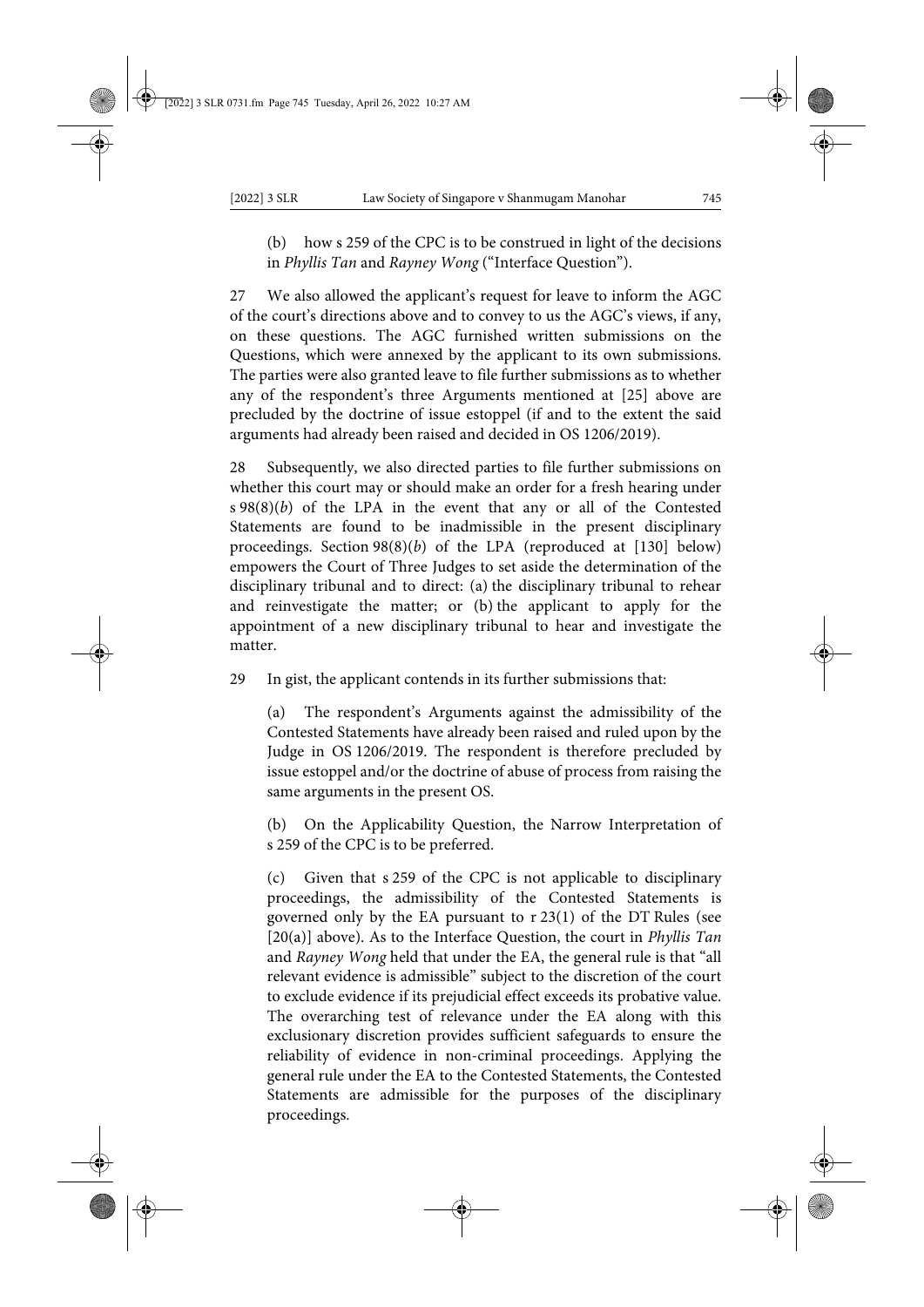(d) In the event, however, that the Contested Statements are found to be inadmissible, this court should make an order under s 98(8)(*b*)(ii) of the LPA for a new disciplinary tribunal to hear and investigate the complaint against the respondent. The public interest weighs in favour of the matter being fully heard and investigated in a fresh hearing, instead of the respondent being acquitted.

30 The AGC's views, as set out below, were limited to the Questions:

(a) In answer to the Applicability Question, s 259 of the CPC should be construed as applying only to: (i) criminal proceedings; and (ii) such other proceedings as may be prescribed by any relevant statutes (that is to say, where the statute specifies that the CPC applies to proceedings brought under that statute).

(b) As to the Interface Question, the decisions in *Phyllis Tan* and *Rayney Wong* recognise the court's discretion to exclude evidence where its probative value is outweighed by its prejudicial effect. This exclusionary discretion serves as a sufficient safeguard in disciplinary proceedings to ensure fairness to a respondent solicitor so that unduly prejudicial or unreliable evidence is not admitted. Such a construction of s 259 of the CPC is fair and will not lead to any absurdity or undermine the purpose of s 259, which is to protect accused persons from unfair prejudice arising from the use of witness statements.

31 The respondent's further submissions argue, among other things, that:

(a) In OS 1206/2019, the Judge did not decide on the admissibility of the Contested Statements in disciplinary proceedings. The *Ultra Vires* Argument and Confidentiality Argument were, however, raised before and ruled upon by the Judge. While this generally would mean that the latter two arguments might be precluded by the doctrine of issue estoppel, it is nonetheless appropriate for this court to re-examine them because there is "fresh evidence" available in the form of the witnesses' evidence that was adduced during the DT Hearing. Further, there is no bar at all to this court considering the CPC Argument.

(b) As to the Applicability Question, the Broad Interpretation of s 259 of the CPC is the correct one.

(c) As for the Interface Question, the decisions in *Phyllis Tan* and *Rayney Wong* are not inconsistent with the Broad Interpretation of s 259 of the CPC. Neither decision had to deal with the scope of s 259 of the CPC nor did they lay down an absolute rule that all relevant evidence is admissible. Instead, *Phyllis Tan* held (at [126]) that under the EA, "all relevant evidence is admissible *unless specifically expressed to be inadmissible*" [emphasis added]. In the instant situation, the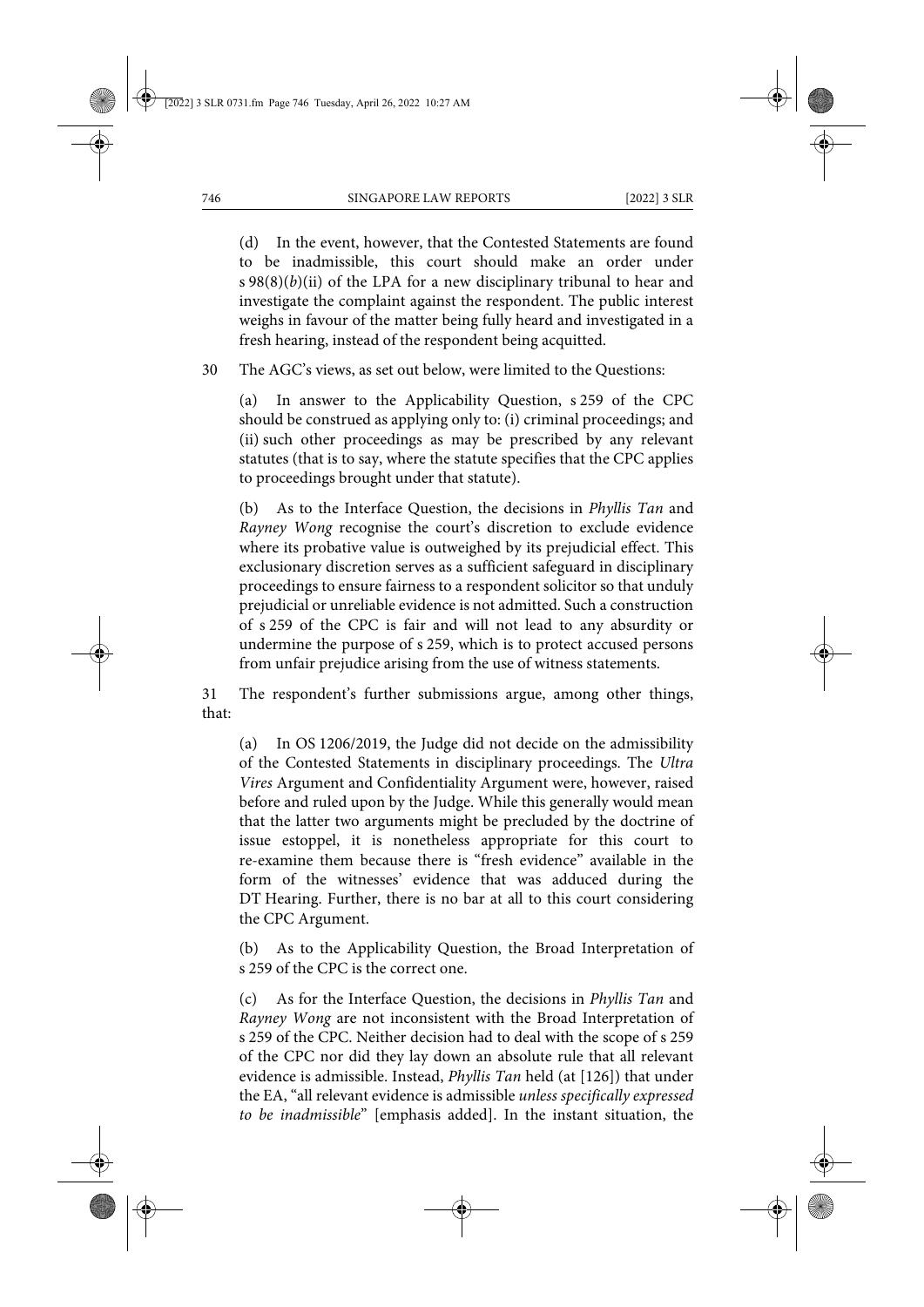Contested Statements have in fact been "specifically expressed to be inadmissible" by reason of s 259 of the CPC.

(d) Applying the Broad Interpretation of s 259 of the CPC, the Contested Statements are inadmissible in the present disciplinary proceedings as none of the exceptions in s 259 apply. In the circumstances, there is no evidence to prove the applicant's case. This court should not make an order under s 98(8)(*b*) of the LPA that a fresh hearing be conducted because: (i) the applicant should not be afforded a fresh chance to mount its case against the respondent; (ii) the respondent deserves finality and should not be put through the ordeal of a second disciplinary hearing; and (iii) a fair trial is in any case impossible because the contents of the incriminatory Contested Statements are discussed in the DT Decision ([19] *supra*), which is already in the public domain.

### **Issues to be determined**

32 In light of the parties' positions as outlined above, the principal issues that arise for our consideration are as follows:

(a) The preliminary issue is whether the Contested Statements are admissible in the present disciplinary proceedings ("Issue 1").

(b) Depending on the outcome of Issue 1, two alternative scenarios may result:

(i) Issue 2.1: If the Contested Statements are found to be *admissible*, we will then consider whether the Charges have been proved beyond a reasonable doubt and whether there is due cause for disciplinary action under s 83(1) of the LPA. If the answer to both questions is "yes", the appropriate sanction will need to be considered.

(ii) Issue 2.2: If any of the Contested Statements are found to be *inadmissible* (and thus wrongly admitted by the DT), the next question is how this court should proceed. As to this:

(A) We should first determine whether after excluding the inadmissible Contested Statements, the Charges have been proved beyond a reasonable doubt and whether there is due cause for disciplinary action under s 83(1) of the LPA. If the answer to both questions is "yes", we may then decide the appropriate sanction.

(B) If the answer to the first inquiry is in the negative, then the question arises as to whether we should acquit the respondent or make an order under s 98(8)(*b*) of the LPA to set aside the determination of the DT and direct: (I) the DT to rehear and reinvestigate the matter; or (II) the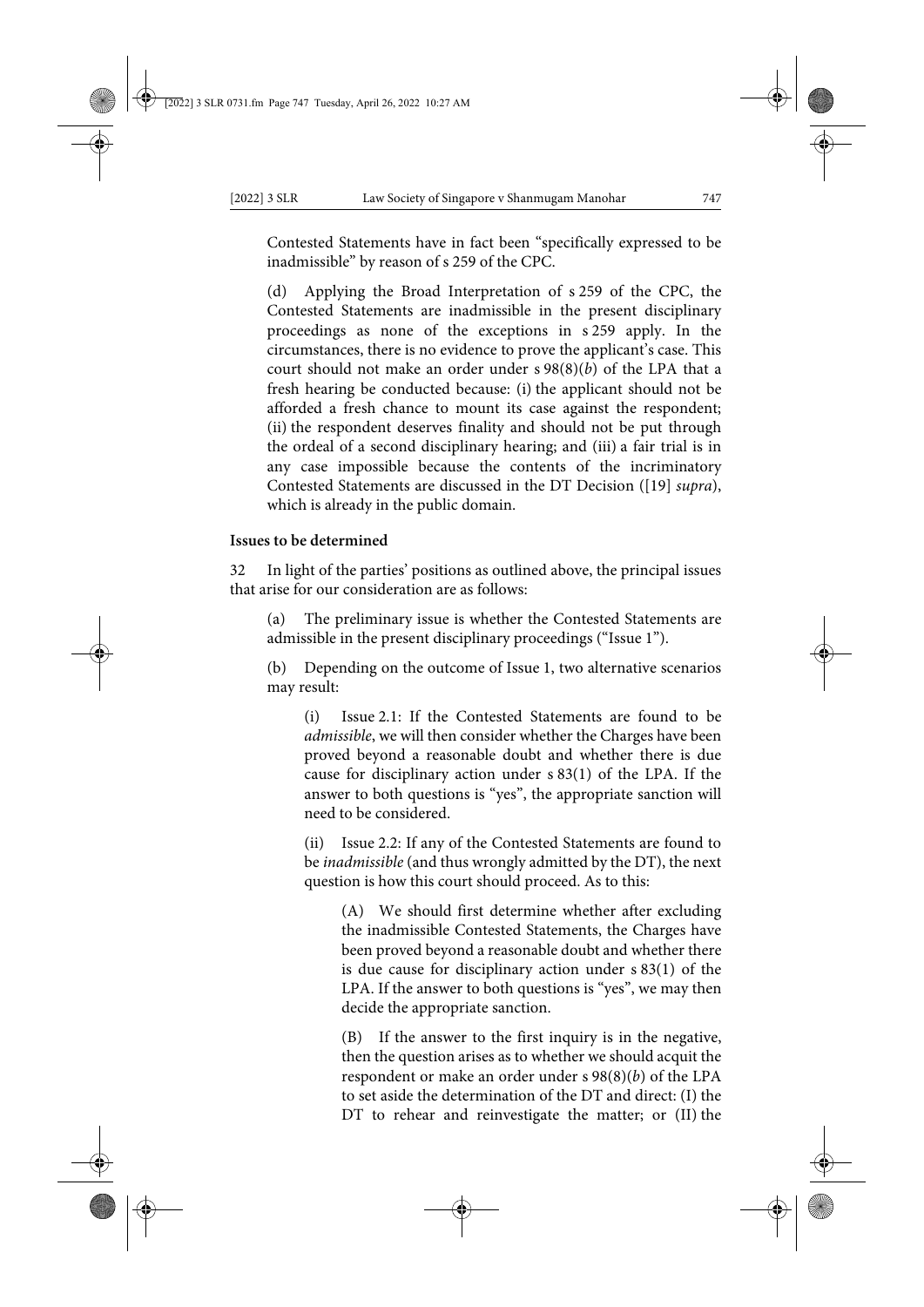applicant to apply for the appointment of a new disciplinary tribunal to hear and investigate the matter.

33 We proceed to consider the matter in this broad sequence, elaborating on the respective sub-issues at the appropriate points.

# **Issue 1 – Whether the Contested Statements are admissible**

34 The applicant correctly submits that *as a general matter*, the EA governs the admissibility of evidence in disciplinary proceedings pursuant to r 23(1) of the DT Rules (see *Law Society of Singapore v Udeh Kumar s/o Sethuraju* [2017] 4 SLR 1369 at [13]), which provides:

### **Application of Evidence Act**

**23.**—(1) The Evidence Act (Cap. 97) shall apply to proceedings before the Disciplinary Tribunal in the same manner as it applies to civil and criminal proceedings.

35 As we have noted, the respondent has raised three Arguments in order to challenge the admissibility of the Contested Statements – namely, the *Ultra Vires* Argument, the Confidentiality Argument and the CPC Argument. In respect of each argument, we first consider whether the respondent is estopped by the doctrine of *res judicata* from raising that argument, and if not, we go on to examine its merits.

# *The* **Ultra Vires** *Argument and the Confidentiality Argument*

36 The parties' positions as to whether the *Ultra Vires* Argument and the Confidentiality Argument are precluded by the doctrine of *res judicata* have already been summarised at [29(a)] and [31(a)] above. In essence, we agree with the applicant that these two arguments are precluded by issue estoppel.

37 The respondent filed OS 1206/2019 to seek the declaratory reliefs set out at [16(b)] above. It will be evident from the nature of the reliefs sought that the central purpose of OS 1206/2019 was to render the Contested Statements inadmissible in the disciplinary proceedings. While the Judge in OS 1206/2019 correctly declined to rule on the *admissibility* of those statements, she nonetheless ruled on the identical points raised in the *Ultra Vires* Argument and the Confidentiality Argument.

38 In particular, the respondent contended in OS 1206/2019 that in recording the Contested Statements, the CAD had exercised its power under s 22 of the CPC for the improper purpose of investigating professional misconduct. This, in essence, is the respondent's *Ultra Vires* Argument. In rejecting it, the Judge found that SIO Lie's "true and dominant purpose of recording the [respondent's Statement] was to investigate a criminal offence, namely motor insurance fraud" (see *Shanmugam Manohar v AG* ([17] *supra*) at [75]). Similarly, as regards Ng's Further Statement and Krishna's Statement, the upshot of the Judge's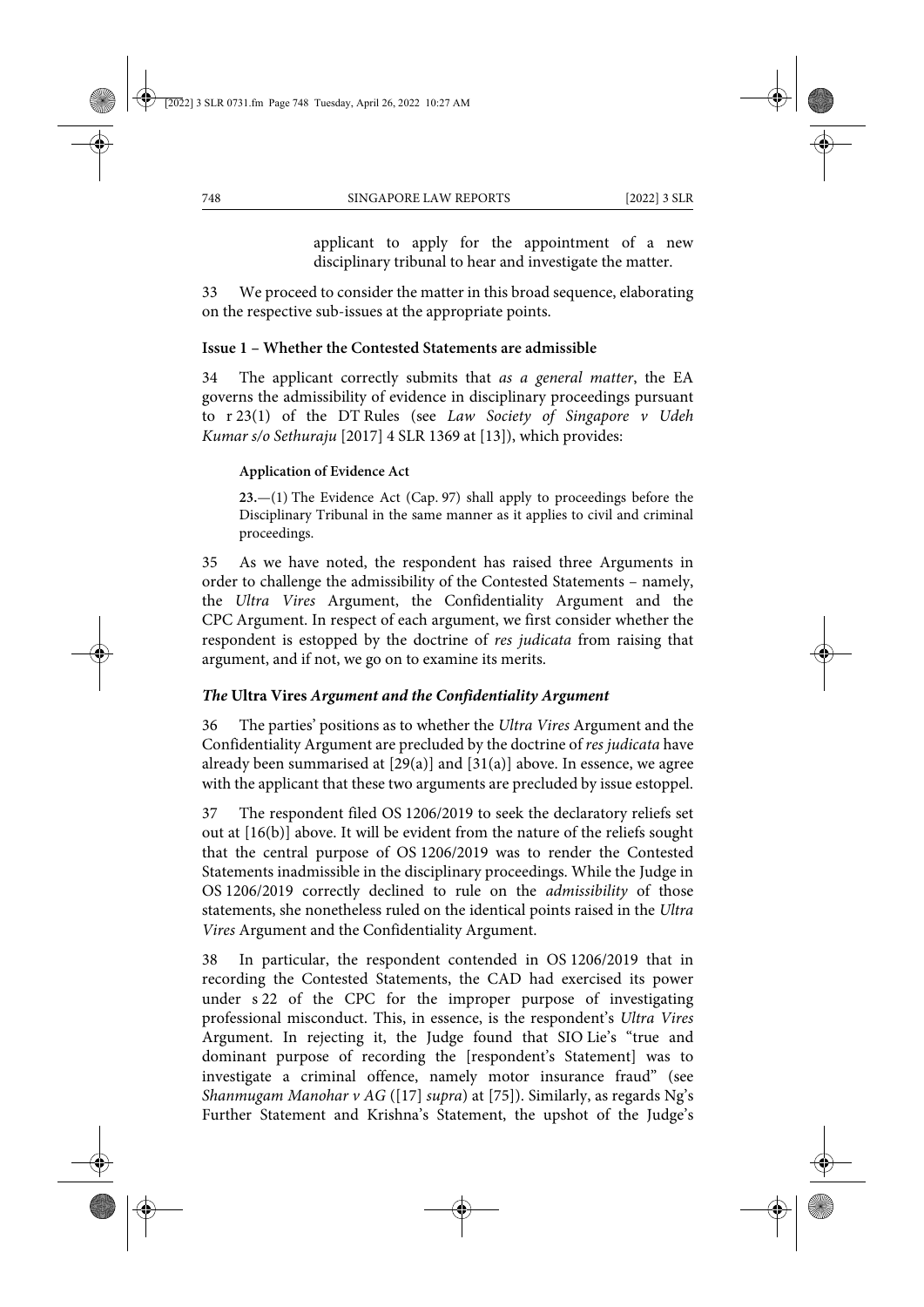assessment was that SIO Lie was primarily focused on investigating the respondent's and the Firm's possible involvement in motor insurance fraud rather than on whether there had been any professional misconduct on their part (see *Shanmugam Manohar v AG* at [58]–[75]). It was open to the respondent to challenge this finding on appeal but he did not, in the final analysis, do so.

39 In these circumstances, having regard to the four requirements laid down in *Lee Tat Development Pte Ltd v Management Corporation Strata Title Plan No 301* [2005] 3 SLR(R) 157 at [14]–[15], we are satisfied that issue estoppel bars the respondent from challenging that finding in the present OS. There is identity of subject matter between OS 1206/2019 and the present OS because the same issue has been raised in both sets of proceedings, namely, whether the CAD had improperly recorded the Contested Statements for the primary purpose of investigating professional misconduct. The Judge's finding on that issue is a final and conclusive judgment on the merits of the respondent's allegations. Further, it was a finding made by a court of competent jurisdiction and both the respondent and the applicant were parties to OS 1206/2019.

40 The respondent is similarly barred from raising the Confidentiality Argument. The Judge has already held in OS 1206/2019 that the statements were confidential but that their disclosure by the CAD and the AGC to the applicant was justified in the public interest (see *Shanmugam Manohar v AG* at [81]–[95]).

41 Despite this, the respondent contends that it is nonetheless "just and equitable" that we re-examine both these arguments having regard to fresh evidence that became available in the form of the witnesses' testimonies adduced during the DT Hearing. The respondent submits that this is a "special circumstance" that justifies excluding the application of issue estoppel in the present case.

42 In *Beh Chew Boo v Public Prosecutor* [2021] 2 SLR 180 ("*Beh Chew Boo*") at [39], the Court of Appeal reiterated the principle that the doctrine of issue estoppel may be excluded in certain special circumstances where new, relevant evidence subsequently becomes available:

… Where cause of action estoppel applies, the bar is absolute in relation to all points decided unless fraud or collusion is alleged. On the other hand, **issue estoppel is less rigid, in that there might be an exception to it in the special circumstance that there has become available to a party further material relevant to the correct determination of a point involved in the earlier proceedings, provided that the further material in question could not by reasonable diligence have been adduced in those earlier proceedings**. This may be further contrasted with the *Henderson* extended doctrine of *res judicata*, which accords a higher degree of flexibility to the court to look at all the circumstances of the case, including whether there is fresh evidence that might warrant re-litigation or whether there are *bona fide* reasons for a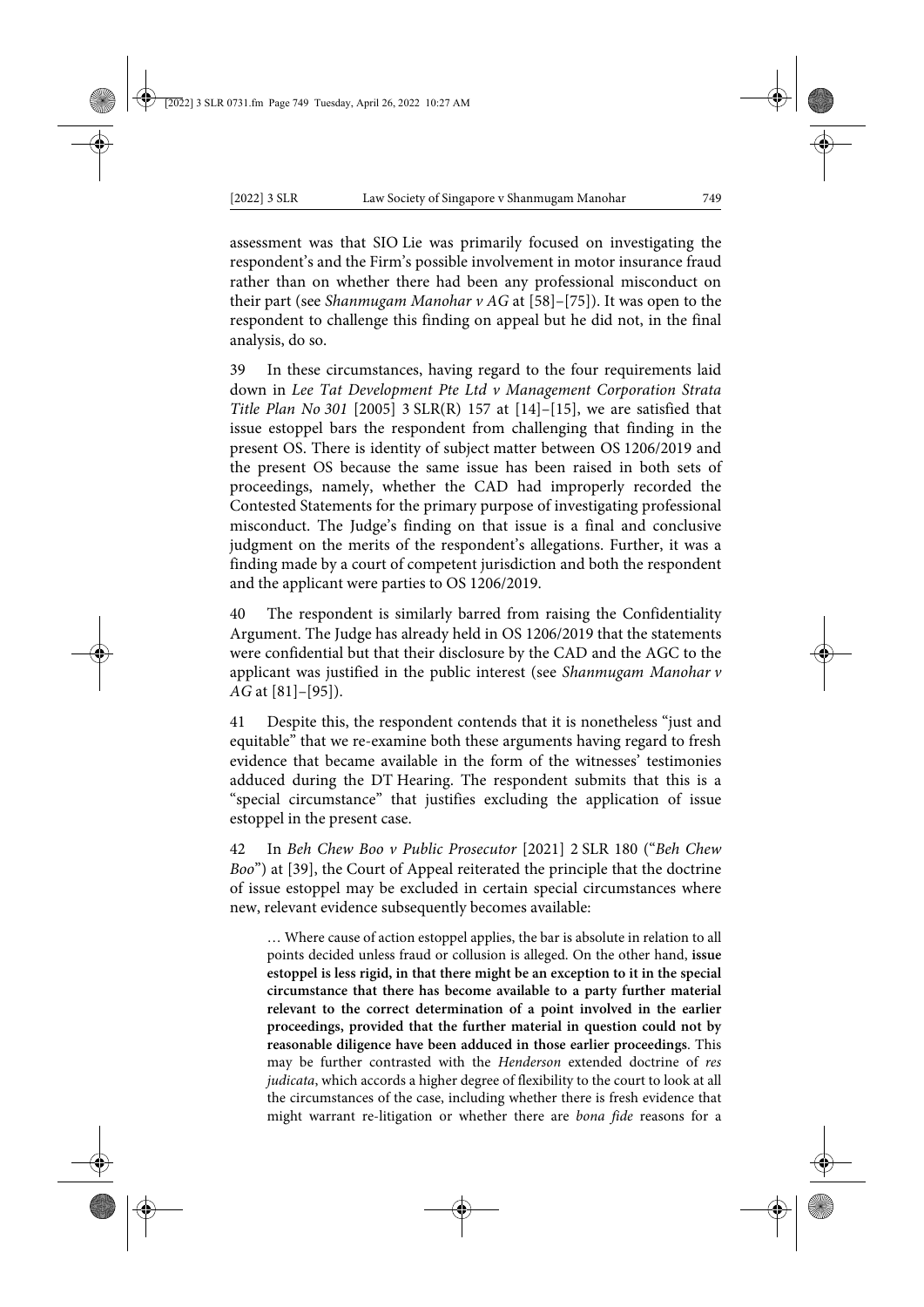matter not having been raised in the earlier proceedings. [emphasis added in bold]

43 In our judgment, the respondent cannot derive any assistance from the foregoing remarks in *Beh Chew Boo*. To explain, the "fresh evidence" that the respondent mainly relies upon is SIO Lie's oral testimony at the DT Hearing. Importantly, as observed at [51] below, the testimony given by SIO Lie at the said hearing is entirely in line with the evidence he *had already given* in OS 1206/2019, especially in relation to his purpose in recording the Contested Statements. SIO Lie's oral testimony at the DT Hearing raises nothing new and it does not in any way change the analysis of the *Ultra Vires* Argument and the Confidentiality Argument. In the premises, we do not think that this "fresh evidence" can be said to give rise to any special circumstances warranting the exclusion of issue estoppel.

44 Prior to *Beh Chew Boo*, the Court of Appeal in *The Royal Bank of Scotland NV (formerly known as ABN Amro Bank NV) and others v TT International Ltd (nTan Corporate Advisory Pte Ltd and others, other parties) and another appeal* [2015] 5 SLR 1104 ("*RBS*") also had occasion to consider the ambit of the exception to issue estoppel, albeit only in the context of civil cases. At [186]–[190], the court explained that the said exception is tightly circumscribed. It laid down five cumulative conditions (at [190]) for this exception to arise:

(a) First, the decision said to give rise to issue estoppel must directly affect the future determination of the rights of the litigants.

(b) Second, the decision must be shown to be clearly wrong.

(c) Third, the error in the decision must be shown to have stemmed from the fact that some point of fact or law relevant to the decision was not taken or argued before the court which made that decision and could not reasonably have been taken or argued on that occasion.

(d) Fourth, there can be no attempt to claw back rights that have accrued pursuant to the erroneous decision or to otherwise undo the effects of that decision.

(e) Fifth, it must be shown that great injustice would result if the litigant in question were estopped from putting forward the particular point which is said to be the subject of issue estoppel – in this regard, if the litigant failed to take advantage of an avenue of appeal that was available to him, it will usually not be possible for him to show that the requisite injustice nevertheless exists.

45 We note that at [127]–[128] of *RBS*, there is some suggestion in the Court of Appeal's remarks that the doctrine of *res judicata* should be applied with greater stringency in civil cases compared to criminal cases (to the extent that the doctrine is at all applicable in either type of case). There, the court recognised that the considerations at play in the two types of cases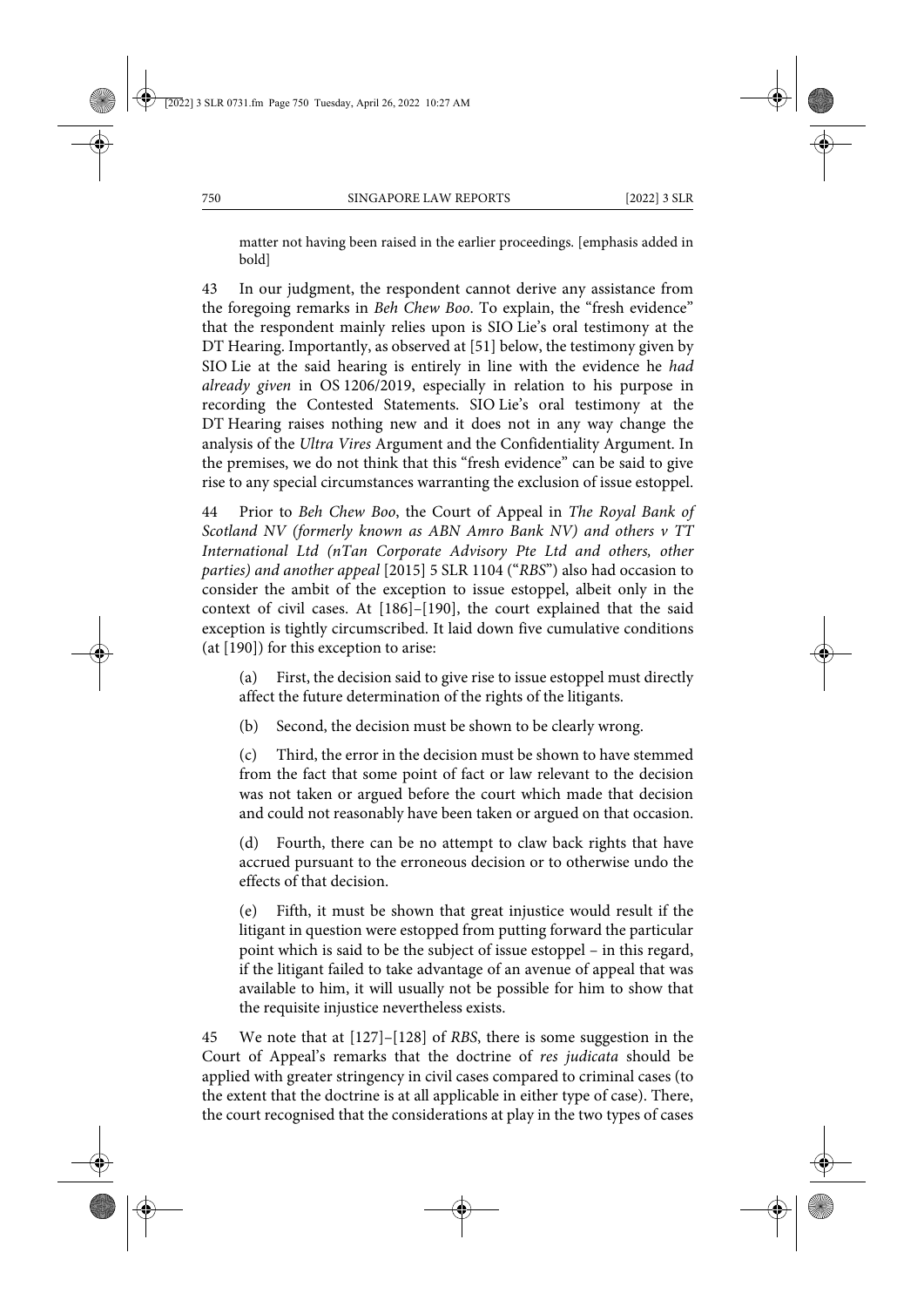may be quite different. Although the interest of finality in litigation bears considerable weight and importance in all cases, there is a particular concern in criminal cases where the life and liberty of accused persons are at stake, to scrutinise the State's exercise of its coercive powers in the criminal justice system.

46 This might suggest, by extension, that in order to invoke an *exception* to issue estoppel, the applicable requirements in criminal cases should be less stringent than in civil cases. Even if this were so, we cannot conceive of a situation where a litigant could invoke any such exception without, at the minimum, meeting conditions (b) and (e) set out at [44] above, which go towards the correctness of the earlier order and a demonstration of substantial injustice.

47 In the present case, we are concerned with disciplinary proceedings, which are *quasi-criminal* in nature (see *Law Society of Singapore v Chiong Chin May Selena* [2013] SGHC 5 at [28]). Nevertheless, even if we were to apply a less stringent test for permitting an exception to issue estoppel, it is clear that neither condition (b) nor (e) at [44] above would be met. First, the Judge's decision in OS 1206/2019 cannot be said to be "clearly wrong". On the contrary, as explained at [49]–[52] below, we agree with the Judge's findings that the Contested Statements were not recorded in the improper exercise of investigative powers and were disclosable in the public interest (notwithstanding their confidentiality). Second, if the respondent had been truly dissatisfied with the Judge's findings, he ought to have pursued his appeal against the Judge's decision in OS 1206/2019. However, he abandoned that course of action. Having done so, it does not lie in his mouth to now claim that he would suffer "great injustice" in not being allowed to pursue the point.

48 We are therefore satisfied that no exception to issue estoppel arises in the present case. The respondent is accordingly barred by issue estoppel from raising the *Ultra Vires* Argument and Confidentiality Argument in these proceedings.

49 For completeness, even if the respondent had not been barred, we consider that these arguments would, in any event, have failed on their merits.

50 It is not disputed that the power to record statements under s 22 of the CPC is conferred upon the police for the purpose of investigating criminal offences. Whilst the AGC's directions to the CAD on 31 August 2017 may have suggested an interest in investigating professional misconduct, it is ultimately the purpose of the police officer exercising the power under s 22 of the CPC which is material.

51 As to that, the available evidence showed that SIO Lie had exercised *his* own judgment in recording the Contested Statements, and his dominant purpose was to investigate motor insurance fraud given his view that the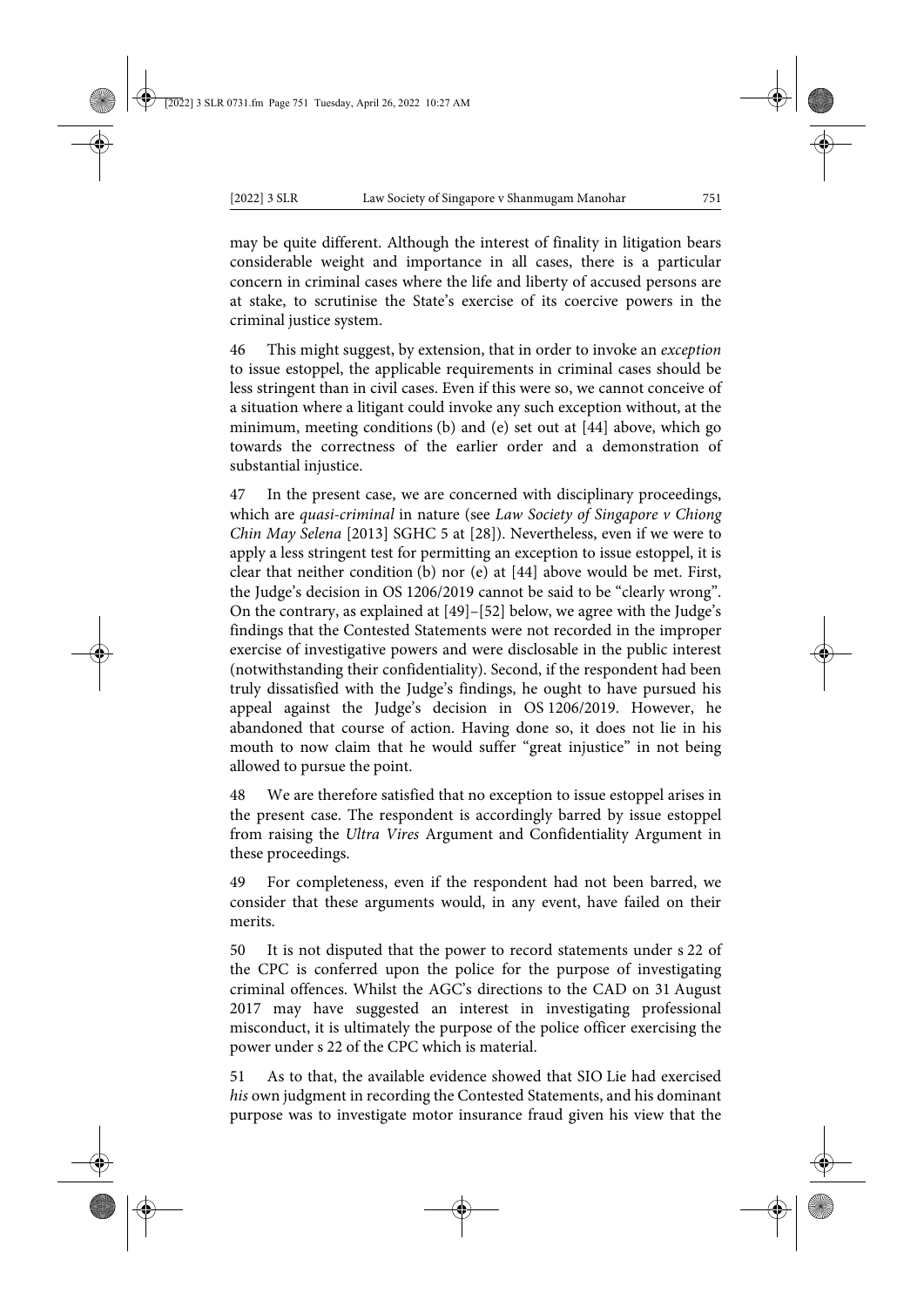evidence of improper conduct on the part of the respondent and/or the Firm might be suggestive of their wider involvement in such fraud. Having considered the affidavit evidence of SIO Lie and his oral evidence, we are satisfied that the Judge was correct to accept this explanation. Further, SIO Lie's oral testimony *at the DT Hearing* itself (being the "fresh evidence" which the respondent now refers to), is also entirely consistent with his affidavit evidence in OS 1206/2019. The respondent's *Ultra Vires* Argument is therefore without merit.

52 As regards the Confidentiality Argument, we accept that generally, statements recorded in the course of police investigations under s 22 of the CPC are confidential. However, this is a general rule, and is subject to the exception that disclosure may be permitted where it is in the public interest (see, for instance, *Woolgar v Chief Constable of Sussex Police* [2000] 1 WLR 25 at 36). On the present facts, it was well within the bounds of the public interest for the CAD and the AGC to disclose the Contested Statements to the applicant in order to facilitate the investigation and prosecution of the respondent's alleged professional misconduct.

53 We accordingly dismiss the respondent's *Ultra Vires* Argument and Confidentiality Argument.

# *The CPC Argument*

# *Whether the respondent is precluded by* res judicata *from raising the CPC Argument*

54 As far as the CPC Argument is concerned, we are satisfied that the respondent *is* entitled to raise this in the present OS. At its core, this is an argument that s 259 of the CPC ought to govern the admissibility of the Contested Statements in these disciplinary proceedings.

55 To begin with, this specific argument does not appear to have been raised in OS 1206/2019. In any event, the Judge specifically declined to decide on the admissibility of the Contested Statements in the disciplinary proceedings (see *Shanmugam Manohar v AG* ([17] *supra*) at [34]–[35]). The Judge considered that this issue should first be considered by the disciplinary tribunal hearing the complaint against the respondent, and thereafter be reviewed (if necessary) by a court dealing with the matter under either s 97 or 98 of the LPA. In the circumstances, there was no final and conclusive judgment on the merits of the CPC Argument which could give rise to issue estoppel.

56 We also do not consider it an abuse of process for the respondent to raise the argument now. We agree entirely with the Judge that the admissibility of evidence in disciplinary proceedings is an issue for the DT and the Court of Three Judges to decide having regard to the disciplinary framework prescribed in the LPA. The CPC Argument was not a point that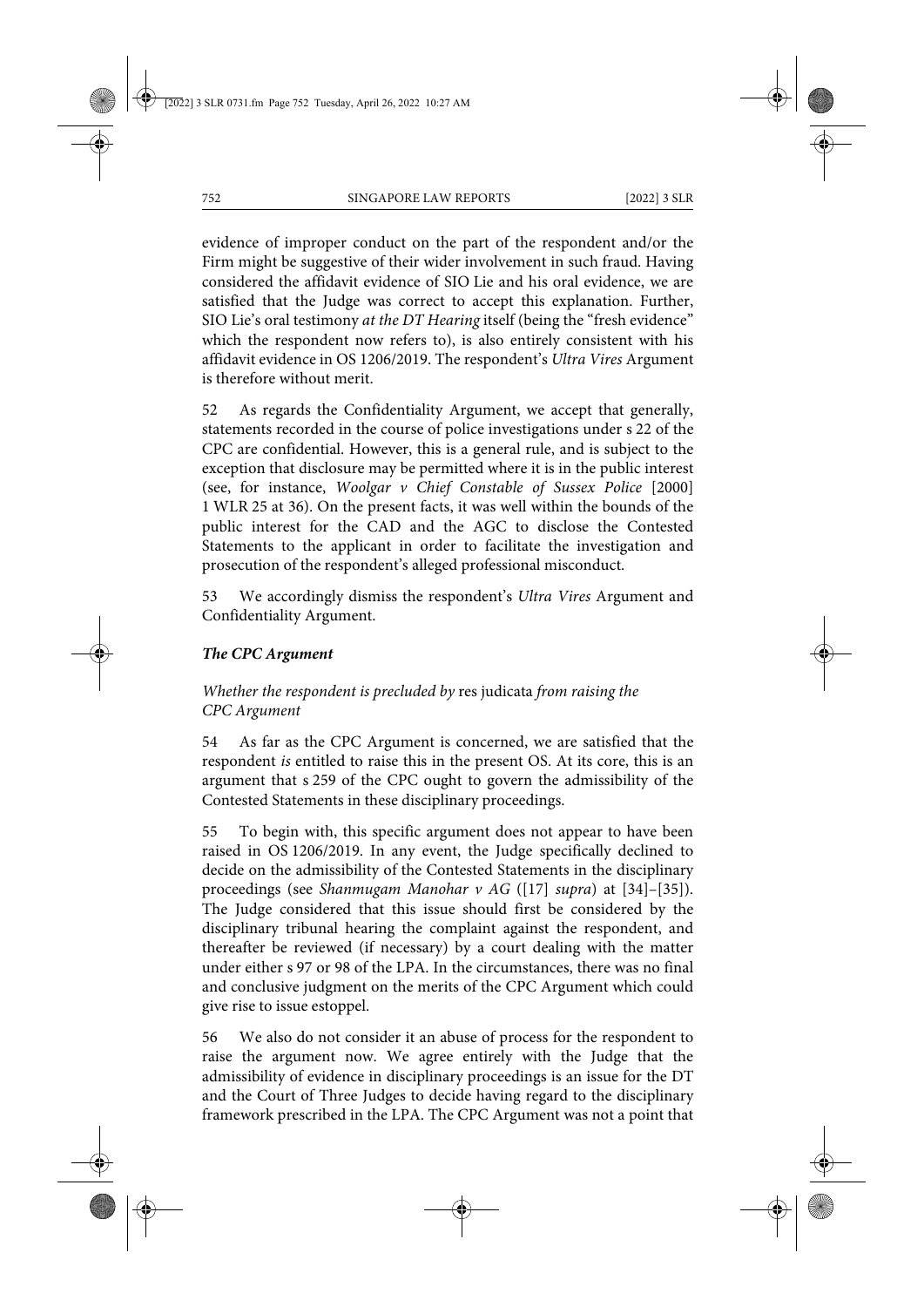should reasonably have been raised or decided in the context of a preemptive application for declaratory relief. It was quite reasonable for it to be taken in the course of resisting the present application.

57 The applicant contends that in OS 1206/2019, the respondent had argued that the CAD's and AGC's disclosure of the Contested Statements to the applicant had effectively prevented him from challenging the admissibility of the statements. The applicant claims that since the Judge rejected this argument in OS 1206/2019, the CPC Argument is also barred by issue estoppel. We disagree. In fact, that argument was raised in the context of the respondent's objections to the Contested Statements being disclosed to the applicant. In that context, the Judge had found the respondent's argument in OS 1206/2019 to be *irrelevant* to whether the CAD's and the AGC's disclosure was justified in the public interest (see *Shanmugam Manohar v AG* at [93]). There was no question raised as to the *admissibility* of the Contested Statements in the disciplinary proceedings and there was certainly no specific or definitive pronouncement by the Judge as to whether s 259 of the CPC governs that question at all in disciplinary proceedings.

# *The Questions in respect of section 259 of the CPC*

58 We therefore proceed to consider the merits of the CPC Argument. As mentioned at the outset of this judgment, the critical question to be decided is whether the Narrow Interpretation or the Broad Interpretation of s 259 of the CPC is to be preferred (see [3] above). We will therefore answer the Applicability Question first (see [26(a)] above), before considering the Interface Question (see [26(b)] above), in light of that answer. Once both legal Questions are resolved, we then apply the law to the facts to determine whether, as the respondent contends, the Contested Statements are inadmissible in the present disciplinary proceedings.

(1) The Applicability Question

59 Section 259 of the CPC is a statutory provision. As such, whether it affects the admissibility of witness statements in *all* proceedings generally or in criminal proceedings only is essentially a matter of statutory interpretation. It should be noted that by the phrase "all proceedings", we generally mean any proceeding in which evidence may legally be taken by a court. That said, the types of proceedings we are primarily concerned with are criminal, civil and disciplinary proceedings.

60 As set out by the Court of Appeal in *Tan Cheng Bock v Attorney-General* [2017] 2 SLR 850 ("*Tan Cheng Bock*") at [37], the process of purposive statutory interpretation consists of three steps: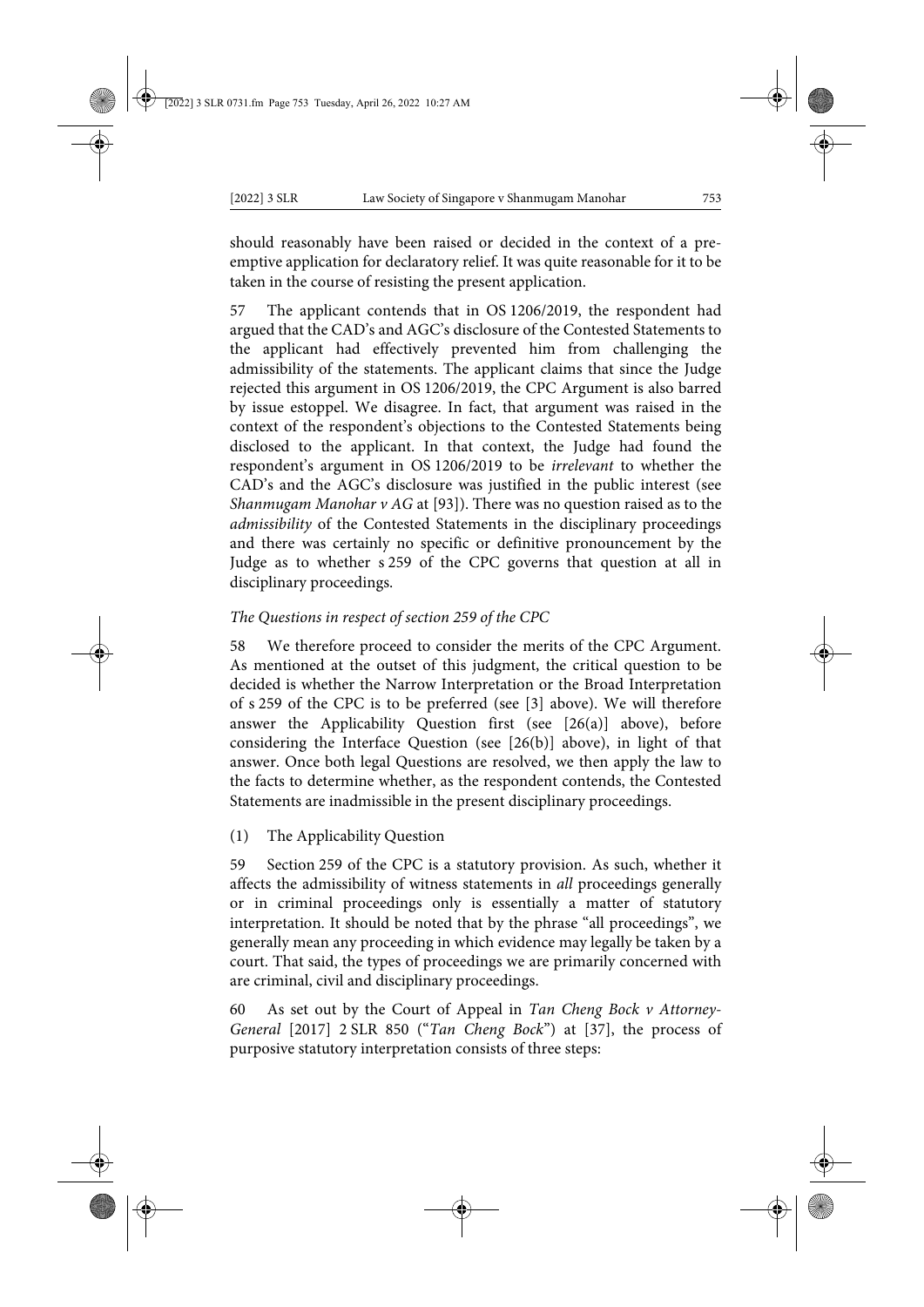(a) First, ascertain the possible interpretations of the provision, having regard not just to the text of the provision but also to the context of that provision within the written law as a whole.

(b) Second, ascertain the legislative purpose or object of the statute.

(c) Third, compare the possible interpretations of the text against the purposes or objects of the statute.

(A) STATUTORY TEXT AND CONTEXT OF SECTION 259 OF THE CPC

61 Beginning with the statutory text, which has been set out at [2] above, s 259(1) of the CPC lays down a general rule that any police statement given by "a person other than the accused" (meaning a witness) in the course of investigations is "inadmissible in evidence" unless it falls within certain specified exceptions. Section 259(2) of the CPC is concerned with statements being used as evidence in the prosecution of an offence *relating to* the making or contents of the statement (such as perjury). Subsection (2) is not of critical importance for present purposes and our focus is on s 259(1) of the CPC.

62 Limiting oneself to the text of s 259(1) of the CPC, the words "inadmissible in evidence" is neither expressly stated to apply to all proceedings generally, nor expressly limited to criminal proceedings only. However, the generality and seeming breadth of the exclusionary rule suggests a preference for the construction that such evidence is inadmissible in *all* proceedings unless otherwise provided.

63 The applicant contrasts the terms of s 259(1) with other statutes. In particular, it refers to s 36(1) of the Prevention of Corruption Act (Cap 241, 1993 Rev Ed) and s 40A(1)(*a*) of the Corruption, Drug Trafficking and Other Serious Crimes (Confiscation of Benefits) Act (Cap 65A, 2000 Rev Ed). The applicant points out that unlike s 259 of the CPC, both these provisions *expressly* provide that complaints or information obtained and/or disclosed under the respective statutes are not to be "admitted in evidence in any civil or criminal proceeding". It is said that this supports the inference that s 259 of the CPC is confined in its application to criminal proceedings. We do not find the reference to these two provisions to be helpful in the present context because s 259 of the CPC must be interpreted in the light of *its* purpose, structure and scheme and its own legislative context.

64 Rather more significant for our purposes is the *scope* of the general rule in s 259(1) of the CPC and the specific exceptions in sub-ss  $(1)(a)$  to  $(1)(e)$ . On a close examination of those sub-sections, it becomes clear to us that the Broad Interpretation ought to prevail.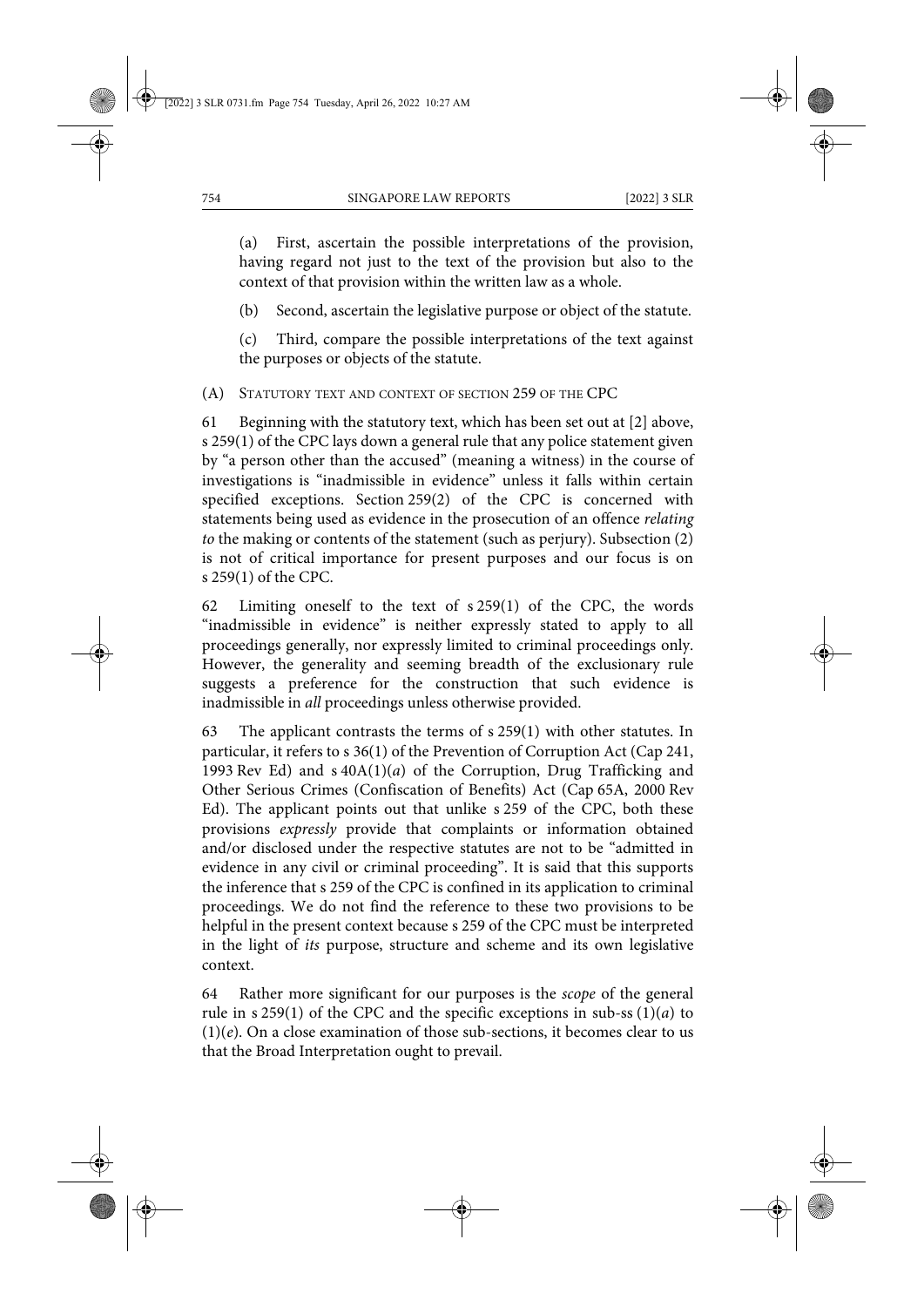65 Five specific exceptions are provided to the general rule of inadmissibility in s 259(1) of the CPC – namely, where the witness statement:

**(***a***)** is **admitted under section 147 of the Evidence Act** (Cap. 97);

**(***b***)** is used for the purpose of **impeaching his credit in the manner provided in section 157 of the Evidence Act**;

**(***c***)** is **made admissible as evidence in any criminal proceeding by virtue of any other provisions in this Code [***ie***, the CPC] or the Evidence Act or any other written law**;

**(***d***)** is made **in the course of an identification parade**; or

**(***e***)** falls within **section 32(1)(***a***) of the Evidence Act**.

[emphasis added in bold]

66 We begin with s  $259(1)(c)$  of the CPC, which is phrased in very wide terms. It covers any witness statement which is made admissible "in any criminal proceeding by virtue of any other provisions in [the CPC] or the Evidence Act or any other written law". This is hereafter referred to as the "s 259(1)(*c*) exception".

67 Crucially, if the scope of s 259 of the CPC is confined to *criminal proceedings only*, the general rule of inadmissibility in sub-s (1) would be rendered otiose and would be entirely overridden by the  $s 259(1)(c)$ exception. In essence, the general rule would be meaningless because the effect of the s  $259(1)(c)$  exception is that any witness statement which is *admissible in criminal proceedings* would effectively *remain so* anyway. In other words, it denudes the general exclusion of witness statements of all its force so as to render the section as a whole virtually superfluous. This seems to us to be a powerful argument against the Narrow Interpretation.

68 Further, the exceptions in ss 259(1)(*a*), 259(1)(*b*) and 259(1)(*e*) of the CPC are respectively founded upon ss 147, 157 and 32(1)(*a*) of the EA. *On their own*, those provisions of the EA apply to all proceedings generally pursuant to s 2(1) of the EA (see *Chua Boon Chye v Public Prosecutor* [2015] 4 SLR 922 at [26]).

69 If s 259(1) of the CPC were applicable only to criminal proceedings, the only effect of the statutory exceptions in ss  $259(1)(a)$ ,  $259(1)(b)$  and  $259(1)(e)$  of the CPC would be to provide for the admissibility of witness statements *in criminal proceedings* pursuant to ss 147, 157 and 32(1)(*a*) of the EA. Yet, the  $s 259(1)(c)$  exception would already provide for such admissibility since this would be pursuant to "any other provisions in the Evidence Act" that would render a witness statement admissible in *criminal proceedings*. This would seem to include ss 147, 157 and 32(1)(*a*) of the EA. The result of the Narrow Interpretation is therefore that the exceptions in ss  $259(1)(a)$ ,  $259(1)(b)$  and  $259(1)(e)$  of the CPC would also be rendered otiose by the s  $259(1)(c)$  exception.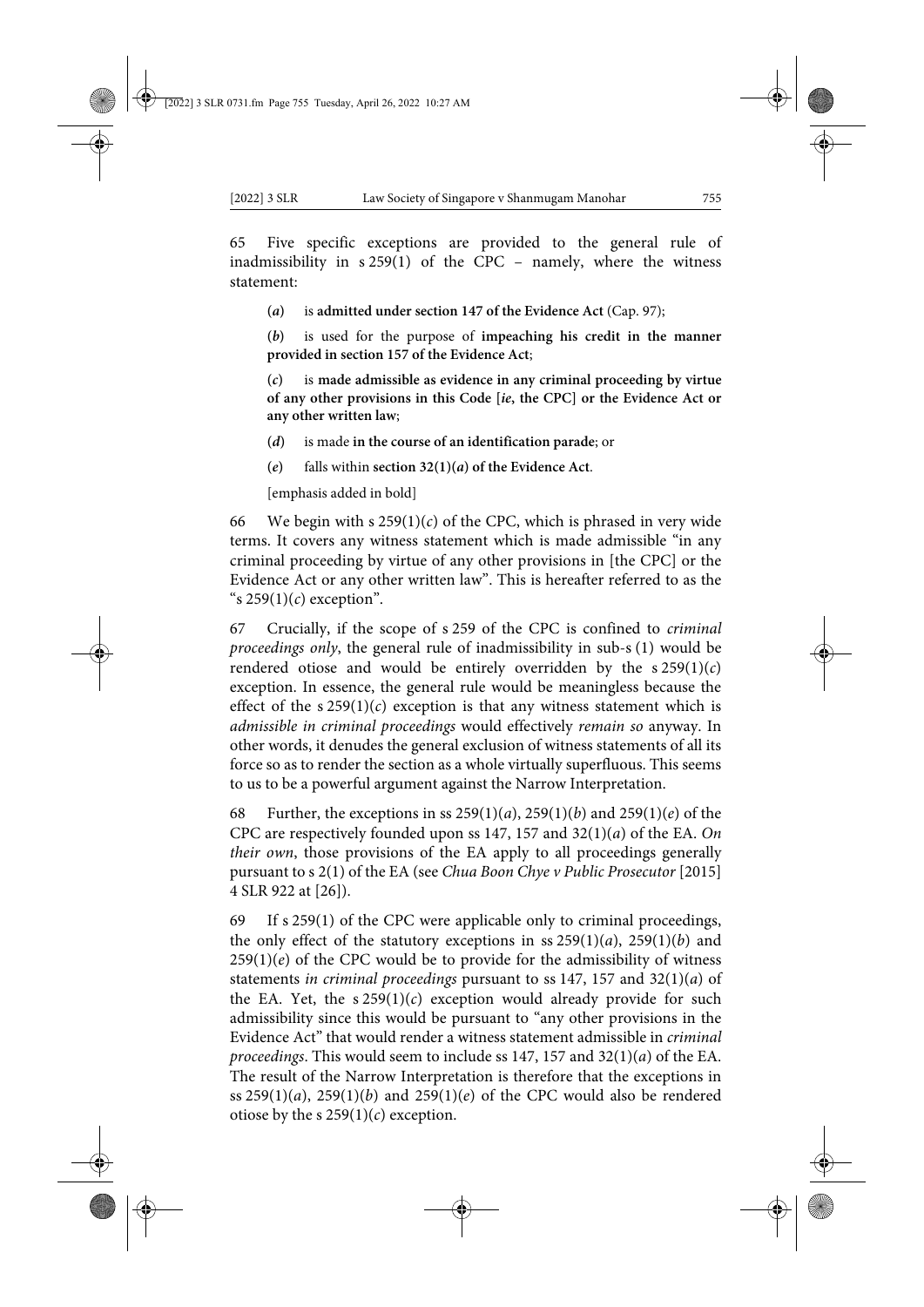70 These difficulties fall away on the Broad Interpretation of s 259. If s 259 of the CPC was held to apply to *all* proceedings, the rule in sub-s (1) would render witness statements generally inadmissible in *civil and/or disciplinary proceedings*, but in the context of criminal proceedings only, the s 259(1)(*c*) exception would be controlling and could render such statements admissible for the reason given at [67] above. Further, in *all proceedings*, the other specified exceptions in sub-ss  $(1)(a)$ ,  $(1)(b)$ ,  $(1)(d)$ and (1)(*e*) may also apply to render a witness statement admissible.

71 It is a well-established canon of statutory interpretation that Parliament does not legislate in vain (see *Tan Cheng Bock* ([60] *supra*) at [38]). In our view, the Narrow Interpretation is untenable because on this reading, the s  $259(1)(c)$  exception would render otiose and meaningless the general rule of inadmissibility set out in sub-s (1) and some of the other exceptions in sub-ss  $(1)(a)$ ,  $(1)(b)$  and  $(1)(e)$ . We find it implausible that Parliament could have intended such an unworkable result. The Broad Interpretation, on the other hand, ensures that there is substance to the general rule of inadmissibility in s 259(1) of the CPC and each of its specified exceptions.

(B) SPECIFIC LEGISLATIVE PURPOSE OF SECTION 259 OF THE CPC

72 Importantly, the Broad Interpretation of s 259 also furthers what, in our judgment, are the legislative purposes behind the provision.

73 The Second Reading speech for the Criminal Procedure Bill (Bill No 11/2010) ("CPC 2010 Bill") does not discuss the specific legislative purposes behind s 259 of the CPC. We therefore consider local and foreign case authorities that have inferred the specific purposes of the relevant provisions, before setting out our conclusions.

74 Prior to the enactment of the current version of the CPC in 2010, the Criminal Procedure Code (Cap 68, 1985 Rev Ed) ("1985 ed CPC") was in force. Notably:

(a) s 22 of the CPC is adapted from s 121 of the 1985 ed CPC;

(b) s 258 of the CPC is adapted from s 122(5) of the 1985 ed CPC and ss 21, 24, 29 and 30 of the Evidence Act (Cap 97, 1997 Rev Ed) which was in force prior to 2010; and

(c) s 259 of the CPC is adapted from s 122 of the 1985 ed CPC.

75 Sections 122(1)–122(5) of the 1985 ed CPC read:

# **Admissibility of statements to police**

**122.**—(1) **Except as provided in this section**, **no statement made by any person** to a police officer in the course of a police investigation made under this Chapter **shall be used in evidence** other than a statement that is a written statement admissible under section 141.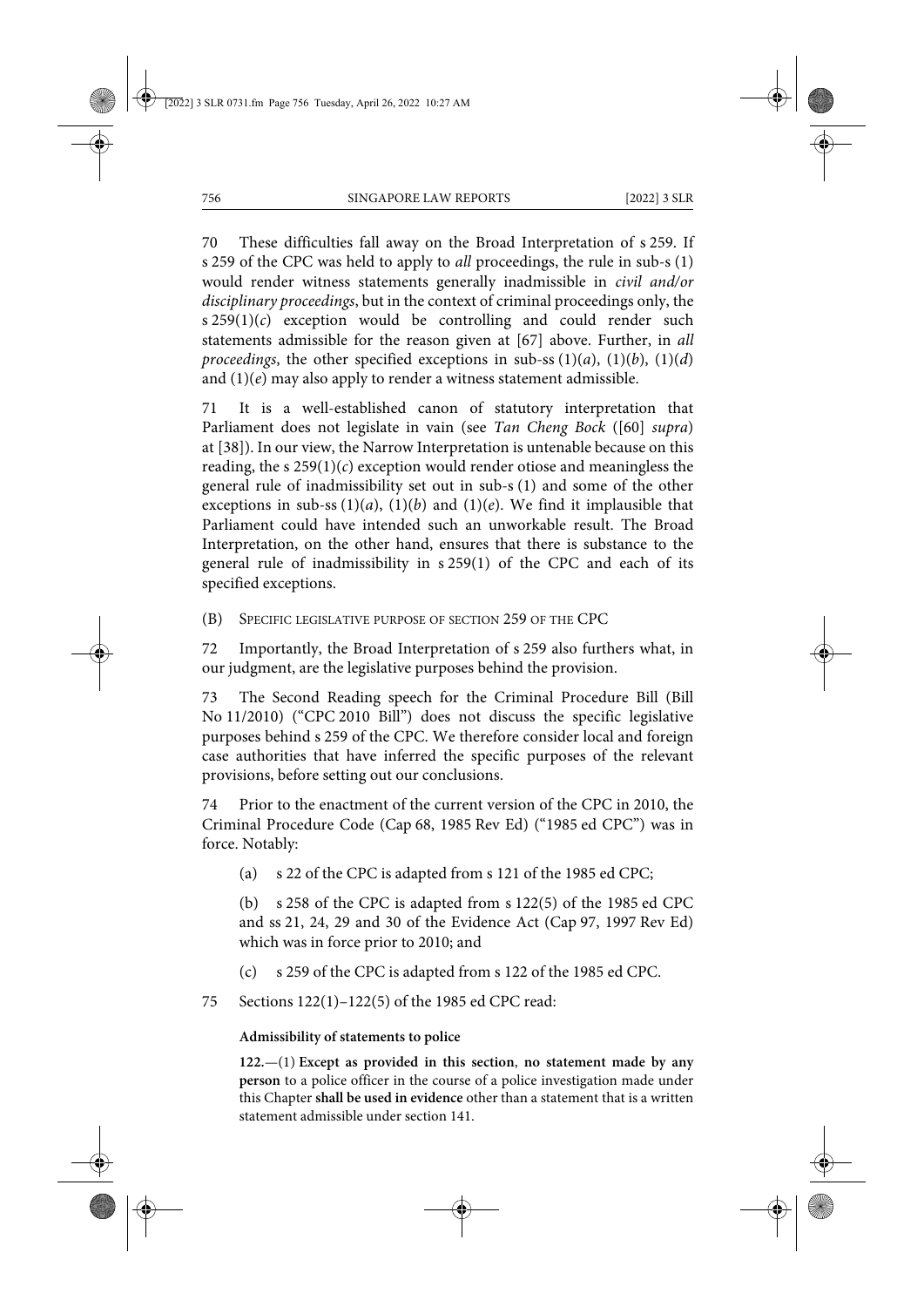**(2) When any witness is called for the prosecution or for the defence**, other than the accused, the court shall, on the request of the accused or the prosecutor, refer to **any statement made by that witness to a police officer** in the course of a police investigation under this Chapter and may then, if the court thinks it expedient in the interests of justice, direct the accused to be furnished with a copy of it; and the statement **may be used to impeach the credit of the witness in the manner provided by the Evidence Act [Cap. 97]**.

**(3) Nothing in this section shall be deemed to apply to any statement made in the course of an identification parade or falling within section 27** [concerning facts discovered in consequence of information received] **or 32 (***a***) of the Evidence Act** [concerning statements relating to the cause of death].

**(4) When any person is charged with any offence in relation to the making or contents of any statement** made by him to a police officer in the course of a police investigation made under this Chapter, **that statement may be used as evidence in the prosecution**.

**(5) Where any person is charged with an offence any statement**, whether it amounts to a confession or not or is oral or in writing, made at any time, whether before or after that person is charged and whether in the course of a police investigation or not, by that person to or in the hearing of any police officer of or above the rank of sergeant **shall be admissible at his trial in evidence** and, if that person tenders himself as a witness, any such statement may be used in cross-examination and for the purpose of impeaching his credit:

**Provided that the court shall refuse to admit such statement** or allow it to be used as aforesaid **if** the making of the statement appears to the court to have been caused by any **inducement, threat or promise** having reference to the charge against such person, proceeding from a person in authority and sufficient, in the opinion of the court, to give such person grounds which would appear to him reasonable for supposing that by making it he would gain any advantage or avoid any evil of a temporal nature in reference to the proceedings against him.

[subsections (6), (7) and (8) have been omitted]

[emphasis added in bold]

76 Although there are some differences between the current and previous versions of the CPC which deal with the admissibility of witness statements, the broad thrust of the provisions remains largely the same in that s 259 of the CPC (as did s 122(1) of the 1985 ed CPC) lays down a general rule of inadmissibility subject to certain specified exceptions. The discussion in the case law as to the specific purposes of s 122 of the 1985 ed CPC is therefore potentially relevant to the interpretation of s 259 of the CPC.

77 In *Yohannan v R* [1963] MLJ 57 at 58 ("*Yohannan*"), FA Chua J held that the object of s 122 of the 1985 ed CPC was to *protect the accused against the risk of untruthful witnesses.* Subsequently, Kan Ting Chiu J held in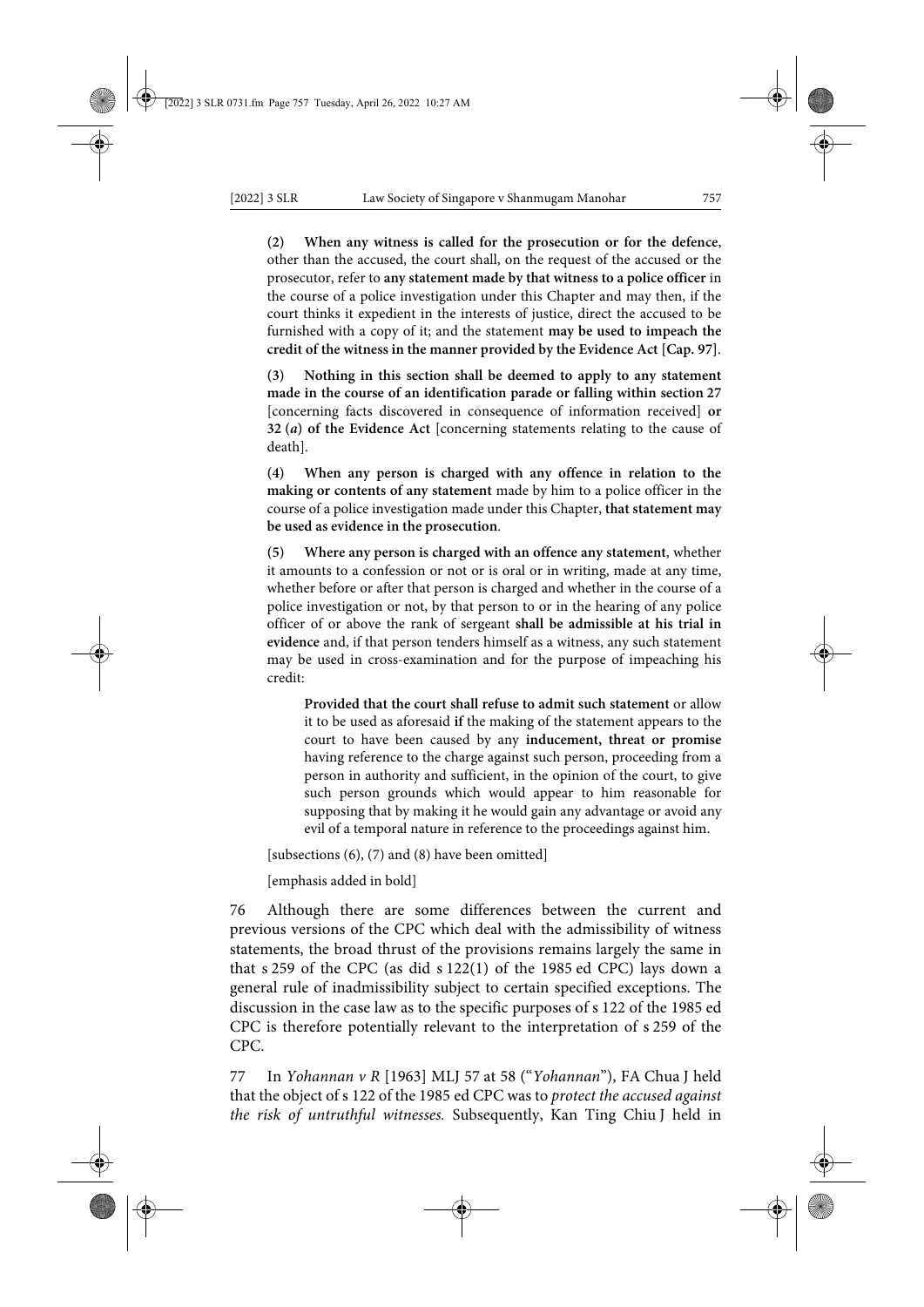*Public Prosecutor v Sagar s/o Suppiah Retnam* CC 6/1994 ("*Sagar*") that the purpose of the provision was to *regulate the use of police statements so as to protect an accused person*. Kan J stated (at 22–23) as follows:

… [Section 122 of the 1985 ed CPC] was enacted to regulate the use of police statements, and the protection it gives to an accused person should only be removed by clear and unequivocal amending legislation and not through a sidewind.

78 An apparently different view was taken in *Public Prosecutor v Sng Siew Ngoh* [1996] 1 SLR 143 ("*Sng Siew Ngoh*") by Yong Pung How CJ (hearing a Magistrate's Appeal). At [44], Yong CJ disagreed with *Sagar* and observed that "the purpose of section 122 is not so much to regulate police behaviour but to ensure that reliable evidence is given". Respectfully, however, this may not have been the point of the holding in *Sagar* in that the provision was thought to be directed at regulating "the use of police statements" and not "police behaviour" generally. Yong CJ also rejected (at [25]–[26]) any suggestion based on the Indian case authorities that s 122 of the 1985 ed CPC was directed at protecting accused persons from "overzealous" or "unreliable" police officers. Yong CJ further elaborated (at [27] and [58]–[60]) that the purpose of the provision was simply to ensure that evidence given out of court to police officers would only be admissible if there was either a good foundation for their *reliability* (because they fell within the exceptions to the hearsay rule) or there were *other policy considerations* (because they fell within the exceptions listed in ss 122(2), 122(3) and 122(5)).

79 It seems, therefore, that two related purposes underlining s 259 of the CPC have emerged in the local case law – first, the protection of accused persons from the risk of untruthful witnesses; and second, ensuring that only reliable evidence is admitted (by permitting the use of witness statements, which constitute hearsay evidence, only under limited conditions). In short, s 259 seeks to advance these purposes by regulating and limiting the use that may be made of witness statements recorded by the police.

80 The applicant contends that s 259 of the CPC is concerned with protecting accused persons from "overzealous police officers" by regulating the admissibility of unreliable hearsay evidence. It submits that this has no relevance in the context of disciplinary proceedings because a respondent solicitor is not in the position of an accused person against whom unreliable witness statements are sought to be admitted. The applicant therefore argues that the Narrow Interpretation would better advance the specific legislative purpose of the provision.

81 The AGC, on its part, submits that there are two specific purposes underlying s 259 of the CPC. First, the provision seeks to encourage the free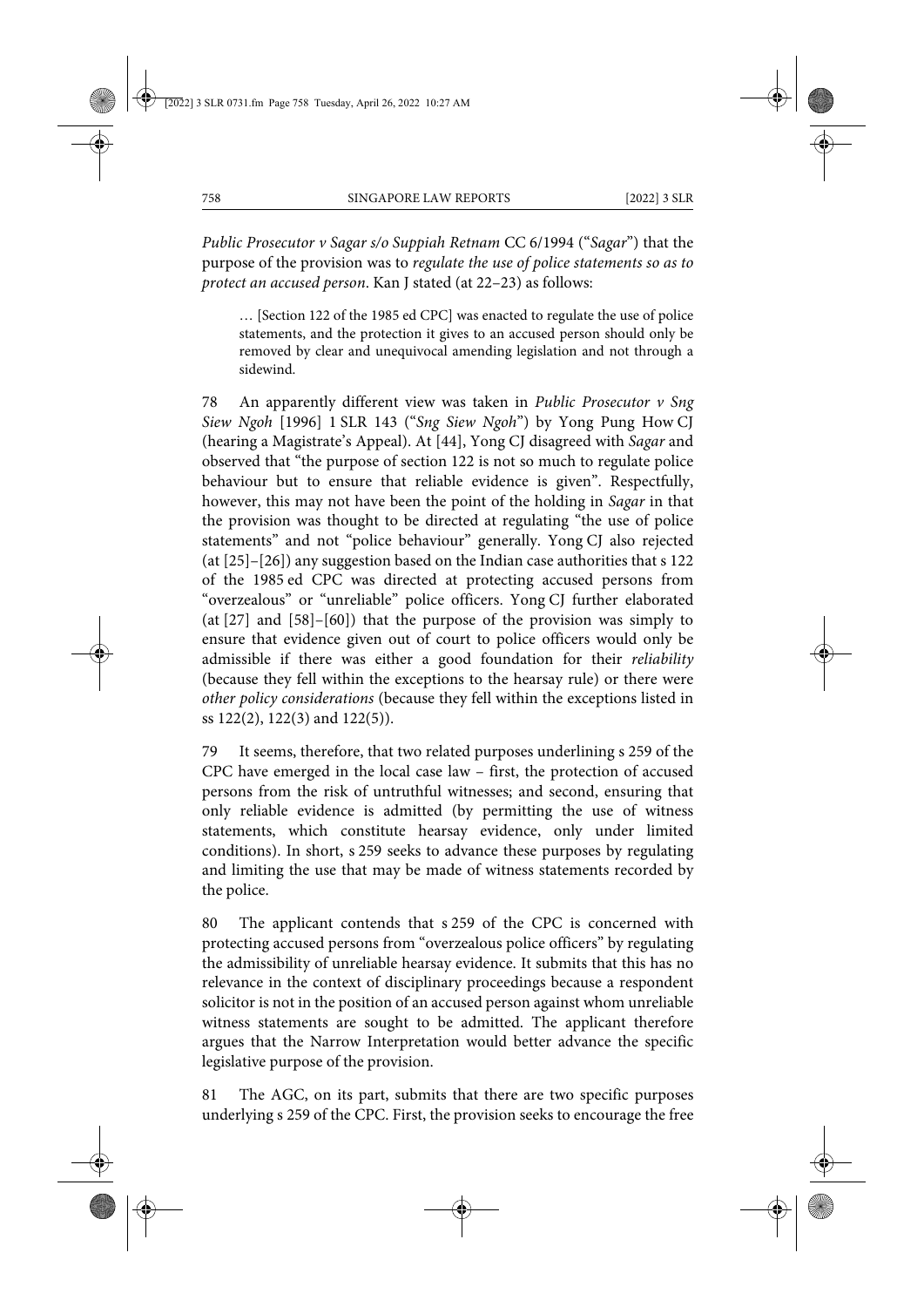disclosure of information by witnesses. Second, it serves to protect accused persons from the prejudice of unreliable witness statements.

82 As against this, the respondent says that the "public policy" behind s 259 of the CPC is to protect witnesses "who are prepared to give evidence for the purpose of criminal proceedings". He suggests that witnesses may not be as willing to assist in criminal investigations if they knew that their police statements might be used in other proceedings. This seems to us to overlap with the first of the purposes identified by the AGC.

83 In our judgment, as discussed in *Yohannan, Sagar* and *Sng Siew Ngoh*, s 259 of the CPC is intended, at least in part, to protect accused persons and to ensure that only reliable evidence is admitted against them. As indicated at [79] above, this is achieved by regulating the use and limiting the admissibility of witness statements to certain specified situations. This is rooted in the fact that such statements constitute hearsay evidence, which is admissible only in limited circumstances. In the context of criminal proceedings, this would further the purpose of protecting accused persons by helping to ensure a fair trial. We do not, however, agree with the applicant that this is the *only* purpose underlying the provision. Rather, s 259 of the CPC can also be seen to be justified by *other purposes* which may be discerned on a closer analysis of the provision and its surrounding statutory context. One of these is to promote the free and candid disclosure of information by witnesses, a purpose which the AGC and the respondent have also identified.

84 Before developing this point, we address the considerable reliance that the applicant and the AGC have placed on the case law relating to the Code of Criminal Procedure 1973 (Act No 2 of 1974) (India) ("Indian CPC"). Section 162 of the Indian CPC has been regarded as the provision corresponding to s 122 of the 1985 ed CPC (see *Criminal Procedure in Singapore and Malaysia* (Tan Yock Lin & S Chandra Mohan gen eds) (LexisNexis, Looseleaf Ed, 2020) at paras 1355-1400). However, it is important to note that there are material differences in the wording of the two provisions. We reproduce s 162 of the Indian CPC here for ease of reference:

**Statements to police not to be signed: Use of statements in evidence**

**162.(1) No statement made by any person to a police-officer in the course of an investigation under this Chapter shall**, if reduced into writing, be signed by the person making it; nor shall any such statement or any record thereof, whether in a police-diary or otherwise, or any part of such statement or record, **be used for any purpose (save as hereinafter provided)** *at any inquiry or trial in respect of any offence under investigation at the time when such statement was made*:

Provided that, when any witness is called for the prosecution in such inquiry or trial whose statement has been reduced into writing as aforesaid, the Court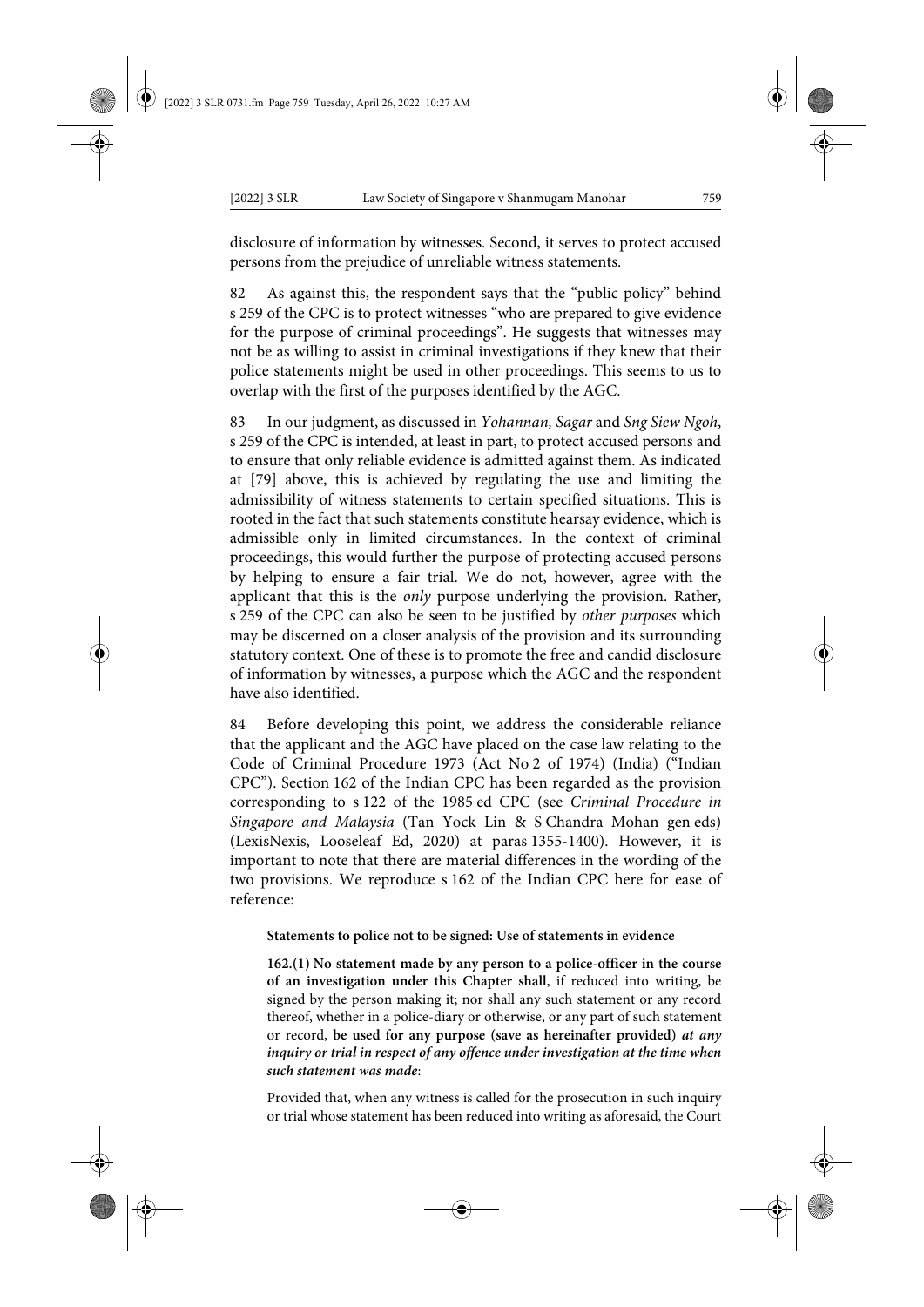shall on the request of the accused, refer to such writing and direct that the accused be furnished with a copy thereof, in order that any part of such statement, if duly proved, may be used to contradict such witness in the manner provided by section 145 of the Evidence Act, 1872. When any part of such statement is so used, any part thereof may also be used in the re-examination of such witness, but for the purpose only of explaining any matter referred to in his cross-examination:

Provided, further that, if the Court is of opinion that any part of any such statement is not relevant to the subject-matter of the inquiry or trial or that its disclosure to the accused is not essential in the interests of justice and is inexpedient in the public interests, it shall record such opinion (but not the reasons therefor) and shall exclude such part from the copy of the statement furnished to the accused.

(2) Nothing in this section shall be deemed to apply to any statement falling within the provisions of section 32, clause (1), of the Evidence Act, 1872 or to affect the provisions of section 27 of that Act.

[emphasis added in bold and bold italics]

85 In *Sarkar: The Code of Criminal Procedure* vol 1 (SC Sarkar, PC Sarkar & Sudipto Sarkar eds) (LexisNexis, 12th Ed, 2018) ("*Sarkar*") at p 814, the Indian position on the specific purposes behind s 162 of the Indian CPC is summarised as follows:

… **The object [of s 162 of the Indian CPC] is to protect the accused against both overzealous police officers and untruthful witnesses** [*Baliram*, AIR 1945 N1; *Afab Md*, AIR 1940 A 291, 299] and to recognise the danger of placing confidence on the record more or less imperfectly or inaccurately made by police officers unacquainted with the law of Evidence [*Isab*, 28 C 348]. **Another object of the section is to 'encourage the free disclosure of the information or to protect the person making the statement from a supposed unreliability of police testimony as to the alleged statement or both'** [*Pakala Narayam*, 43 CWN 473, 480, PC : 66 IA 66, 78 : 40 CrLJ 364]. The intention is to protect the accused against the user of the statements of witnesses made before the police presumably on the assumption that the statements were not made under circumstances inspiring confidence. **The section and the proviso are intended to serve primarily the interest of the accused** [*Tahshildar Singh v State of UP*, AIR 1959 SC 1012: 1959 CrLJ 1231 : 1959 *Supp* (2) SCR 875]. … [emphasis added in bold]

86 The learned authors of *Sarkar* (at p 821) continue:

**The prohibition** [in s 162 of the Indian CPC] **only applies to the use of the [witness] statement 'at any inquiry or trial in respect of any offence under investigation'. It has no application, for example, in a civil proceeding … [***Khatri v State of Bihar*, AIR 1981 SC 11068 ; 1981 CrLJ 597 : (1981) 2 SCC 493 (SC)] … [emphasis added in bold]

87 The applicant and the AGC both rely on the Indian case authorities and academic texts to contend that because s 162 of the Indian CPC is applicable only to criminal proceedings, this favours the Narrow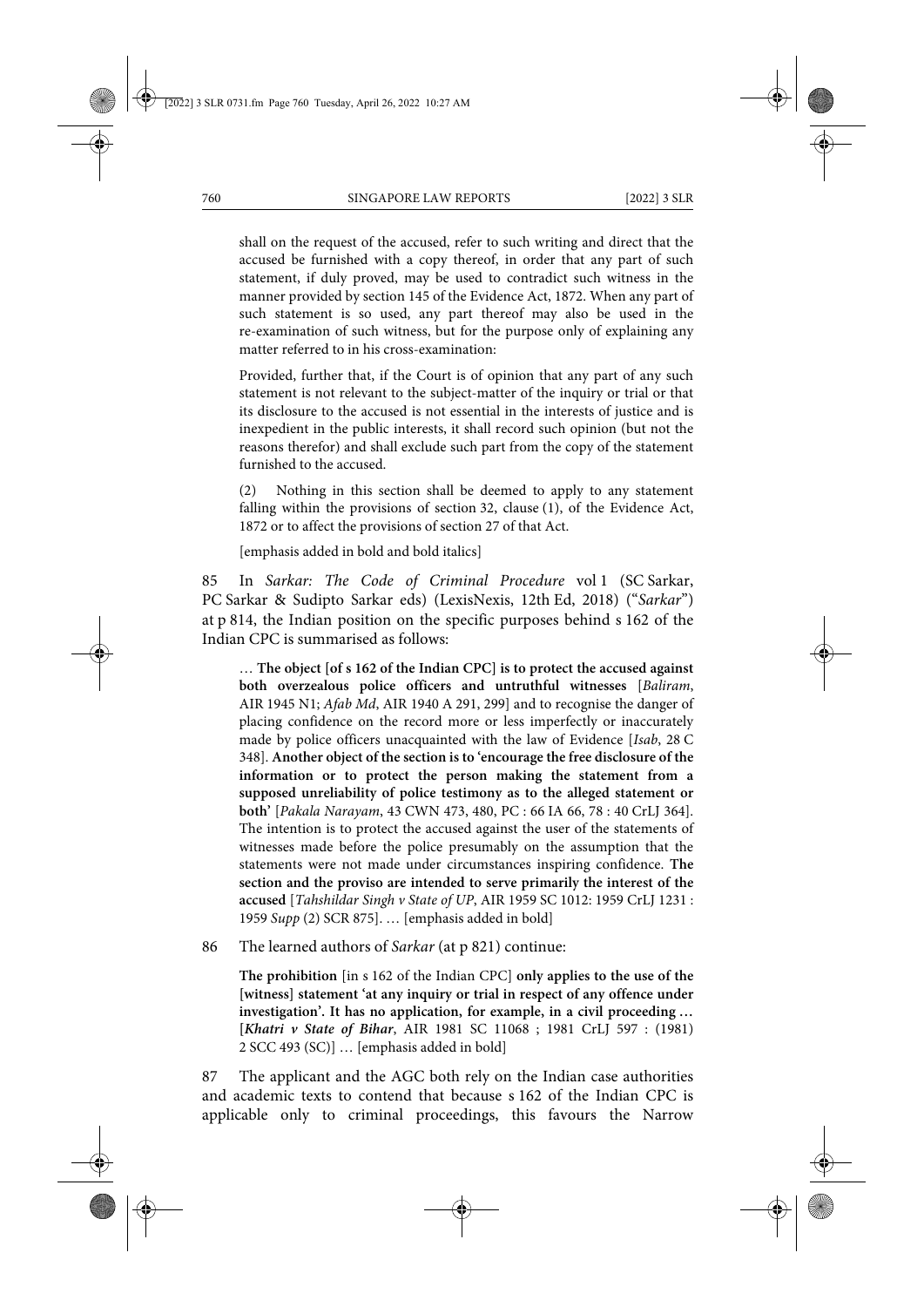Interpretation of s 259 of the CPC. In *Khatri v State of Bihar* AIR 1981 SC 1068 ("*Khatri*"), for example, the Supreme Court of India noted (at 7–9) that s 162 of the Indian CPC *expressly* states that statements given to the police in the course of investigations shall not "be used for any purpose, save as hereinafter provided, *at any inquiry or trial in respect of any offence under investigation at the time when such statement was made*" [emphasis added]. The Supreme Court of India went on to state that the provision was essentially meant to protect accused persons from: (a) "being prejudiced by statements made to police officers who by reason of the fact that an investigation is known to be on foot at the time … may be in a position to influence the maker of it"; and (b) "prejudice at the hands of persons who in the knowledge that an investigation has already started, are prepared to tell untruths". Such protection was, however, thought to be unnecessary in any proceeding other than the "inquiry or trial in respect of the offence under investigation". It was accordingly held that s 162 of the Indian CPC did not apply in the context of civil proceedings.

88 In our judgment, however, the Indian position does not in the final analysis support the Narrow Interpretation of s 259 of the CPC. First, unlike s 162 of the Indian CPC, there is no express language in s 122 of the 1985 ed CPC (or s 259 of the CPC) to confine the general rule of inadmissibility of witness statements to "any [criminal] inquiry or trial in respect of any offence under investigation at the time when such statement was made". To that extent, the reasoning in the Indian case authorities (like *Khatri*) is simply not applicable to the present case.

89 Pertinently, s 162 of the Indian CPC also does not contain any clause which is equivalent to the  $s 259(1)(c)$  exception. Confining the general rule of inadmissibility in s 162 of the Indian CPC to criminal proceedings only would therefore not give rise to the same difficulties that the Narrow Interpretation of s 259(1) of the CPC would, as explained at [64]–[71] above.

90 Aside from this, while we think the result in *Khatri* was entirely justified by reason of the express terms of s 162 of the Indian CPC, to the extent that the court ventured beyond the textual analysis to come to its conclusion, with the greatest respect, we find the reasoning adopted in *Khatri* unpersuasive. The court there noted (at 8–9) that there was potential prejudice stemming from the risk that witnesses might be tempted to make untrue statements against persons who were already facing criminal investigations and that this would not apply in context of other noncriminal proceedings. However, if such a risk exists, it must operate at the time the statement is made and we are unable to see how that risk is somehow overcome or mitigated by the time the statement comes to be used subsequently even if that is in some other setting, such as in civil proceedings.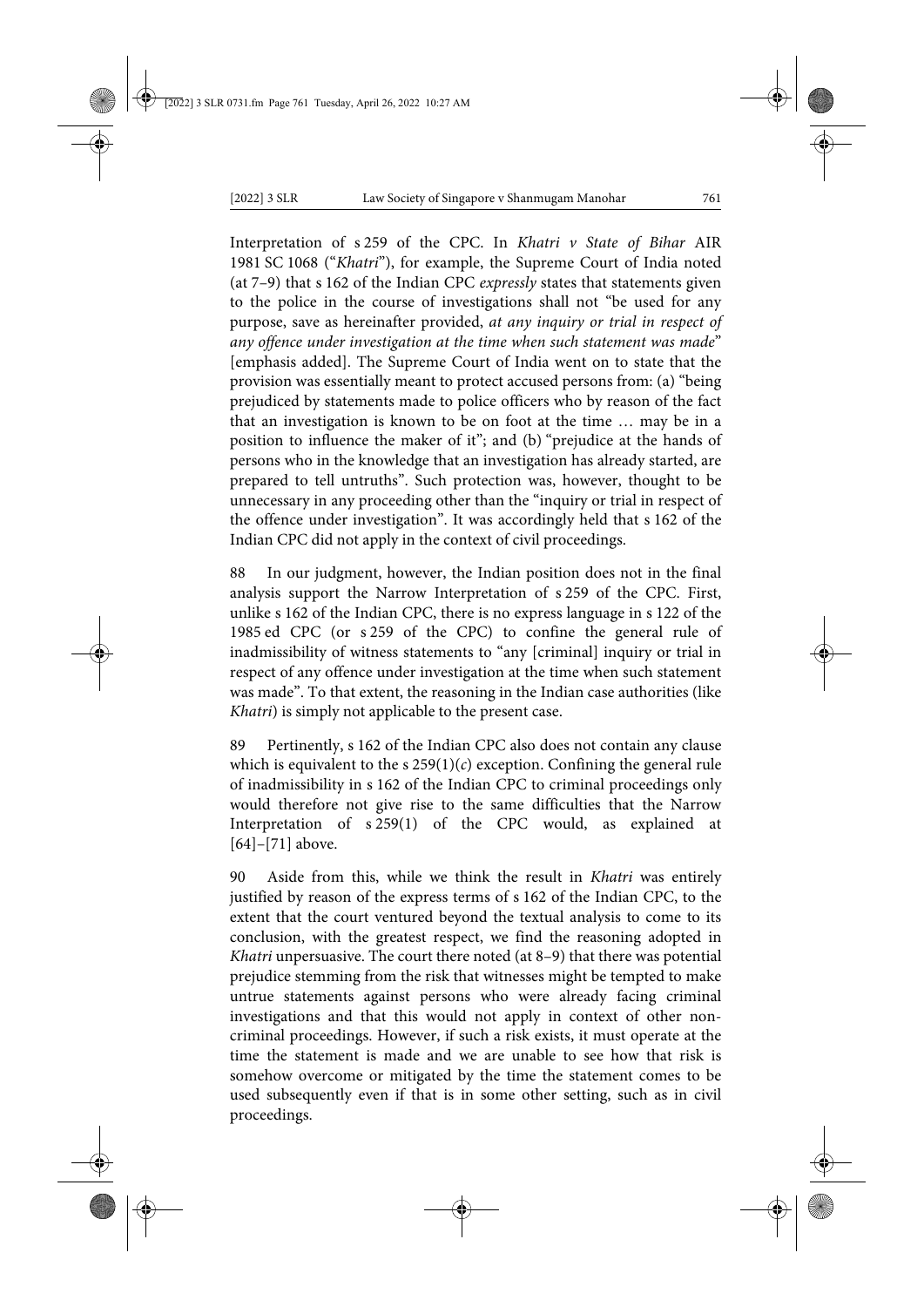91 We are therefore unable to accept the applicant's and the AGC's reliance on the Indian position in support of the Narrow Interpretation. As explained at [83] above, we accept that s 259 of the CPC is at least partly intended to protect accused persons. We reiterate, however that this does not exclude the possibility that other specific purposes may also exist.

92 As mentioned earlier, one other such purpose is the promotion of the public interest in encouraging the free and candid disclosure of information by witnesses to law enforcement agencies ("Disclosure Purpose"). In our judgment, part of the rationale of s 259 of the CPC is to accomplish this by assuring witnesses that statements given in confidence to law enforcement agencies under s 22 will generally not be admitted and thereby revealed in subsequent court proceedings. This serves to encourage witnesses to assist candidly in investigations. This rationale has in fact been suggested by local academics. In SY Chen & L Leo, *The Law of Evidence in Singapore* (Sweet & Maxwell Asia, 2nd Ed, 2018) ("*The Law of Evidence in Singapore*") at para 7.083, the learned authors suggest that the reasons behind s 259 of the CPC "[appear] similar to that offered to explain why [witness statements] are not disclosed to the defence as a matter of course". That explanation was given by the Minister for Law, Mr K Shanmugam, during the parliamentary debates for the CPC 2010 Bill, as follows (*Singapore Parliamentary Debates, Official Report* (19 May 2010) vol 87 at cols 563–564):

Ms Lee asked why witness statements are not provided to the defence [as part of the new criminal case disclosure regime]. **Witness statements are not provided to the defence for public policy reasons**. The police rely quite substantially on the assistance of the public to solve crimes. **If witnesses know that statements that they have given in the course of investigations may be supplied to the accused or his counsel, they may not be inclined to come forward**. We also cannot rule out the possibility that threats may be made to witnesses or that they may be otherwise suborned … [emphasis added in bold]

93 We also note that in the context of criminal proceedings, the admissibility of statements given by *accused persons* is governed by a separate provision – namely, s 258 of the CPC. That provides that any statement made by a person charged with an offence is generally admissible in evidence at his criminal trial as long as the statement was given voluntarily. In our judgment, the Disclosure Purpose is consistent with and explains to some degree the difference in treatment (in criminal proceedings) between the statements of witnesses and accused persons under ss 259 and 258 of the CPC respectively. Witness statements are generally inadmissible under s 259 of the CPC because of the concern that the prospect of revealing their contents in court proceedings could discourage witnesses from coming forward to assist law enforcement agencies. However, where the maker of the statement is the accused person, this is not an operative concern.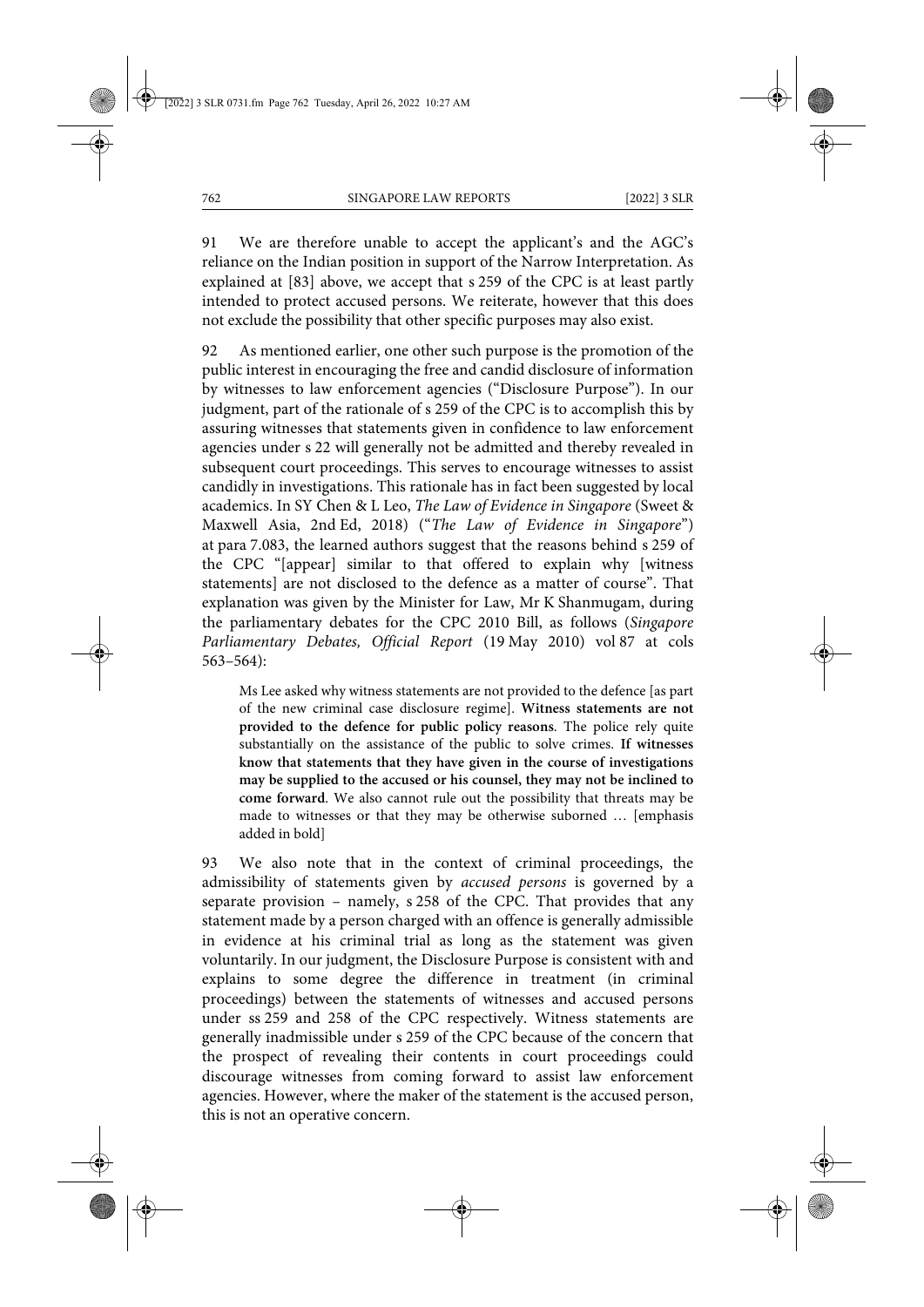94 This second purpose underlying s 259 of the CPC seems to us to favour a more expansive construction of the provision. Specifically, the public interest in the free disclosure of information would be better served by assuring witnesses that their police statements will not be used in *any* court proceedings generally. In the applicant's further submissions, it submits that confining s 259 of the CPC to criminal proceedings would not have a "chilling effect" on the free disclosure of information by witnesses because s 22(2) of the CPC confers on the person being questioned a privilege against self-incrimination. This, however, runs into two difficulties. First, the overarching point is that the interest of securing the willing assistance of witnesses would be advanced by restricting the use of their statements in any setting and against *any* person. Such a witness might fear reprisals if the contents of his statement became known, or might prefer, for whatever reason, not to have the extent of his involvement in such matters widely known, at least to the extent this is possible. None of this has anything to do with the privilege against self-incrimination. Second, such a witness would also not want his statement to be used against himself. The privilege against self-incrimination allows a person not to say anything that might expose him to a "criminal charge, penalty or forfeiture". It is somewhat doubtful whether this privilege applies to answers that might expose the witness to civil liability or disciplinary sanction (see, in this regard, *Riedel-de Haen AG v Liew Keng Pang* [1989] 1 SLR(R) 417 at [7] and *Guccio Gucci SpA v Sukhdav Singh and other suits* [1991]  $2$  SLR(R) 823 at [6], [8] and [21]). The applicant itself appears to impliedly concede that the privilege does not. Yet, these are matters which a witness may also reasonably be concerned about and which may very well deter him from coming forward to assist candidly in investigations against some other person. The better view therefore is that the objective of encouraging the free disclosure of information supports the Broad Interpretation of s 259 of the CPC over the Narrow Interpretation.

95 It is also significant, in our view, that witness statements are recorded by law enforcement agencies pursuant to a coercive power of investigation conferred by s 22 of the CPC. A person questioned under that provision is legally bound to "state truly what he knows of the facts and circumstances of the case, except that he need not say anything that might expose him to a criminal charge, penalty or forfeiture". A refusal to answer might amount to an offence under s 179 of the Penal Code (Cap 224, 2008 Rev Ed) ("Penal Code"). A witness who is acquainted with the facts relating to another person's suspected criminal offence may therefore be compelled under s 22 of the CPC, and under pain of punishment, to disclose what he knows of the case.

96 If s 259 of the CPC were confined in its application to criminal proceedings, a witness would have no particular protection from the use of his police statements in other civil and/or disciplinary proceedings. The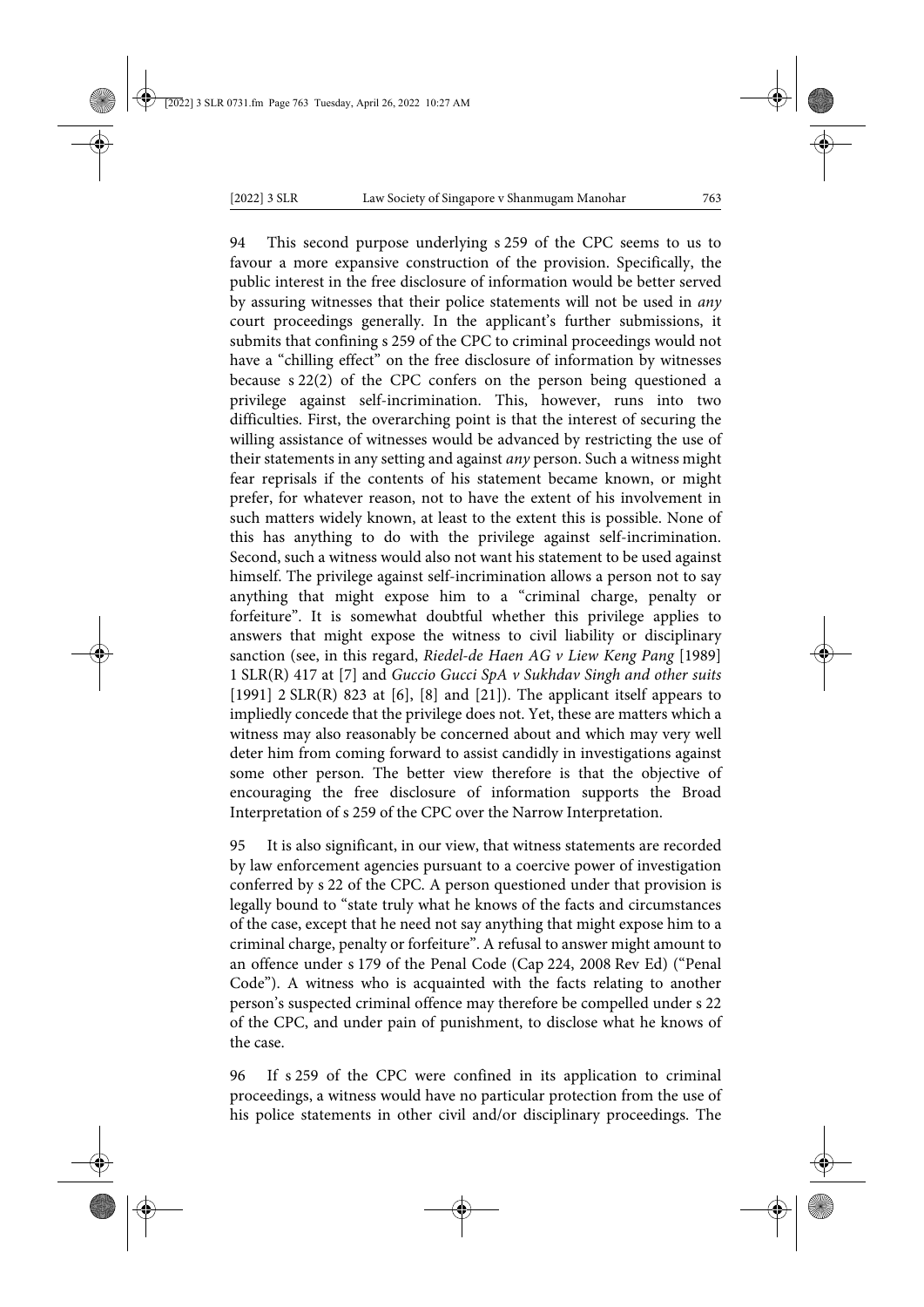admissibility of the witness statement would simply be governed by the general provisions and principles of the EA. As a general rule, that statute contemplates that all relevant evidence is generally admissible unless specifically provided otherwise.

97 Having conferred a coercive power upon law enforcement agencies for the specific purpose of investigating criminal offences under s 22 of the CPC, the Legislature has gone on in s 259 to set out how the information obtained can be used in subsequent proceedings. Seen in this light, *another purpose* of s 259 of the CPC is to place limits on the use of information obtained from witnesses pursuant to the exercise of coercive police powers ("Limitation Purpose").

98 It seems to us that evidence, which an individual has been *compelled* by the State to give in connection with criminal investigations against another, should not be capable of being used by others in civil proceedings against that individual as though it were similar to any other piece of evidence under the EA. The public interest for which the evidence was coercively brought into existence (namely, the investigation and prosecution of *criminal offences*) would not apply at all in such other proceedings. Although regulatory bodies may (in many respects) be acting in the public interest in disciplinary proceedings, the point remains that the public interest in investigating and prosecuting criminal offences is simply not applicable in the disciplinary context. In our judgment, this is a further factor in favour of the Broad Interpretation of s 259 of the CPC.

99 It is true that despite the general rule of inadmissibility in s 259(1) of the CPC, a witness may nonetheless find that his statement is admissible in court proceedings pursuant to one of the statutory exceptions. These exceptions are, however, restricted in scope to specific circumstances, such as the use of a witness statement under s 157 of the EA for the narrow purpose of impeaching the witness's credit. The possibility of admitting a witness statement in criminal proceedings pursuant to the  $s \, 259(1)(c)$ exception is also confined to limited circumstances where there is either: (a) a specific provision in the CPC or other written law expressly permitting its admission in criminal proceedings because of some overriding public interest; and/or (b) an applicable hearsay exception under the EA. The latter point follows from the fact that witness statements constitute hearsay evidence and they are therefore generally only admissible under the EA pursuant to one of the hearsay exceptions in that statute (see especially, ss  $32(1)(a)-32(1)(k)$  of the EA). Even when the s  $259(1)(c)$  exception is engaged, however, it would nonetheless generally not apply to the prejudice of the statement-maker himself. We are thus of the view that the interaction between the general rule of inadmissibility in s 259(1) of the CPC and the specified exceptions sits comfortably with (and does not unduly detract from) the Disclosure and Limitation Purposes underlying the provision.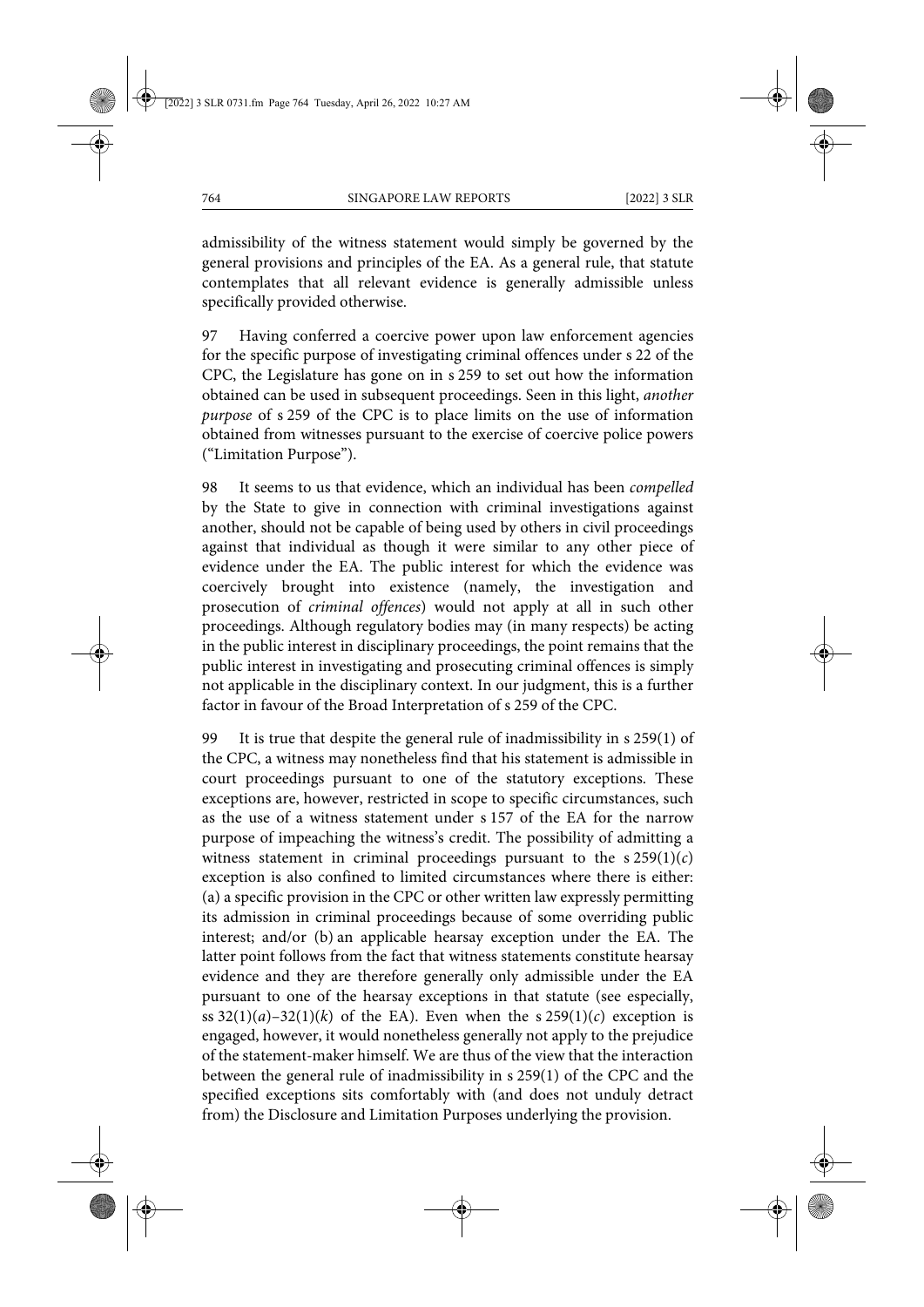(C) GENERAL LEGISLATIVE PURPOSE OF THE CPC

100 We turn to consider the general legislative purpose of the CPC in the light of the Broad Interpretation, the Disclosure Purpose and the Limitation Purpose.

101 The applicant and the AGC take the common position that the general legislative purpose of the CPC is to govern *criminal proceedings only*, and not all proceedings generally. They draw on various features of the CPC and the extraneous materials in support of this proposition.

102 First, the applicant and the AGC both highlight that in the Second Reading speech for the CPC 2010 Bill (*Singapore Parliamentary Debates, Official Report* (18 May 2010) vol 87 at col 408), the Minister for Law, Mr Shanmugam, described the CPC as such: "[t]he CPC sets out the procedures to be observed in the conduct of criminal cases in Singapore. It is a fundamental part of our Criminal Justice System."

103 It is also emphasised that the legislation itself is titled the "Criminal Procedure Code" and its long title states that it is "[a]n Act relating to criminal procedure". In addition, s 4 of the CPC featured heavily in both the applicant's and the AGC's further submissions. The provision states:

# **Trial of offences under Penal Code or other laws**

**4.**—(1) Offences under the Penal Code (Cap. 224) must be inquired into and tried according to this Code.

(2) Offences under any other written law must also be inquired into and tried according to this Code, subject to any law regulating the manner or place of inquiring into or trying those offences.

104 According to the applicant and the AGC, s 4 clearly demarcates the scope of the CPC as covering only: (a) offences under the Penal Code; and (b) offences "under any other written law". On this basis, it is said that civil and/or disciplinary proceedings were simply not contemplated as falling within the purview of the CPC. Reading ss 4 and 259 of the CPC together, the AGC goes even further to argue that the reference in s 259 to witness statements being "inadmissible" can only mean inadmissible "in the proceedings that s 4 provides the CPC applies to".

105 Whilst these legislative features are relevant to determining the general purpose of the CPC, we respectfully consider that the way in which the applicant and the AGC have framed that purpose is unduly narrow. The CPC is made up of no less than 22 Parts, each dealing with various aspects of the conduct of criminal cases from the point of police investigations to the time of charging, conviction/acquittal and sentencing. The CPC additionally deals with criminal appeals, motions and revisions and other miscellaneous matters which may arise in criminal cases.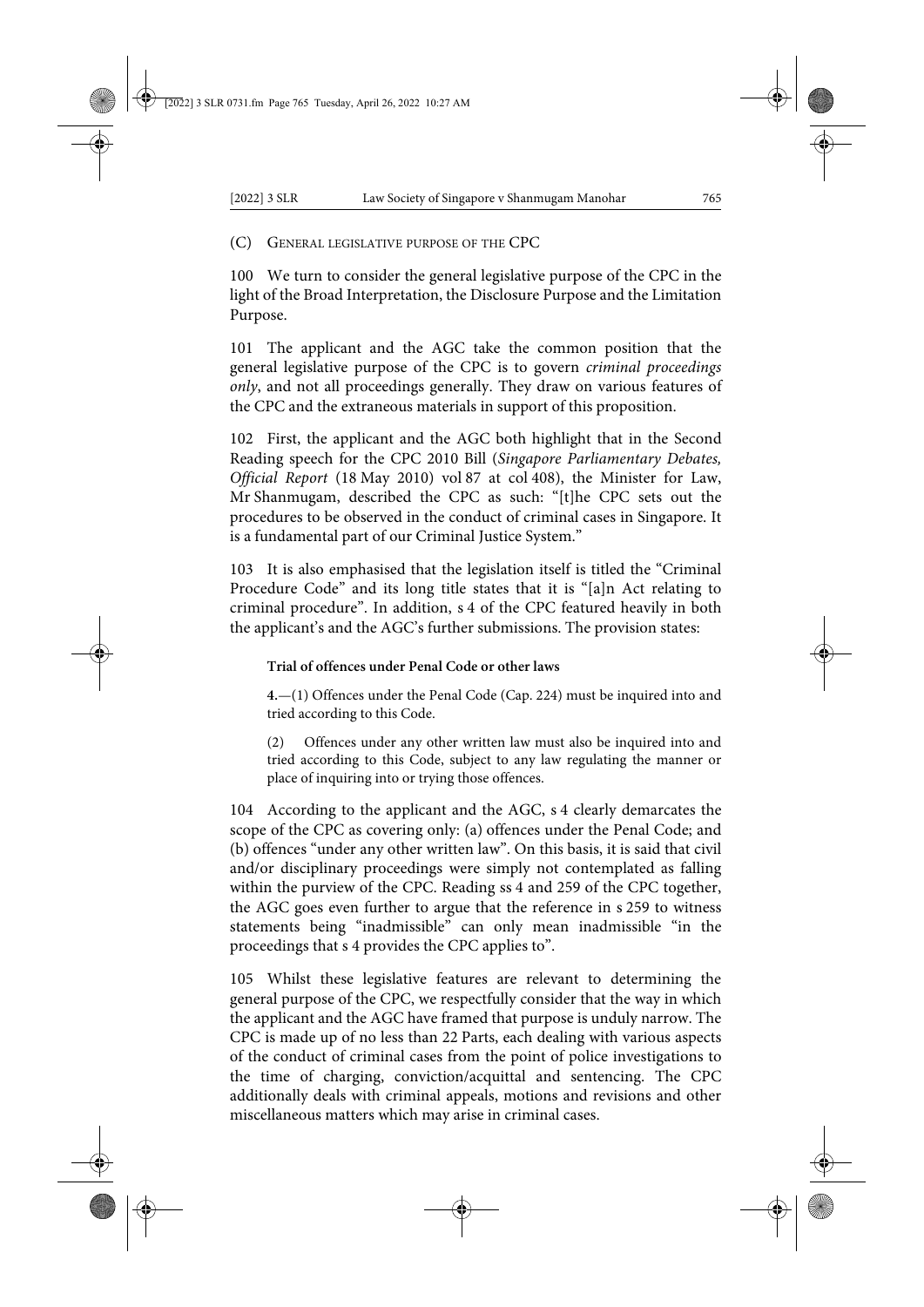106 In our judgment, the better formulation of the CPC's general purpose is to *govern the conduct of criminal proceedings generally*. In this context, it makes provision for such matters as police powers, the arrest and charging of accused persons, pre-trial procedures, the passing of judgment and sentencing, criminal appeals, motions and revisions.

107 We consider that this general purpose of the CPC coheres neatly with the Broad Interpretation of s 259, the Disclosure Purpose and the Limitation Purpose. In *Tan Cheng Bock* ([60] *supra*) (at [41]), the Court of Appeal affirmed that as a matter of statutory interpretation, the court should approach the legislation as a coherent whole and work on the basis that the specific purpose of a provision is "subsumed under, related or complementary to" its general purpose. In this regard, the Disclosure Purpose and Limitation Purpose of s 259 may be seen as "related" and "complementary" to the general purpose of the CPC, since these purposes are to promote the free disclosure of information on the part of witnesses by protecting their liberty and regulating the use of information obtained from them pursuant to the exercise of coercive police powers of investigation that are vitally important for the successful prosecution of criminal cases.

108 We accept that as set out in s 4, the CPC is generally concerned with criminal proceedings. But this does not militate against the Broad Interpretation of s 259 of the CPC. The point of the Broad Interpretation is not to regulate the conduct of proceedings other than criminal proceedings. On the contrary, its central point is to regulate the use of police statements taken *under powers conferred by the CPC* by limiting the use of such statements outside of criminal proceedings which are regulated by the CPC. This also coheres with the point of interpretation that we have discussed at [64]–[71] above – namely, that the Narrow Interpretation of s 259 of the CPC would lead to critical parts of the provision being rendered otiose.

109 The applicant also refers to the interplay between the EA and the CPC. It contends that the CPC was never contemplated to govern the admissibility of evidence in non-criminal proceedings. Instead, the provisions which govern the admissibility of evidence in both criminal and civil proceedings are to be found only in the EA. We do not doubt that as a general matter, the EA is meant to deal with the rules of evidence in all types of proceedings. Indeed, s 2(1) of the EA states just as much:

### **Application of Parts I, II and III**

**2.**—(1) Parts I, II and III shall apply to all judicial proceedings in or before any court, but not to affidavits presented to any court or officer nor to proceedings before an arbitrator.

(2) All rules of evidence not contained in any written law, so far as such rules are inconsistent with any of the provisions of this Act, are repealed.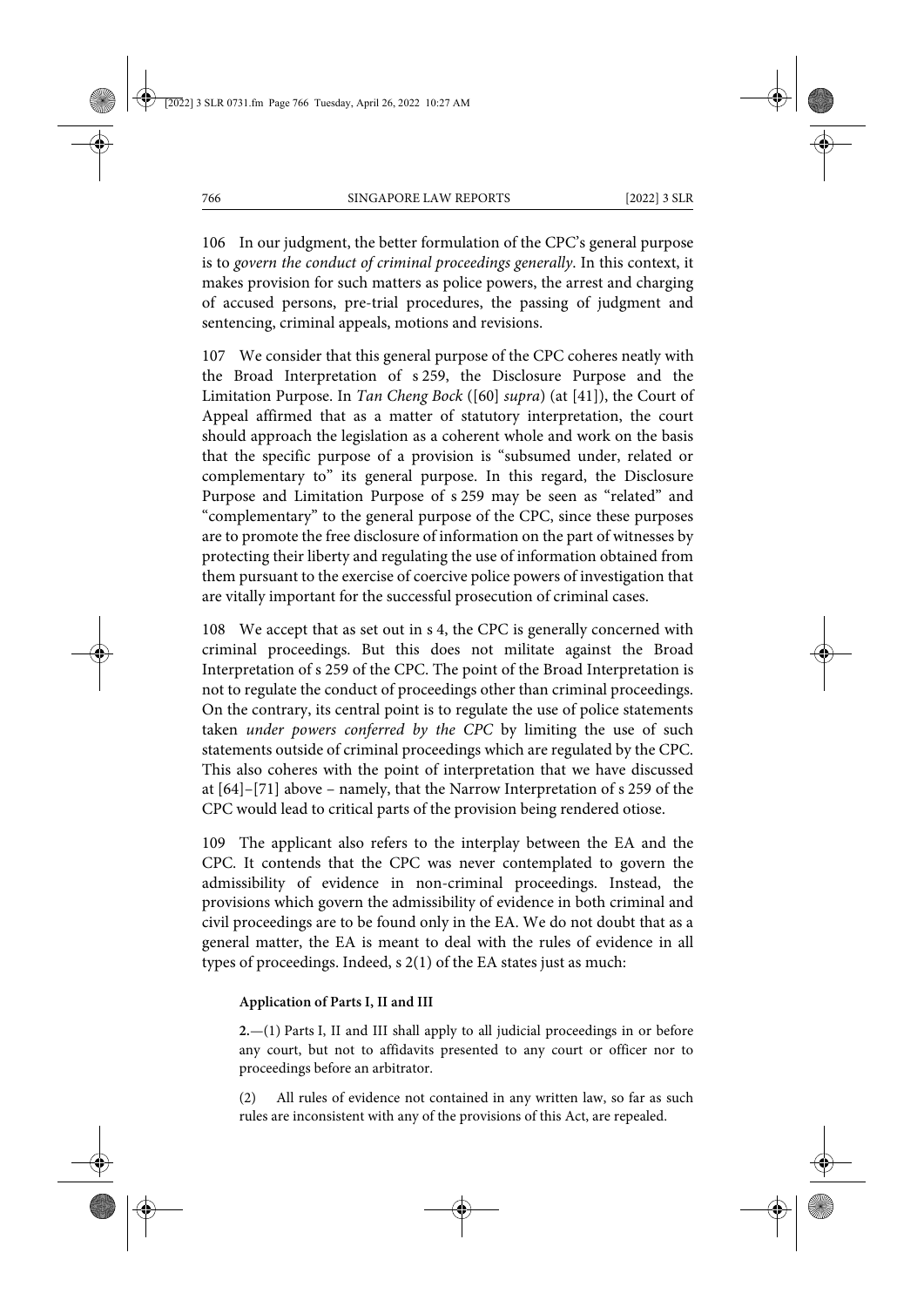110 However, as we have explained, the real point of the Broad Interpretation is not to govern the conduct of other proceedings, but rather to restrict the use of statements obtained by the exercise of coercive powers found in the CPC. Otherwise the very mischief identified by the AGC and the applicant would arise in a different context: that the fruit of the powers conferred exclusively for the purposes of the CPC would be capable of being used in other types of proceedings when such use was never contemplated under the CPC itself.

(D) CONCLUSION ON THE APPLICABILITY QUESTION

111 For these reasons, we conclude that the Broad Interpretation of s 259 is correct. In the result, that provision applies to exclude the admissibility of witness statements in all proceedings save as provided in the exceptions to that section.

(2) The Interface Question

112 We have stated at [34] that *as a general matter*, the EA governs the issue of admissibility in disciplinary proceedings pursuant to r 23(1) of the DT Rules. In *Rayney Wong* ([20(a)] *supra*) and *Phyllis Tan* ([20(a)] *supra*), the court examined the principles of admissibility under the general scheme of the EA.

113 Given our conclusion that the Broad Interpretation of s 259 is correct, the next question is how this affects the principles governing the admissibility of evidence under the EA, set out in *Rayney Wong* and *Phyllis Tan*.

114 In *Rayney Wong*, a number of solicitors engaged a private investigation firm to conduct a sting operation, in which the appellant solicitor was recorded offering referral fees in exchange for conveyancing work. Disciplinary charges were brought against the appellant. The appellant contended that the evidence against him had been illegally obtained, but the disciplinary committee rejected this and held that the evidence was admissible. The appellant sought leave to commence judicial review proceedings seeking, among other things, an order that the disciplinary committee's rulings be quashed. The High Court refused leave and the appellant's appeal to the Court of Appeal was dismissed. Amongst other things, the Court of Appeal articulated (at [40]) the general principle under the EA that *all relevant evidence is admissible* and held that this also applied to improperly obtained evidence *unless it operated unfairly at trial*. The court further clarified that the question of unfairness was not concerned with *how* the evidence was obtained, but with whether its prejudicial effect at trial might exceed its probative value.

115 In *Phyllis Tan*, the respondent solicitor was similarly recorded (in another private sting operation) offering referral fees in exchange for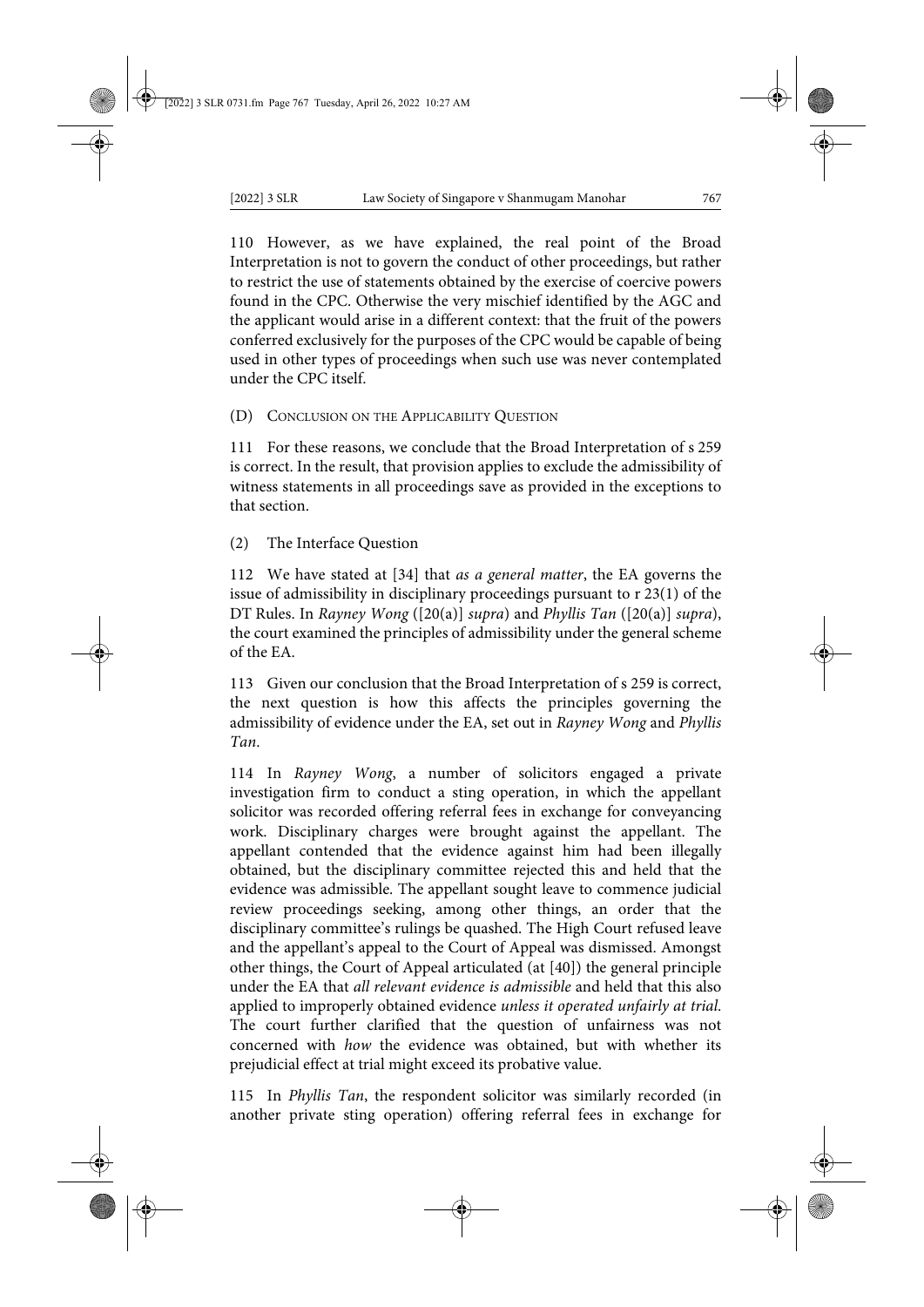conveyancing work and disciplinary proceedings were commenced against her. The solicitor was found guilty of professional misconduct under the LPA. On the facts of the case, it was found that the evidence against the respondent solicitor had not been obtained by entrapment or illegal means. In any event, the law on entrapment and illegally obtained evidence in criminal proceedings was held (at [59]) not to apply to disciplinary proceedings. This was because primacy had to be accorded to the legal profession's standards of conduct over any improper conduct that was engaged in while procuring evidence to uphold those standards.

116 Nonetheless, this court did consider (at [52]) the admissibility of illegally obtained evidence in criminal proceedings, and held (at [124]–[126]) that under the EA, the overarching principle is that "all relevant evidence is admissible unless specifically expressed to be inadmissible". The court may only exclude evidence where its prejudicial effect exceeds its probative value (see also *Muhammad bin Kadar and another v Public Prosecutor* [2011] 3 SLR 1205 ("*Kadar*") at [51]–[53]). It thus concluded that the court has no discretion to exclude illegally obtained evidence because of the manner in which it was obtained.

117 Neither *Phyllis Tan* nor *Rayney Wong* expressly considered the Applicability Question or the admissibility in disciplinary proceedings of witness statements obtained pursuant to coercive police powers.

118 The respondent, however, attempts to rely upon the holding in *Phyllis Tan* (at [126]) that "all relevant evidence is admissible unless *specifically expressed to be inadmissible*" [emphasis added] to support his objection to the use of the Contested Statements. According to the respondent, witness statements have "specifically [been] expressed to be inadmissible" by reason of s 259 of the CPC.

119 In our judgment, the Broad Interpretation of s 259 is not inconsistent with the principles laid down in *Phyllis Tan* and *Rayney Wong*. Given our holding that s 259 of the CPC bars the admissibility of witness statements save as expressly provided there, that must be the starting point in determining whether a witness statement obtained by the exercise of police powers is admissible as evidence in any proceedings. We agree with the respondent that in such circumstances, the provisions of the EA become relevant where they fall within one of the exceptions specified in s 259 of the CPC. This has nothing to do with any question of illegally obtained evidence. Rather, it follows from the construction we have placed on s 259 of the CPC.

120 Even if a witness statement is found to be admissible under one of the said exceptions, the court retains a residual discretion to exclude it where its prejudicial effect exceeds its probative value. This should at least be the case for criminal and disciplinary proceedings, following *Rayney Wong* (at [40]) and *Phyllis Tan* (at [124]–[126]) (see also, *Kadar* at [51]–[53] and [55]). In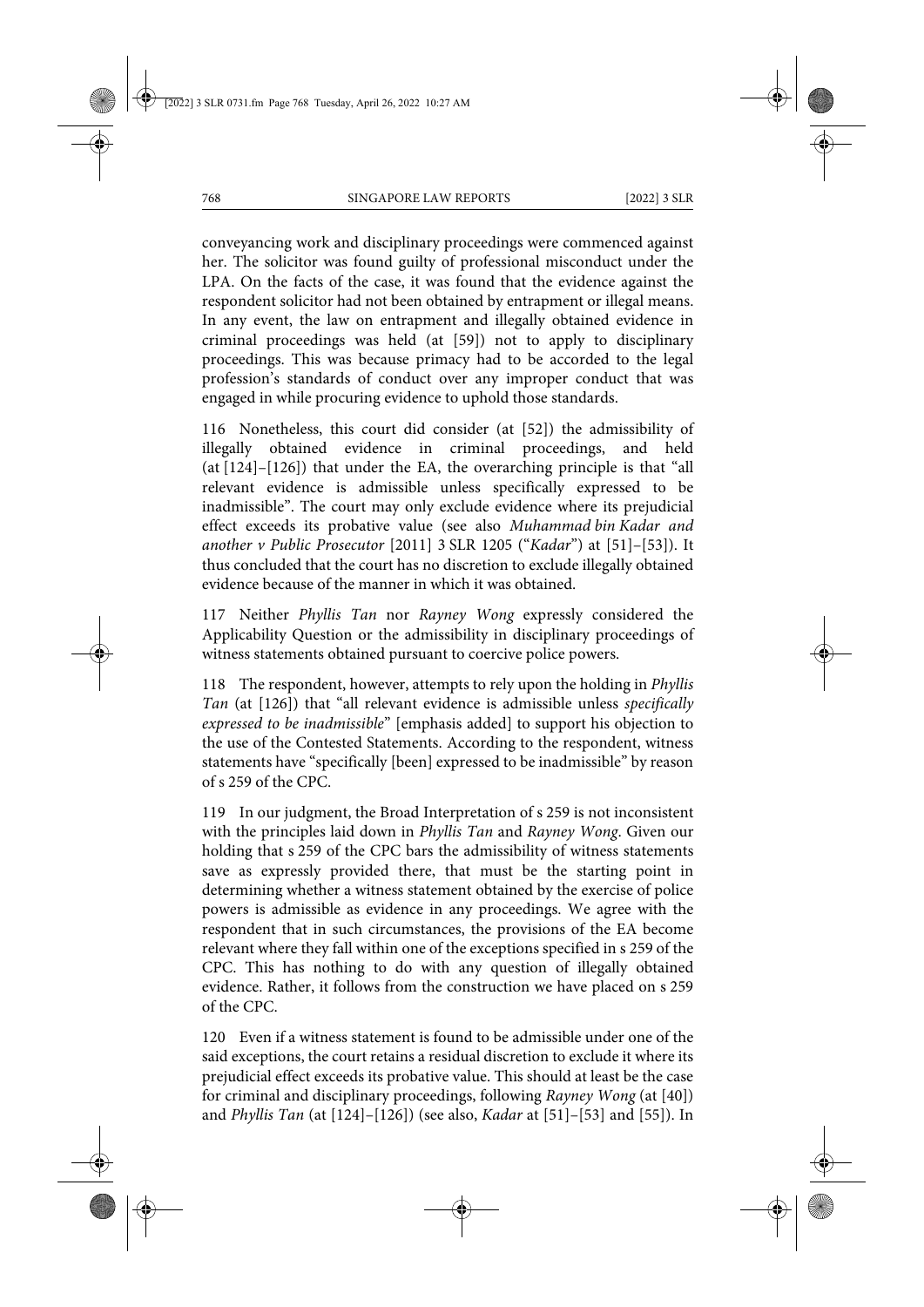*ANB v ANC and another and another matter* [2015] 5 SLR 522 (at [28]–[31]), the Court of Appeal said that it would leave for a future occasion the question of whether this exclusionary discretion exists in the context of civil proceedings and whether the same balancing test (where the prejudicial effect of the evidence is weighed against its probative value) ought to apply. Since this issue is not before us, we leave it open as well.

# *Conclusion on Issue 1 – Applying the law to the facts*

121 Before we apply the Broad Interpretation of s 259 of the CPC to the present facts, we briefly examine its interplay with s 258. Section 258 of the CPC is concerned with the admissibility of statements made by an accused person who is being tried for an offence in criminal proceedings. As against that person, any statement made by him shall be admissible at his criminal trial.

122 On the other hand, s 259 of the CPC is best understood as being concerned with the admissibility of police statements given by a person other than the person referred to in s 258. Hence, when s 259(1) of the CPC refers to any statement given by "a person other than the accused", this simply refers to a person: (a) from whom a statement has been recorded in the course of investigations (this is expressly provided); and (b) against whom no criminal proceedings are brought arising from that investigation (in contradistinction with a person who is the subject of s 258).

123 In that light, we turn to the present disciplinary proceedings. The respondent's Statement and Krishna's Statement clearly fall within the scope of s 259(1) of the CPC. Their statements were recorded in the course of police investigations, but no criminal proceedings were ever brought against either of them. Their police statements are therefore made by "a person other than the accused" and are generally inadmissible in the present case. There are, of course, five statutory exceptions to this general rule. The applicant did not attempt to rely on any of them even though we had specifically drawn the attention of the applicant's counsel to these exceptions at the hearing of this OS. In the circumstances, we proceed on the basis that none of the exceptions apply. The respondent's Statement and Krishna's Statement are accordingly inadmissible in evidence.

124 As for Ng's Further Statement, we do not think it strictly necessary to delve into the applicability of s 258 or 259 of the CPC or any other admissibility provisions under the EA. Whichever statutory provisions are applicable, the applicant has failed to properly justify the admissibility of Ng's Further Statement.

125 We are willing to assume, in the applicant's favour, that the admissibility of Ng's Further Statement is governed by the general provisions of the EA (see r 23(1) of the DT Rules). Even then, however, the applicant has failed to invoke any ground of relevancy and admissibility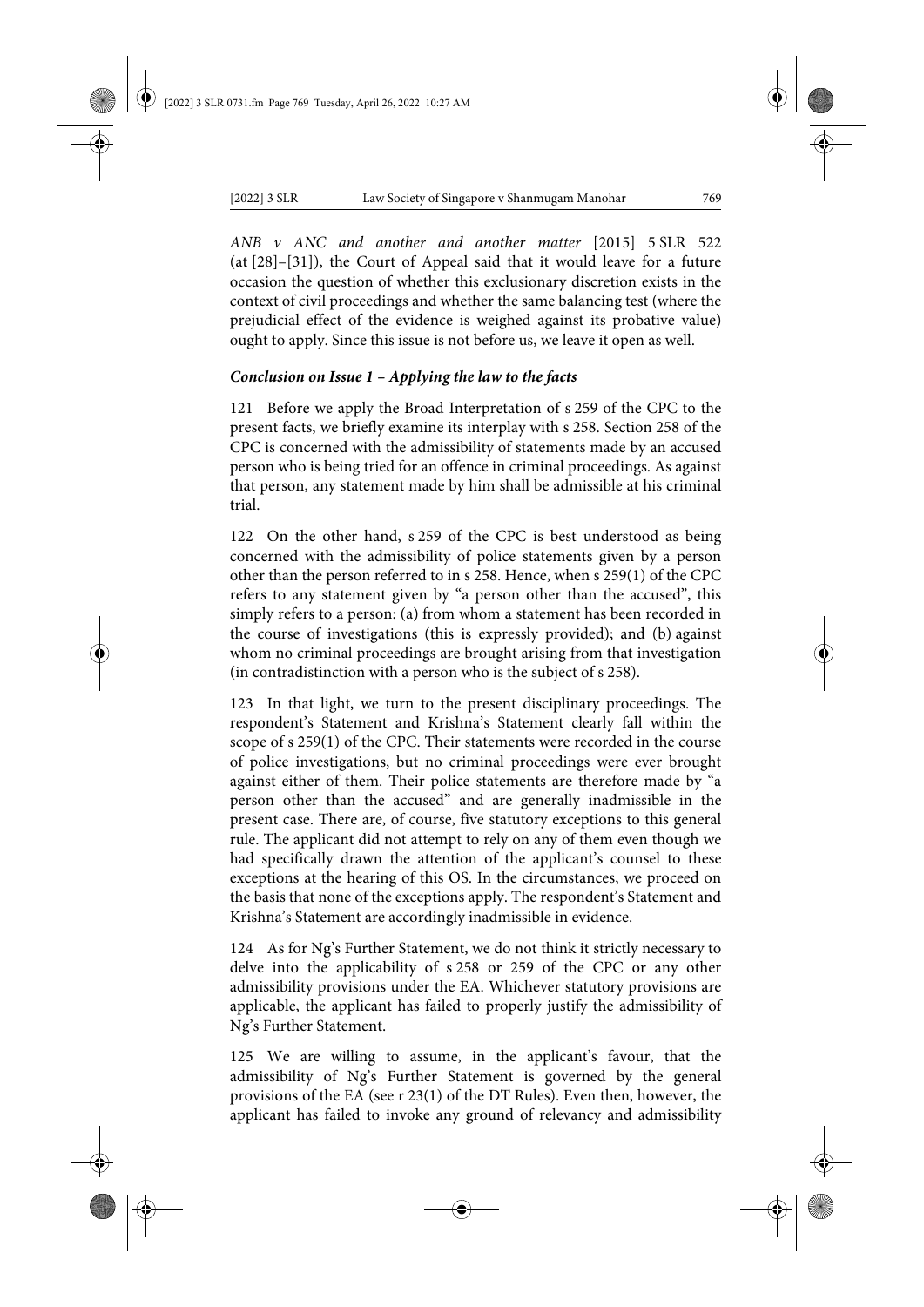under the EA that might allow Ng's Further Statement (which constitutes *hearsay evidence*) to be admitted. In the circumstances, we find that his statement is simply inadmissible in the present disciplinary proceedings.

126 If, however, we had to consider the applicability of ss 258 and 259 of the CPC, it seems to us that the position is somewhat nuanced. Here, the applicant seeks to admit Ng's Further Statement in disciplinary proceedings against another person (namely, the respondent). In our view, s 258 of the CPC does not apply to that statement because the present OS simply does not involve criminal proceedings against Ng himself.

127 At the same time, we are not persuaded at this time that s 259 of the CPC applies to Ng's Further Statement. The statement was recorded from Ng on 14 September 2017, after Ng had already been convicted and sentenced for one count of abetment of cheating. Nevertheless, it seems to us that Ng's Further Statement remains outside the ambit of s 259 of the CPC because it had been recorded in the course of investigations in relation to a criminal offence that Ng had been tried for. In this sense, it does not seem apt to consider Ng to be a "person other than the accused" within the meaning of those words in s 259(1) of the CPC.

128 If ss 258 and 259 of the CPC are indeed inapplicable, the applicant would be correct in arguing that the admissibility of Ng's Further Statement is to be governed by the general provisions of the EA pursuant to r 23(1) of the DT Rules. The applicant would, however, nonetheless continue to face the difficulty already identified at [125] above. Ng's Further Statement therefore remains inadmissible.

# **Issue 2 – Consequential orders**

129 It follows from our conclusion on Issue 1 that the DT ought not to have admitted the Contested Statements into evidence. The next question that arises is how we should proceed. The options available to us have been set out at [32(b)] above. In broad terms:

(a) If, despite the exclusion of the Contested Statements, the Charges have been proven beyond a reasonable doubt and there is due cause for disciplinary action under s 83(1) of the LPA, we may go on to decide on the appropriate sanction.

(b) However, if that is not the case, then we need to consider whether the appropriate course is to acquit the respondent or to make an order under s 98(8)(*b*) of the LPA to set aside the determination of the DT and direct: (i) the DT to rehear and reinvestigate the matter; or (ii) the applicant to apply for the appointment of a new disciplinary tribunal to hear and investigate the matter.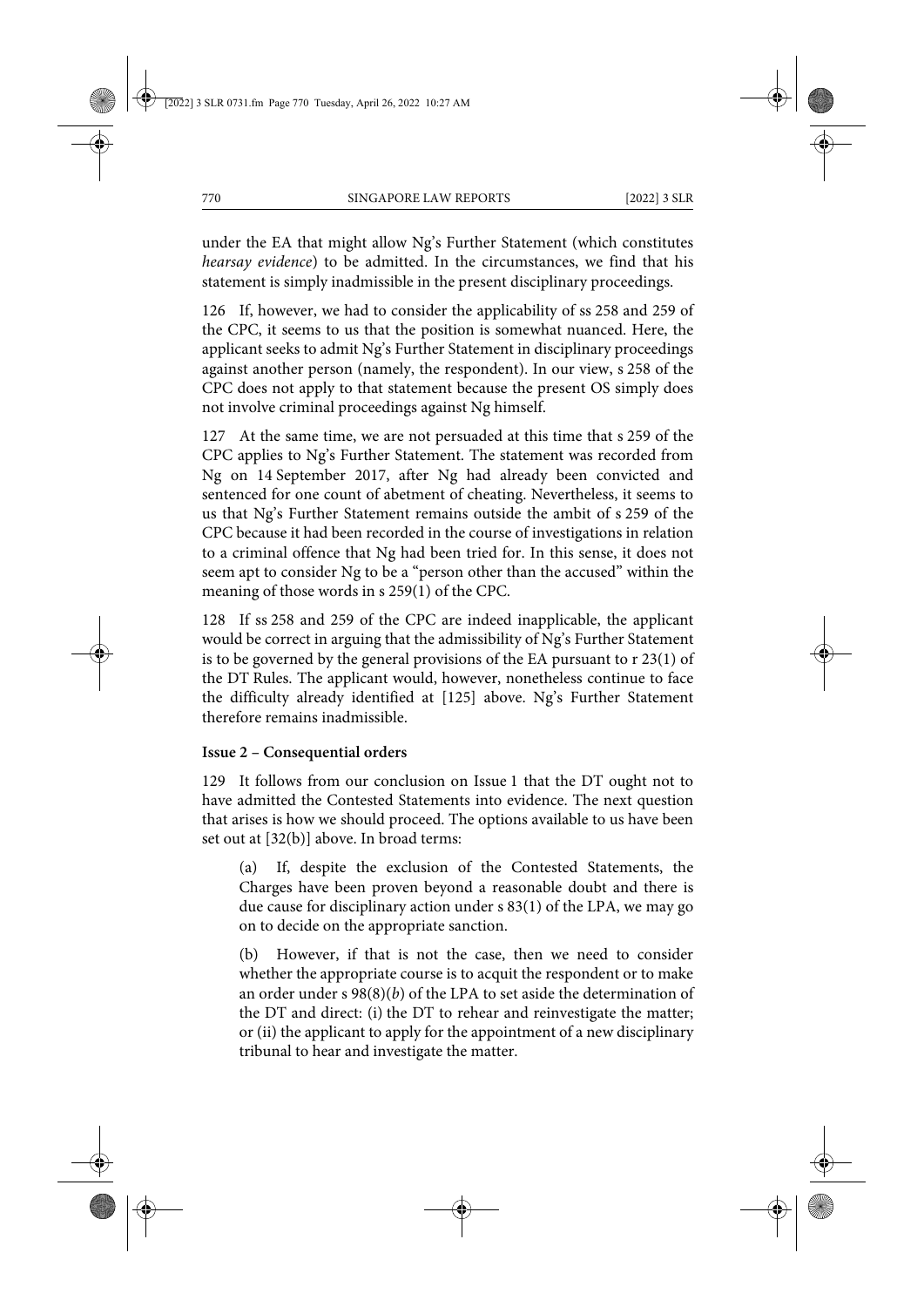# 130 Section 98(8)(*b*) of the LPA states:

(8) The court of 3 Judges —

(*a*) shall have full power to determine any question necessary to be determined for the purpose of doing justice in the case, including any question as to the correctness, legality or propriety of the determination of the Disciplinary Tribunal, or as to the regularity of any proceedings of the Disciplinary Tribunal;

**(***b***) may make an order setting aside the determination of the Disciplinary Tribunal and directing —**

(i) **the Disciplinary Tribunal to rehear and reinvestigate the complaint or matter**; or

(ii) the Society to apply to the Chief Justice for **the appointment of another Disciplinary Tribunal** to hear and investigate the complaint or matter; …

[emphasis added in bold]

131 It is clear to us, first, that the DT's determination that the Charges have been proved beyond a reasonable doubt (and that there is cause of sufficient gravity for disciplinary action) cannot stand. This is because that determination was based primarily on evidence which was wrongly admitted. Without the Contested Statements, there is insufficient evidence (in the form of affidavit evidence or oral testimony) from the applicant's witnesses to show that the respondent had: (a) paid referral fees to Ng; and/or (b) failed to directly communicate with the Clients at the appropriate junctures. The next question is whether the respondent should be acquitted or be required to face a fresh hearing.

132 As the applicant points out, an order that a disciplinary tribunal's determination be set aside and that the matter be sent for a fresh hearing is not unprecedented. An analogous situation arose in *Law Society of Singapore v Yeo Khirn Hai Alvin and another matter* [2020] 4 SLR 858, where the High Court set aside the determination of a disciplinary tribunal due to the defective nature of the charges against the solicitor in question. Although the solicitor argued there that it would be unjust for him to be subject to a fresh hearing, the High Court found (at [98]–[99]) that ordering a fresh hearing (under  $s \frac{97(4)}{b}$ ) of the LPA) was "consistent with the legislative framework and the public interest that complaints against lawyers are fully heard and investigated".

133 In *AOF v Public Prosecutor* [2012] 3 SLR 34 ("*AOF*"), the Court of Appeal considered the applicable principles in deciding whether a retrial or an acquittal should be ordered upon the quashing of a criminal conviction. At [274], [277]–[278] and [296]–[298], the Court of Appeal endorsed the following propositions laid down in the decision of the Privy Council in *Dennis Reid v The Queen* [1980] AC 343 ("*Dennis Reid*"), which classified potential cases according to two extremes: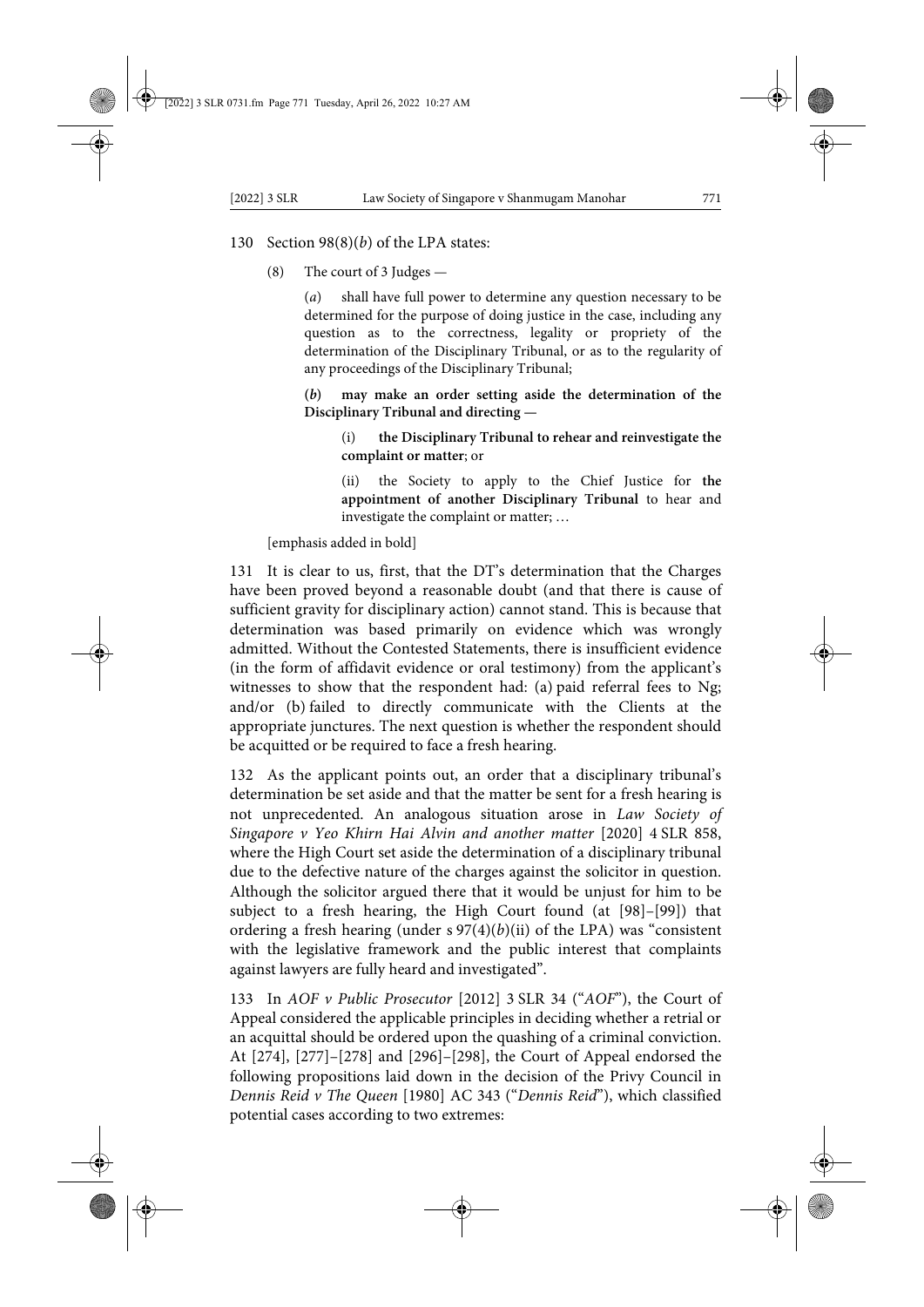(a) At one extreme are cases where "the evidence adduced at the original trial was insufficient to justify a conviction" ("category one" cases). In such cases, save in circumstances so exceptional that they cannot be readily envisaged, an acquittal and not a retrial should be granted.

(b) At the other extreme are cases where "the evidence against the appellant at the original trial was so strong that a conviction would have resulted" ("category two" cases). In such cases, *prima facie*, the more appropriate course is to dismiss the appeal and affirm the conviction.

(c) Cases that fall between the two extremes ("category three" cases) include the following situations: where critical exculpatory evidence is no longer available; where the fairness of the trial below is compromised by the trial judge's conduct; or where the length of time before the putative retrial is disproportionate to the appellant's sentence and/or ongoing period of incarceration. The following nonexhaustive factors are relevant to deciding whether a retrial or acquittal should be ordered in such circumstances:

(i) the seriousness and prevalence of the offence;

(ii) the expense and the length of time needed for a fresh hearing to be held;

(iii) the consideration that an appellant ought not to be condemned to undergo a trial for the second time through no fault of his own unless the interests of justice require that he should do so;

(iv) the length of time that will have elapsed between the offence and the new trial if one is to be ordered;

(v) whether there was evidence which tended to support the appellant at the original trial which would no longer be available at the new trial; and

(vi) the relative strengths of the case presented by the Prosecution and appellant at the original trial.

(d) Ultimately, the question as to whether a retrial or an acquittal ought to be ordered is a matter which calls for the exercise of "the collective sense of justice and common sense" of the court.

134 Although *AOF* and *Dennis Reid* concerned criminal proceedings, the foregoing principles provide useful guidance as to how we should exercise our power under s 98(8)(*b*) of the LPA. Indeed, both the applicant and the respondent rely upon the aforementioned principles in their further submissions.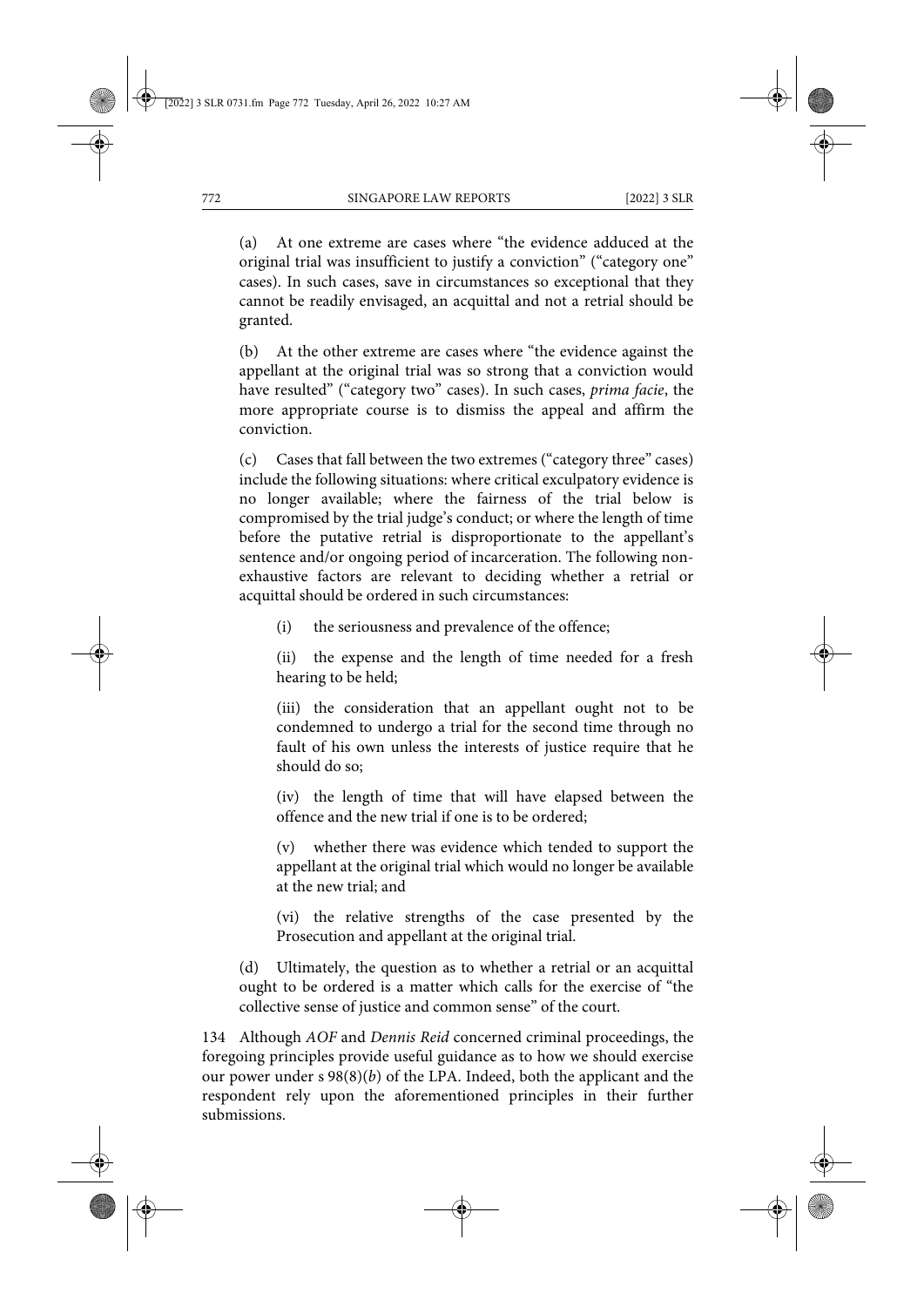135 Applying these principles (with any necessary modifications to suit the present context), the threshold question is whether this is a "category one" case as described in *AOF*, in which event the respondent should be acquitted rather than be subject to a fresh hearing. The respondent argues that this is a "category one" case while the applicant contends otherwise.

136 In our view, the present situation is *not* such a case. It is helpful to first clarify the scope of a "category one" case. The Court of Appeal in *AOF* (at [277(c)]) adopted the definition used in *Dennis Reid* – namely, that a "category one" case arises when the conviction is set aside because "the evidence adduced at the original trial was insufficient to justify a conviction". This is stated in very broad terms and arguably could include the present situation in that without the Contested Statements, we have found there is insufficient evidence to prove the Charges beyond a reasonable doubt.

137 However, on a more careful reading of *AOF* (at [274]–[285]), it would be more accurate to characterise a "category one" case falling at an extreme end where the court quashes a conviction on appeal *simply (or solely) because* the available evidence was not sufficient to prove the charge. In such a straightforward situation, there is no doubt that ordering a retrial would be impermissible because it would unfairly burden the accused person while effectively allowing the Prosecution to have the opportunity to run its case again. *Dennis Reid* itself involved such a straightforward situation – a retrial was not ordered because the accused person's murder conviction had been set aside on the ground that the prosecution's evidence (which was the identification of the accused by a single eyewitness) was insufficient.

138 "Category one" cases do not, in our judgment, include the more nuanced situation where the available trial evidence (on which the impugned guilty verdict was originally obtained) had been wrongly admitted in the first place, or is incomplete because evidence was wrongly excluded by the trial judge. In *AOF* itself (at [283]–[285]), the Court of Appeal referred to the High Court decision in *Beh Chai Hock v PP* [1996] 3 SLR(R) 112. There, Yong Pung How CJ found that the trial judge had mistakenly failed to hold a *voir dire* to determine the admissibility of the accused's police statement. The statement was therefore wrongly admitted, and without it there was insufficient evidence to justify the conviction, which was set aside. The Court of Appeal in *AOF* endorsed Yong CJ's decision to order a retrial on the basis that it was "not that the Prosecution had relied on unsatisfactory evidence to prove its case", but that "the fairness of the trial below had been compromised by the conduct of [the trial by] the trial judge".

139 Seen in this manner, it becomes clear that the present situation is not a "category one" case. On the present facts, the DT incorrectly held on the first day of the DT Hearing that the Contested Statements were admissible.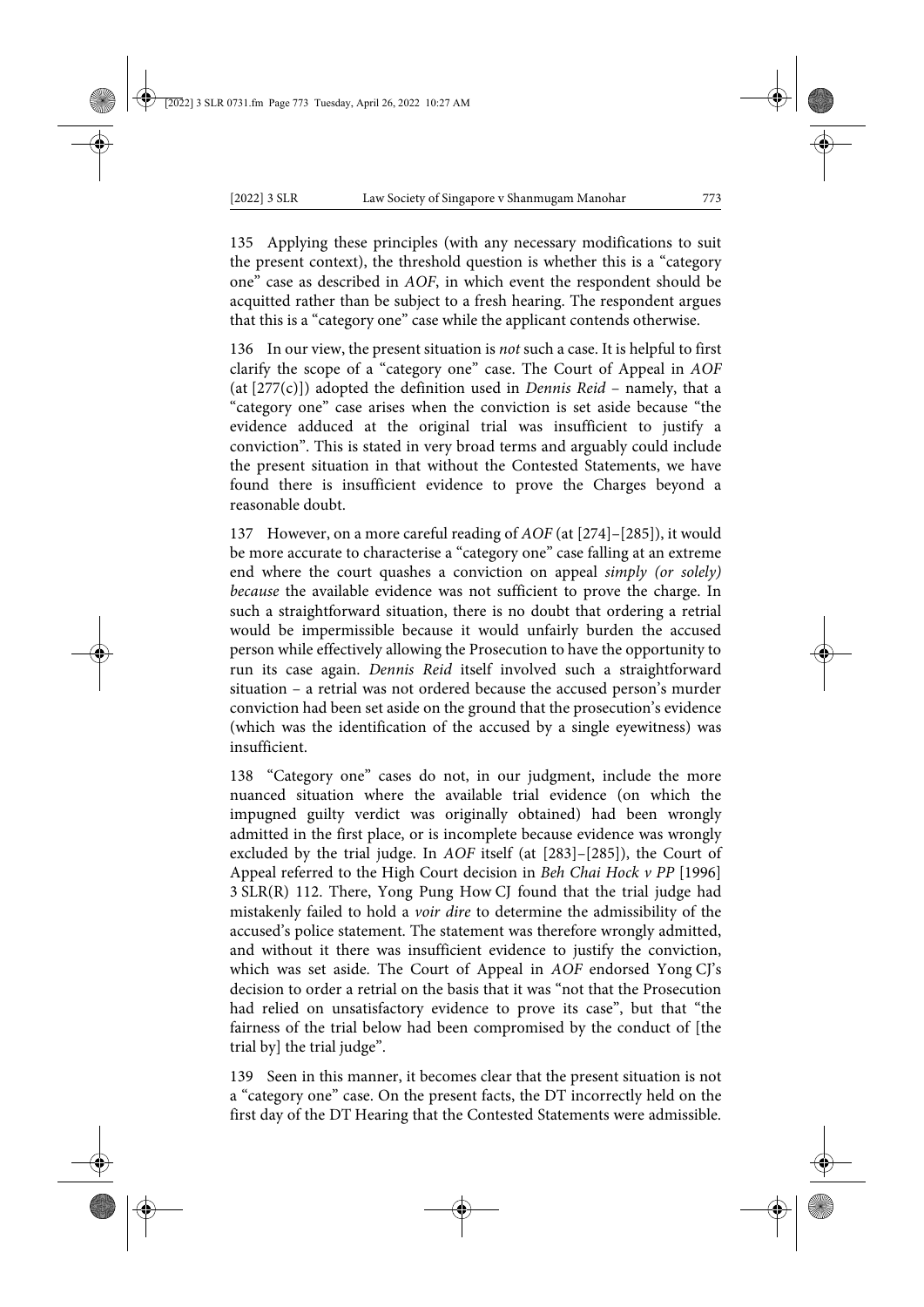As the applicant emphasises, it subsequently led evidence at the hearing *on the basis of the DT's determination.* Had the DT correctly excluded the said statements, the applicant may very well have conducted its case differently. In all likelihood, it would have sought to elicit evidence of the respondent's alleged misconduct directly from its witnesses instead of relying upon the contents of the Contested Statements. This is not an extreme "category one" case where evidence that had properly been led at the DT Hearing was simply insufficient. Instead, the DT's determination is being set aside because the hearing had not been properly conducted owing to the incorrect admission of certain evidence (that subsequently had a material impact on the DT's verdict). In the premises, the present case falls between the two extremes identified in *AOF* and the factors listed in *AOF* should therefore be examined in coming to a decision as to whether an acquittal or a fresh hearing should be ordered (see  $[133(c)]$  above).

140 Examining these factors, we are amply satisfied that the interests of justice warrant an order for this matter to be remitted for a fresh hearing. The alleged professional misconduct here is serious. The 1st and 2nd Charges allege that the respondent paid referral fees for five separate cases over a period of more than two years between December 2013 and February 2016. Furthermore, the 3rd and 4th Charges allege that the respondent had failed to directly communicate with each of the five Clients at the outset of his engagement. If true, this could constitute a serious dereliction of duty by the respondent and evince a blatant disregard for the interests of his referred clients.

141 It is also significant, in our view, that the respondent failed to proffer any alternative version of events in his defence. He has been content to rely on technical arguments relating to the admissibility of evidence without putting forth any substantive defence to the Charges. As held in *AOF* (at  $[277(d)(vi)]$ ), the relative strength of the parties' cases is a relevant factor. In the circumstances, there is clearly a strong public interest in having a fresh hearing so that the respondent's alleged misconduct can be properly investigated. This is necessary to uphold the high standards of the legal profession and to retain public confidence in the honesty, integrity and professionalism of its members (see *Rayney Wong* ([20(a)] *supra*) at [51]).

142 We further observe that the expense and time required to conduct a fresh hearing should not be significant. The original DT Hearing was only fixed for three days and ended on the second day. It is also not the case that important evidence which was originally in existence or available to the respondent at the original DT Hearing would no longer exist or be available at the new hearing. In this sense, the respondent would not suffer any undue prejudice if a fresh hearing is ordered. Indeed, the respondent did not even call any evidence in his defence at the original DT Hearing.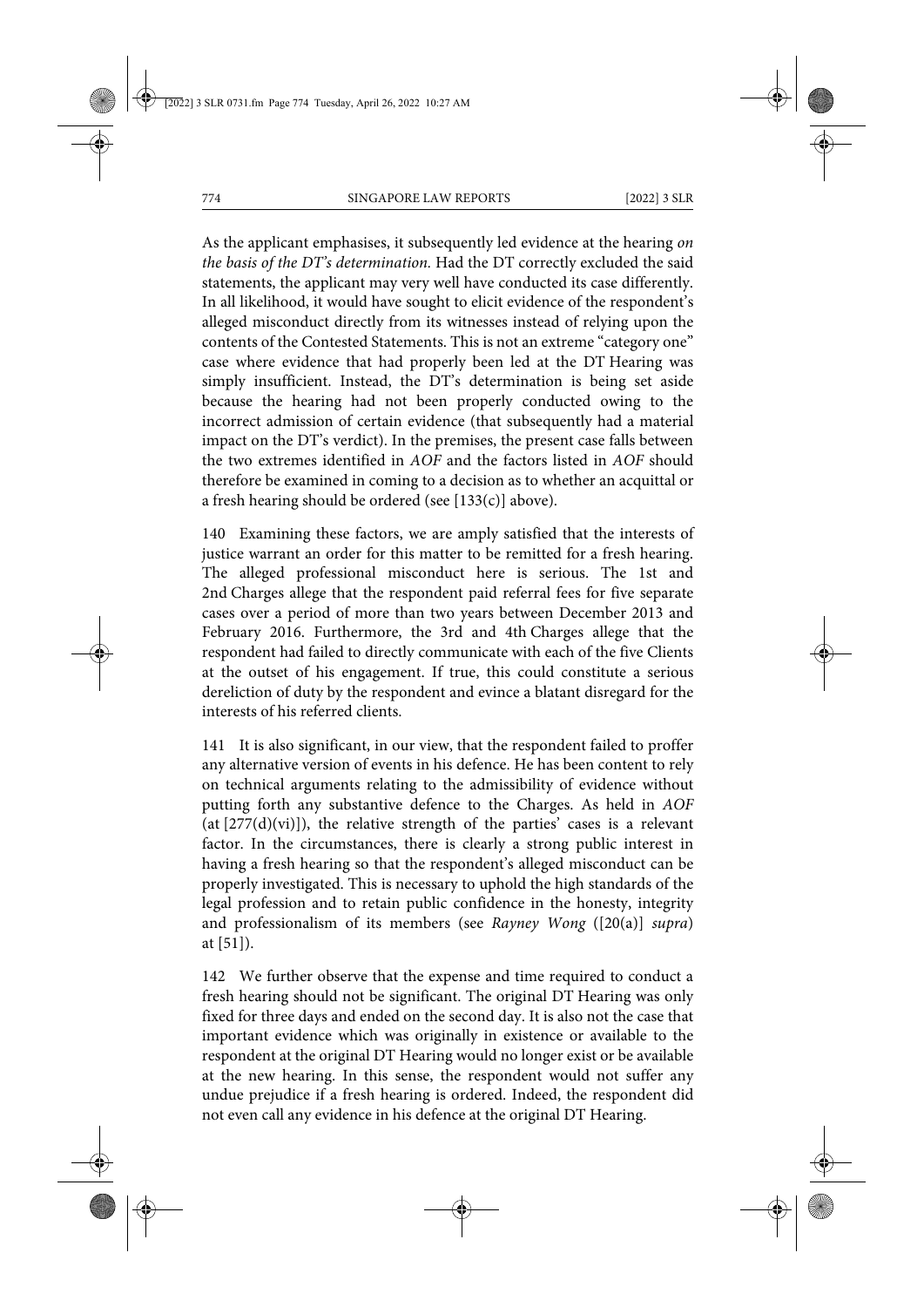143 We therefore conclude that a fresh hearing should be held in order to properly investigate the complaint against the respondent. We agree with the applicant that out of an abundance of caution, a new disciplinary tribunal should be appointed. The fresh hearing would be conducted on a substantially different footing given that the applicant would likely need to elicit evidence directly from its witnesses as to the respondent's alleged misconduct. The appointment of a new disciplinary tribunal would help avoid any perception of prejudgment by the original DT. It cannot be gainsaid that justice must not only be done but be seen to have been done.

144 The respondent contends that if a fresh hearing is ordered, a fair trial is impossible because the DT Decision ([19] *supra*) is already in the public domain and it mentions the contents of the Contested Statements. That being the case, it is said that even a new disciplinary tribunal would find it difficult to completely ignore the findings set out in the DT Decision. We fail to understand how this can possibly be said to be the case. The new disciplinary tribunal would consider the evidence on its merits and come to its view on that basis. This is routinely done even in criminal proceedings. We therefore do not see any merit in the respondent's objection.

# **Concluding remarks**

145 Whilst s 259 of the CPC imposes a general rule of inadmissibility on witness statements in all proceedings, its practical effect in the legal professional disciplinary context ought not to be overstated. First, the general rule of inadmissibility in s 259(1) of the CPC is subject to the express statutory exceptions. More importantly, s 259 of the CPC ultimately deals only with the *admissibility* of evidence in court proceedings. It does not bar the *disclosure* of information, the legality of which remains governed by other aspects of the law.

146 This means that where professional misconduct happens to be uncovered in the course of criminal investigations, law enforcement agencies may well be able lawfully to disclose the information obtained to regulatory bodies (as was done in the present case). Whilst witness statements recorded in the course of police investigations under s 22 of the CPC are generally confidential, we have affirmed at [52] above that there is a public interest exception to this general rule. Specifically, law enforcement agencies may be able to justify such disclosure on the basis that it is in the public interest to facilitate the investigation and prosecution of professional misconduct. Ultimately, whether any specific disclosure can be justified will depend on the facts at hand.

147 Once the regulatory body is in possession of the relevant information, it is open to it to commence disciplinary proceedings against the allegedly errant lawyer and to construct its case in the ordinary way (by calling witnesses from whom the relevant evidence may be elicited at a disciplinary